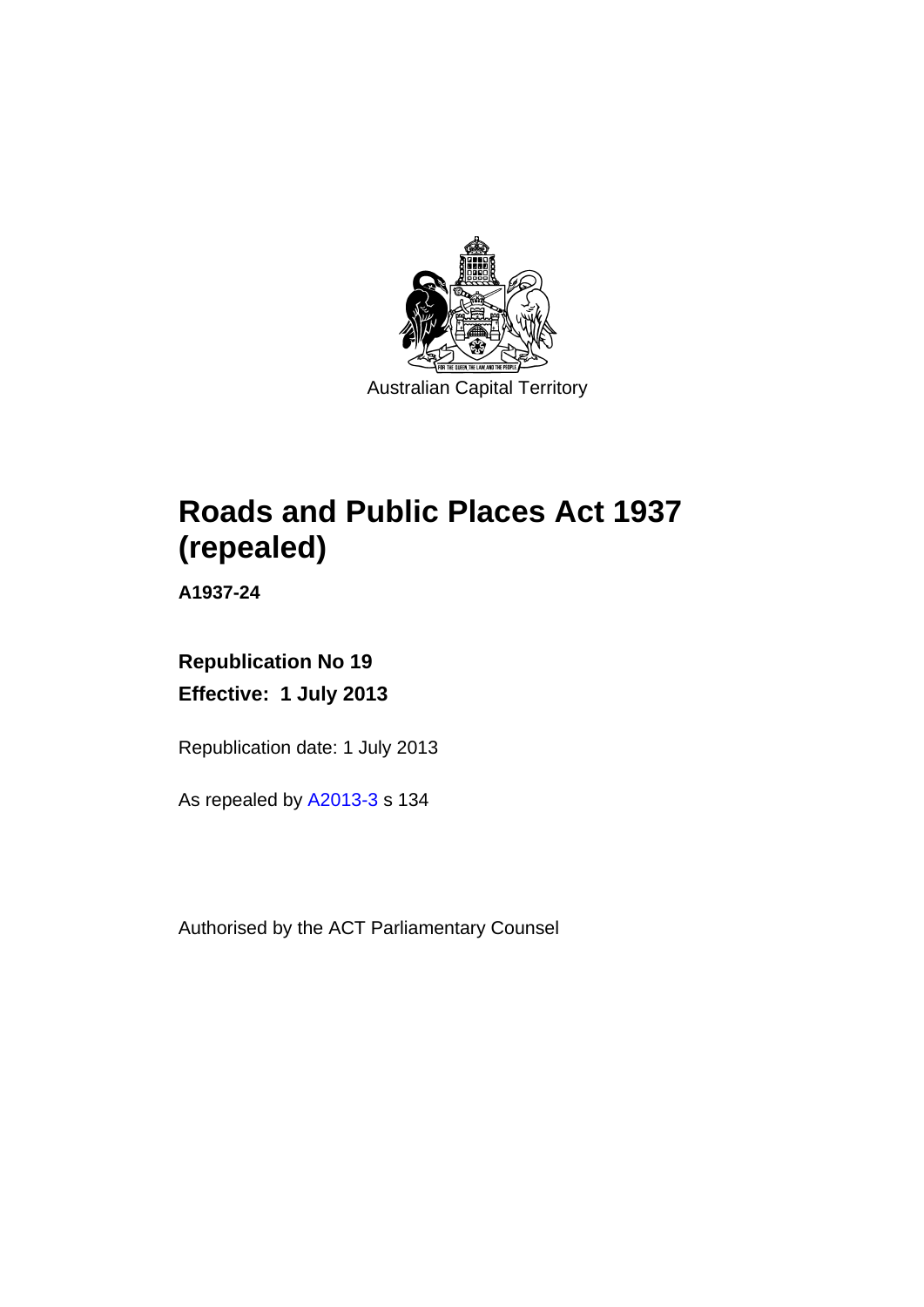## **About this republication**

#### **The republished law**

This is a republication of the *Roads and Public Places Act 1937* (repealed) (including any amendment made under the *[Legislation Act 2001](http://www.legislation.act.gov.au/a/2001-14)*, part 11.3 (Editorial changes)). It also includes any commencement, amendment, repeal or expiry affecting this republished law to 1 July 2013.

The legislation history and amendment history of the republished law are set out in endnotes 3 and 4.

#### **Kinds of republications**

The Parliamentary Counsel's Office prepares 2 kinds of republications of ACT laws (see the ACT legislation register at [www.legislation.act.gov.au](http://www.legislation.act.gov.au/)):

- authorised republications to which the *[Legislation Act 2001](http://www.legislation.act.gov.au/a/2001-14)* applies
- unauthorised republications.

The status of this republication appears on the bottom of each page.

#### **Editorial changes**

The *[Legislation Act 2001](http://www.legislation.act.gov.au/a/2001-14)*, part 11.3 authorises the Parliamentary Counsel to make editorial amendments and other changes of a formal nature when preparing a law for republication. Editorial changes do not change the effect of the law, but have effect as if they had been made by an Act commencing on the republication date (see *[Legislation Act 2001](http://www.legislation.act.gov.au/a/2001-14)*, s 115 and s 117). The changes are made if the Parliamentary Counsel considers they are desirable to bring the law into line, or more closely into line, with current legislative drafting practice.

This republication does not include amendments made under part 11.3 (see endnote 1).

#### **Uncommenced provisions and amendments**

If a provision of the republished law has not commenced, the symbol  $\mathbf{U}$  appears immediately before the provision heading. Any uncommenced amendments that affect this republished law are accessible on the ACT legislation register [\(www.legislation.act.gov.au\)](http://www.legislation.act.gov.au/). For more information, see the home page for this law on the register.

#### **Modifications**

If a provision of the republished law is affected by a current modification, the symbol  $\mathbf{M}$ appears immediately before the provision heading. The text of the modifying provision appears in the endnotes. For the legal status of modifications, see the *[Legislation Act 2001](http://www.legislation.act.gov.au/a/2001-14)*, section 95.

#### **Penalties**

At the republication date, the value of a penalty unit for an offence against this law is \$110 for an individual and \$550 for a corporation (see *[Legislation Act 2001](http://www.legislation.act.gov.au/a/2001-14)*, s 133).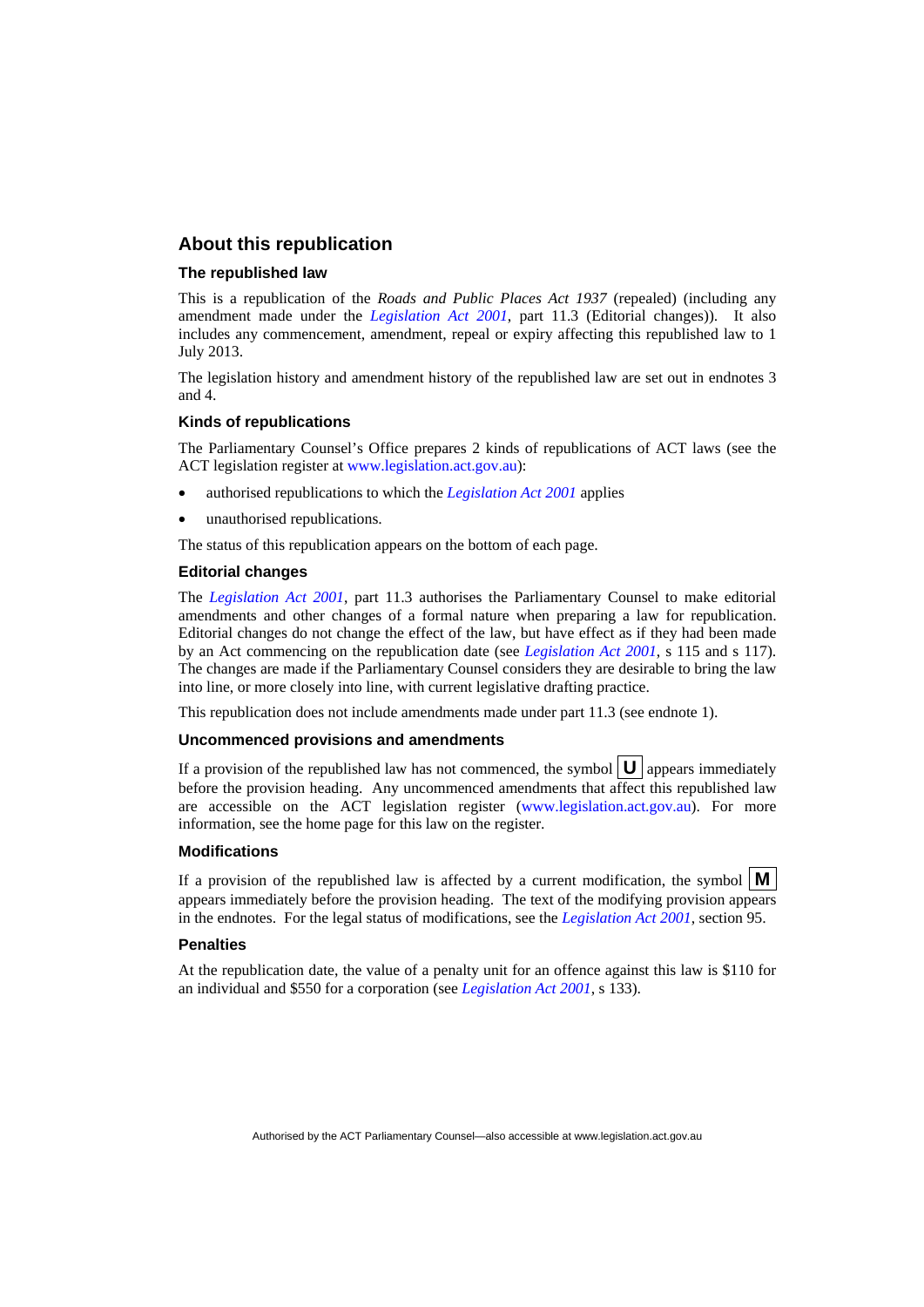

# **Roads and Public Places Act 1937 (repealed)**

## **Contents**

01/07/13

|                 |                                                                                                  | Page       |
|-----------------|--------------------------------------------------------------------------------------------------|------------|
| 1               | Name of Act                                                                                      | 2          |
| 2               | Dictionary                                                                                       | 2          |
| 2AA             | Offences against Act—application of Criminal Code etc                                            | 2          |
| 2A              | <b>Notes</b>                                                                                     | 3          |
| 2В              | Application of Act to Territory                                                                  | 3          |
| 2C              | Roads and public places officers                                                                 | 3          |
| 3               | Level of roads                                                                                   | 3          |
| 4               | Temporary closing of roads                                                                       | 4          |
| 5               | Temporary roads                                                                                  | 5          |
| 6               | Drains for surface water                                                                         | 5          |
| 7               | Damage to or interference with public places and property on them                                | 6          |
| 8               | Construction of culverts etc in public places                                                    | 6          |
| 9               | Permission to place culverts etc across, and to interfere with the<br>surfaces of, public places | 7          |
| R <sub>19</sub> | Roads and Public Places Act 1937 (repealed)                                                      | contents 1 |

Effective: 01/07/13

contents 1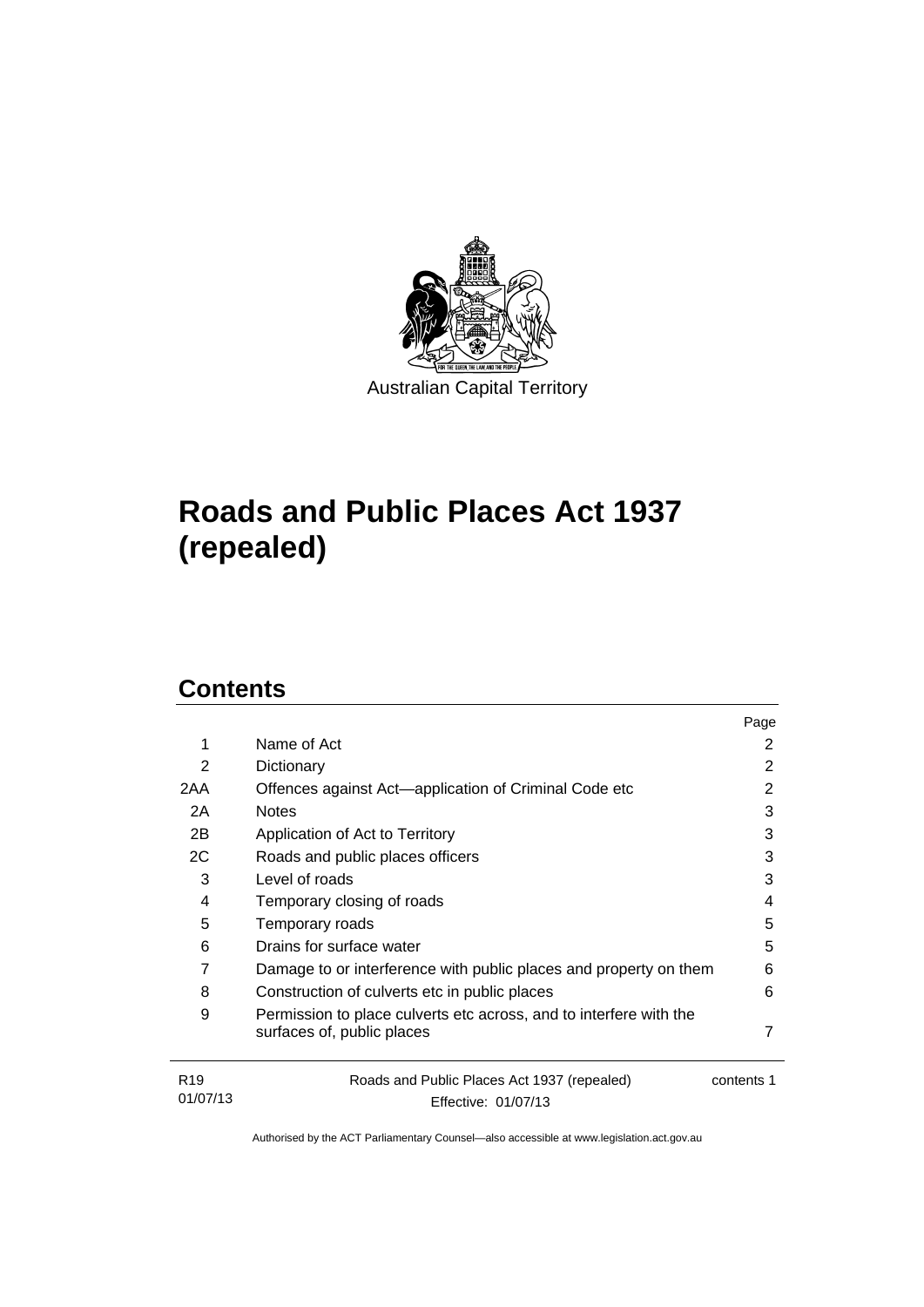## **Contents**

| 9Α         | Determination of fees                                   | Page<br>7      |
|------------|---------------------------------------------------------|----------------|
| 10         | Excavations etc on public places to be lighted          | $\overline{7}$ |
| 11         | Alignment marks etc                                     | 8              |
| 12         | Exhibition of advertisements or notices                 | 8              |
| 12A        | Code of practice for movable signs                      | 8              |
| 12B        | Contents of code of practice                            | 9              |
| 12C        | Failure to comply with code                             | 9              |
| 12D        | Indemnification of Territory                            | 9              |
| 12E        | Removal of abandoned vehicles from public places        | 10             |
| 12EA       | Retaining abandoned vehicles                            | 11             |
| 12EB       | Removing, defacing or interfering with notices          | 13             |
| 12F        | Failure to provide information about abandoned vehicles | 13             |
| 12G        | Removal of signs and other items from public places     | 14             |
| 12H        | Disposal of items removed under sections 12E and 12G    | 15             |
| 121        | Prescribed objects-s 12G (4), def of prescribed object  | 16             |
| 13         | Trees etc overhanging public places                     | 16             |
| 14         | Repair of damage to public places                       | 17             |
| <b>14A</b> | Graffiti removal on leased land                         | 17             |
| 14B        | Graffiti removal-liability of the Territory             | 18             |
| 15A        | Objects in public places                                | 19             |
| 15B        | Application for permit                                  | 19             |
| 15BA       | Placement of objects affecting heritage significance    | 20             |
| 15C        | Grant or refusal of permit                              | 21             |
| 15D        | Grant of permit-conditions                              | 22             |
| 15E        | Grant of permit                                         | 23             |
| 15F        | Cancellation of permit                                  | 24             |
| 15G        | Review by ACAT                                          | 24             |
| 15H        | Rights of holder of permit                              | 25             |
| 15J        | Term of permit                                          | 25             |
| 15K        | Renewal of permit                                       | 25             |
| 15L        | Loss or destruction of permit                           | 26             |
| <b>15M</b> | Notice to remove object                                 | 26             |
| <b>15N</b> | Removal of objects by Territory                         | 27             |
| 15P        | Disposal of objects by Territory                        | 28             |
|            |                                                         |                |

| contents 2 | Roads and Public Places Act 1937 (repealed) | R <sub>19</sub> |
|------------|---------------------------------------------|-----------------|
|            | Effective: 01/07/13                         | 01/07/13        |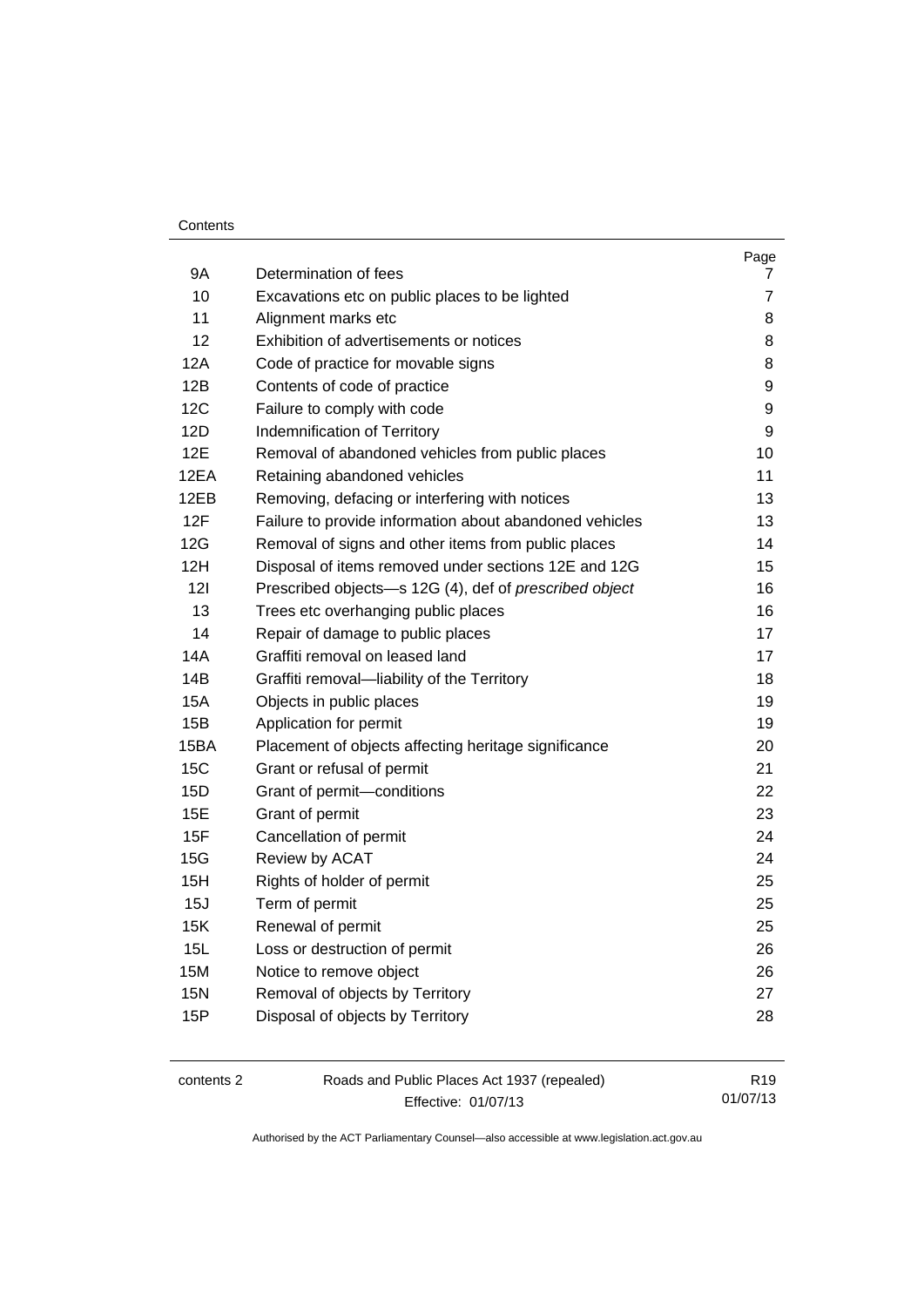|                   |                                                                             | Contents |
|-------------------|-----------------------------------------------------------------------------|----------|
|                   |                                                                             | Page     |
| 15R               | Change of address                                                           | 29       |
| 15S               | Approved forms                                                              | 29       |
| 15T               | Occupation etc of public land under Planning and Development Act<br>licence | 29       |
| 15U               | Occupation etc of public land under Hawkers Act licence                     | 30       |
| 16                | Regulation-making power                                                     | 30       |
|                   |                                                                             |          |
| <b>Schedule 1</b> | <b>Reviewable decisions</b>                                                 | 31       |
| <b>Dictionary</b> |                                                                             | 32       |
| <b>Endnotes</b>   |                                                                             |          |
| 1                 | About the endnotes                                                          | 34       |
| 2                 | Abbreviation key                                                            | 34       |
| 3                 | Legislation history                                                         |          |
| 4                 | Amendment history                                                           | 40       |
| 5                 | Earlier republications                                                      | 46       |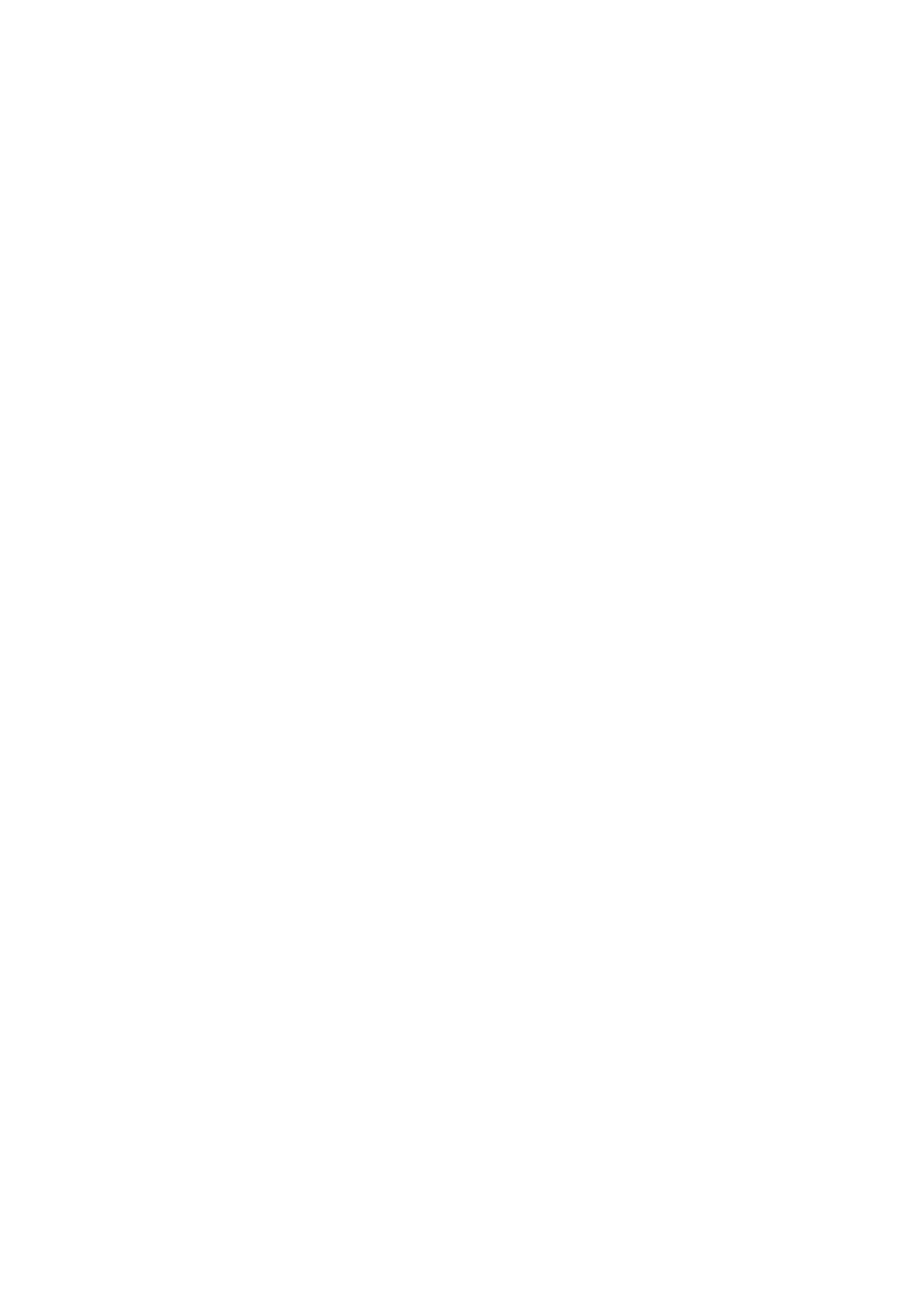

# **Roads and Public Places Act 1937 (repealed)**

An Act relating to roads and other public places

R19 01/07/13

Ī

page 1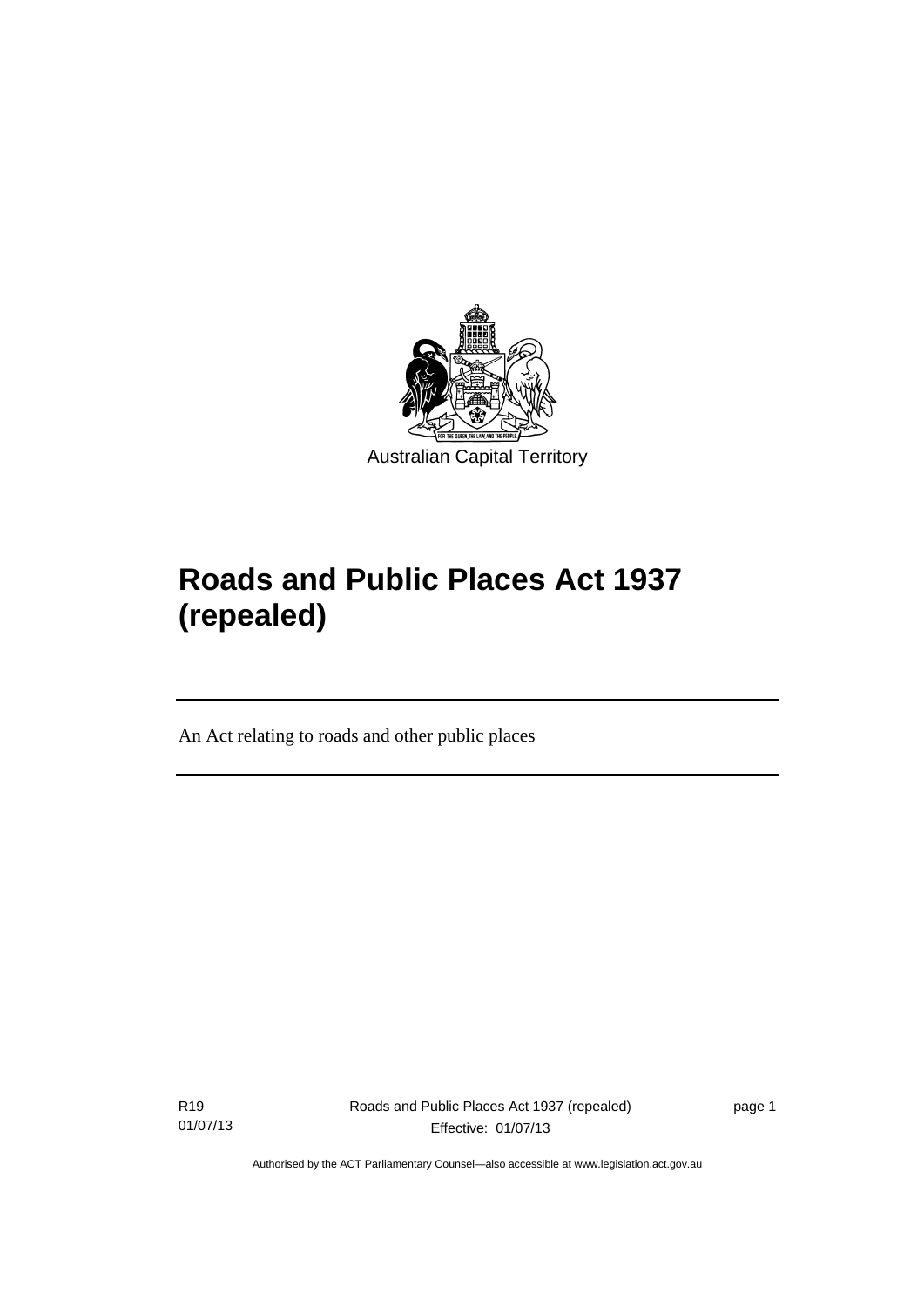## <span id="page-7-0"></span>**1 Name of Act**

This Act is the *Roads and Public Places Act 1937*.

### <span id="page-7-1"></span>**2 Dictionary**

The dictionary at the end of this Act is part of this Act.

*Note 1* The dictionary at the end of this Act defines certain terms used in this Act, and includes references (*signpost definitions*) to other terms defined elsewhere.

> For example, the signpost definition '*retention area*—see the *[Uncollected Goods Act 1996](http://www.legislation.act.gov.au/a/1996-86)*, dictionary.' means that the term 'retention area' is defined in that dictionary and the definition applies to this Act.

*Note 2* A definition in the dictionary (including a signpost definition) applies to the entire Act unless the definition, or another provision of the Act, provides otherwise or the contrary intention otherwise appears (see [Legislation Act,](http://www.legislation.act.gov.au/a/2001-14) s  $155$  and s  $156$  (1)).

## <span id="page-7-2"></span>**2AA Offences against Act—application of Criminal Code etc**

Other legislation applies in relation to an offence against this Act.

*Note 1 Criminal Code*

The [Criminal Code,](http://www.legislation.act.gov.au/a/2002-51) ch 2 applies to the following offences against this Act (see Code, pt 2.1):

- s 12EB (1) (Removing, defacing or interfering with notices)
- s 12F (1) (Failure to provide information about abandoned vehicles).

The chapter sets out the general principles of criminal responsibility (including burdens of proof and general defences), and defines terms used for offences to which the Code applies (eg *conduct*, *intention*, *recklessness* and *strict liability*).

*Note 2 Penalty units* 

The [Legislation Act](http://www.legislation.act.gov.au/a/2001-14), s 133 deals with the meaning of offence penalties that are expressed in penalty units.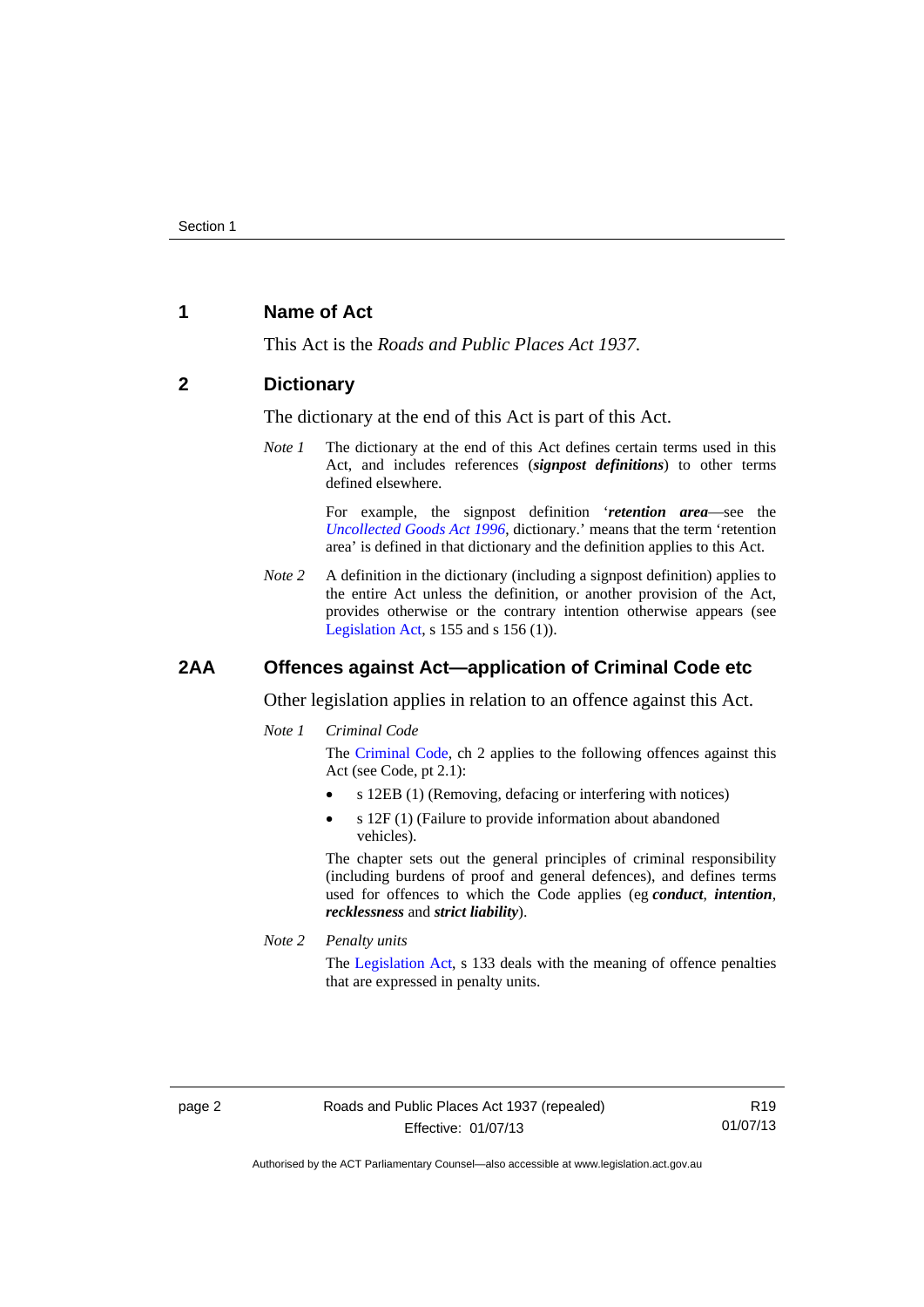## <span id="page-8-0"></span>**2A Notes**

A note included in this Act is explanatory and is not part of this Act.

*Note* See *[Legislation Act 2001](http://www.legislation.act.gov.au/a/2001-14)*, s 127 (1), (4) and (5) for the legal status of notes.

## <span id="page-8-1"></span>**2B Application of Act to Territory**

- (1) The following sections do not bind the Territory:
	- section 6 (Drains for surface water)
	- section 7 (Damage to or interference with public places and property on them).
- (2) This section has effect despite the *[Legislation Act 2001](http://www.legislation.act.gov.au/a/2001-14)*, section 121 (Binding effect of Acts).

## <span id="page-8-2"></span>**2C Roads and public places officers**

- (1) The director-general may appoint a public servant as a roads and public places officer for this Act.
	- *Note 1* For the making of appointments (including acting appointments), see [Legislation Act,](http://www.legislation.act.gov.au/a/2001-14) pt 19.3.
	- *Note* 2 In particular, a person may be appointed for a particular provision of a law (see [Legislation Act,](http://www.legislation.act.gov.au/a/2001-14) s 7 (3)) and an appointment may be made by naming a person or nominating the occupant of a position (see s 207).
- (2) Also, an investigator under the *[Fair Trading \(Australian Consumer](http://www.legislation.act.gov.au/a/1992-72)  [Law\) Act 1992](http://www.legislation.act.gov.au/a/1992-72)* is a roads and public places officer.

## <span id="page-8-3"></span>**3 Level of roads**

- (1) Subject to this section, the Minister may fix or alter the level of any public road.
- (2) The level of any public road proposed to be fixed or altered may only be fixed or altered after an opportunity is given to people interested in the proposal to be heard about the proposal.

page 3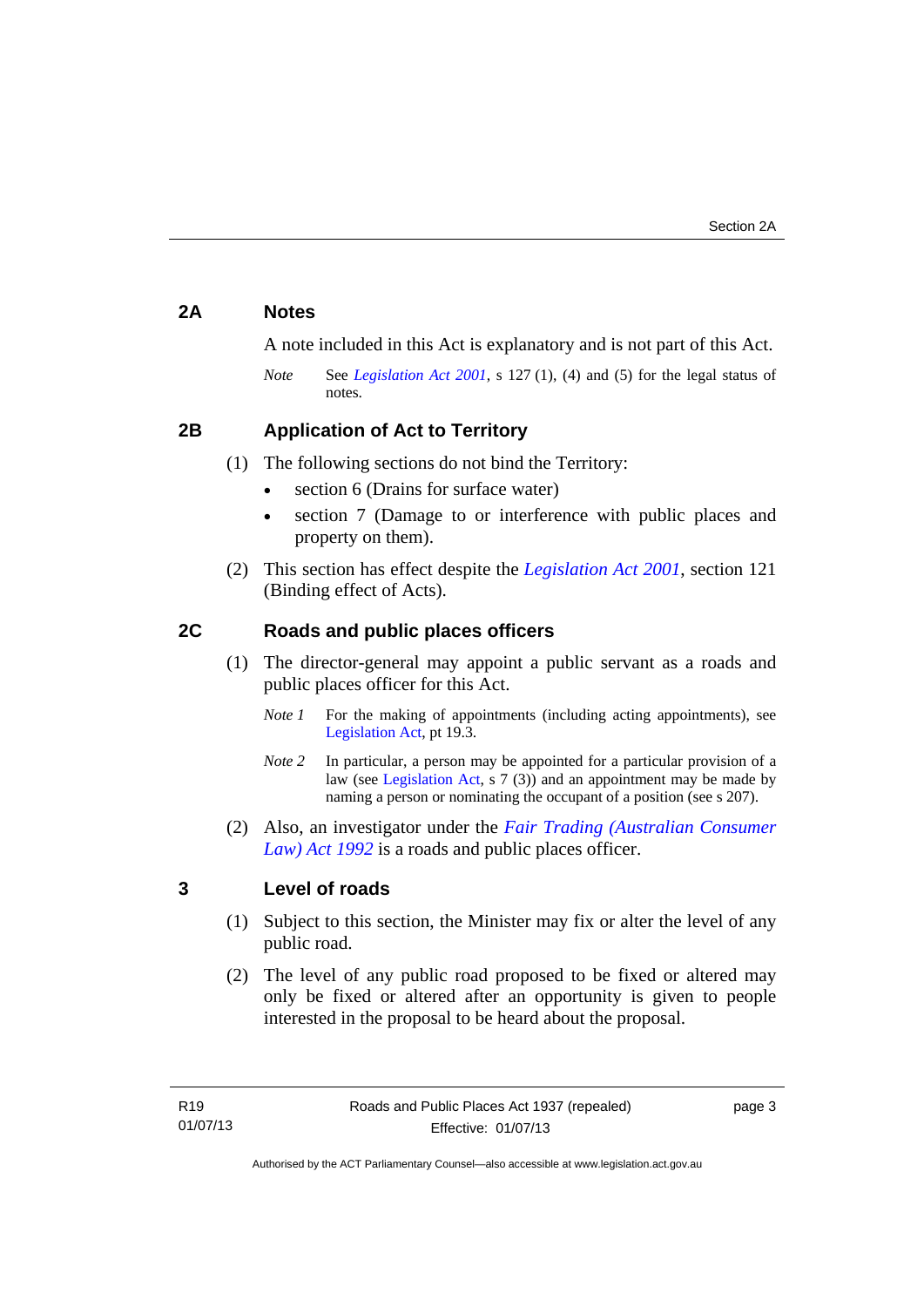- (3) At least 30 days before fixing or altering the level of any public road, the Minister must publish notice of the Minister's intention to fix or alter the level twice in a newspaper circulating in the ACT.
- (4) The notice must state—
	- (a) the name and situation of the road or part of the road the level of which it is intended to fix or alter; and
	- (b) the place where plans of the intended level may be inspected; and
	- (c) the place where and the time when any person interested may be heard by a roads and public places officer.
- (5) The roads and public places officer must at the time and place mentioned in the notice, hear all people interested and must give a report of the hearing to the Minister.
- (6) The Minister may, on receiving the report, adopt or abandon or make any alterations in the intended level as the Minister considers appropriate.

## <span id="page-9-0"></span>**4 Temporary closing of roads**

- (1) The Minister may, subject to this section, temporarily close any public road against traffic.
- (2) Except in cases of urgency, the Minister must not close any public road against traffic unless—
	- (a) notice of the Minister's intention to close the road has been published in a newspaper circulating in the ACT at least 7 days before the date when it is intended to close the road; and
	- (b) a notice indicating that the road is closed is displayed in some conspicuous place on the road.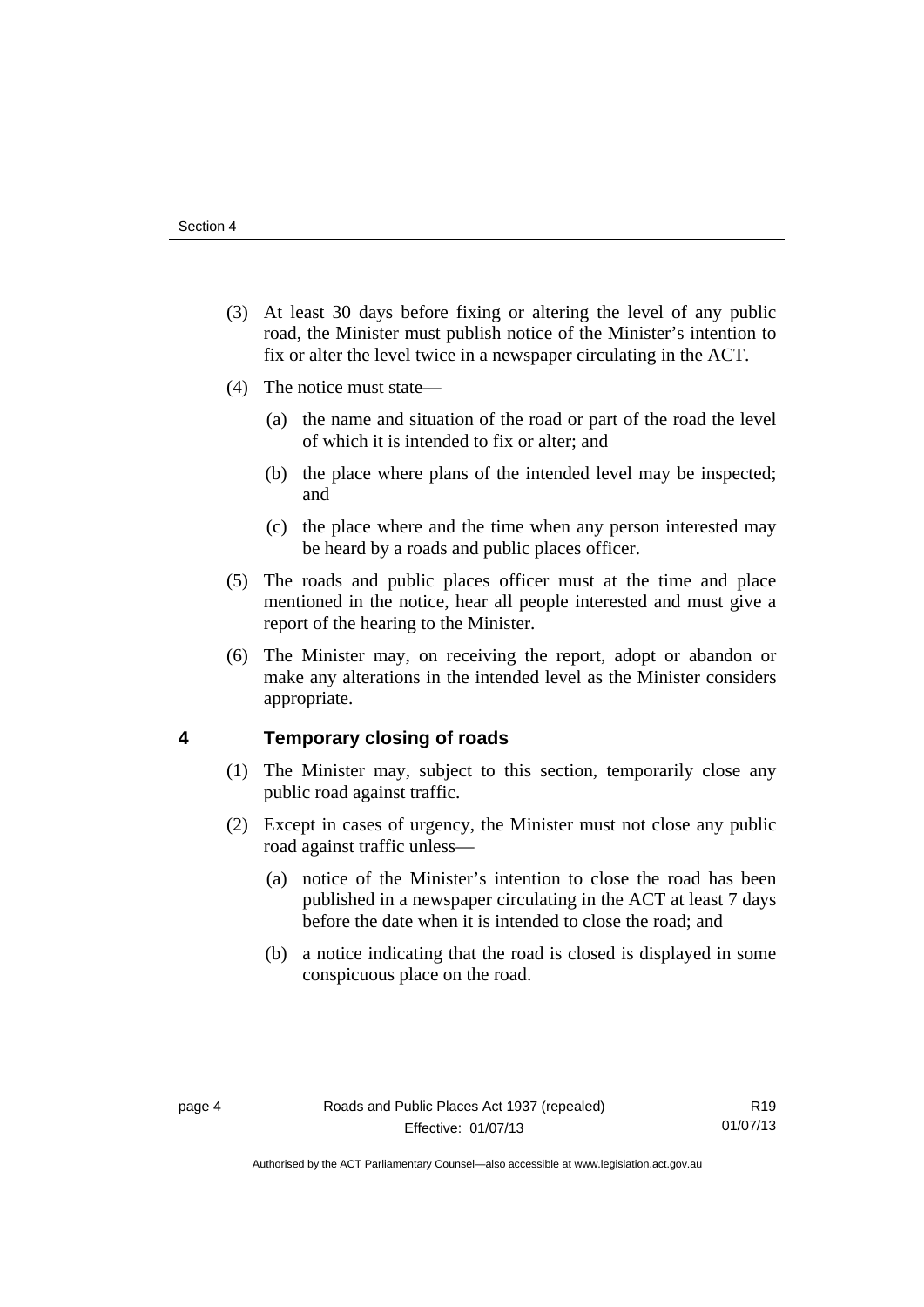(3) Any person who, without the permission of a roads and public places officer, uses any road so closed commits an offence.

Maximum penalty: 5 penalty units.

<span id="page-10-0"></span>**5 Temporary roads** 

- (1) If a road is closed under section 4 and it is necessary, in the opinion of the Minister or a roads and public places officer, to make a temporary road for use while the road is closed, the Minister or a roads and public places officer may make a temporary road.
- (2) If the land where it is intended to make the road is fenced, the Minister or officer must give notice of the intention to make the road to the occupier or owner of the land at least 24 hours before the making of the road begins.
- (3) However, it is not necessary for the notice to be given if the Minister or officer believes that it is essential that a temporary road should be made immediately.
- (4) Any person who obstructs or hinders the Minister, a roads and public places officer or assistant in making a road under this section commits an offence.

Maximum penalty: 50 penalty units, imprisonment for 6 months or both.

## <span id="page-10-1"></span>**6 Drains for surface water**

- (1) If surface water from any land overflows into and damages any public place, the Minister may, by written notice, require the owner of the land to repair any of the damage and to construct the drains in the situations stated in the notice not later than 1 month after the notice is served on the owner.
- (2) The owner must maintain the drains in good order and condition.

page 5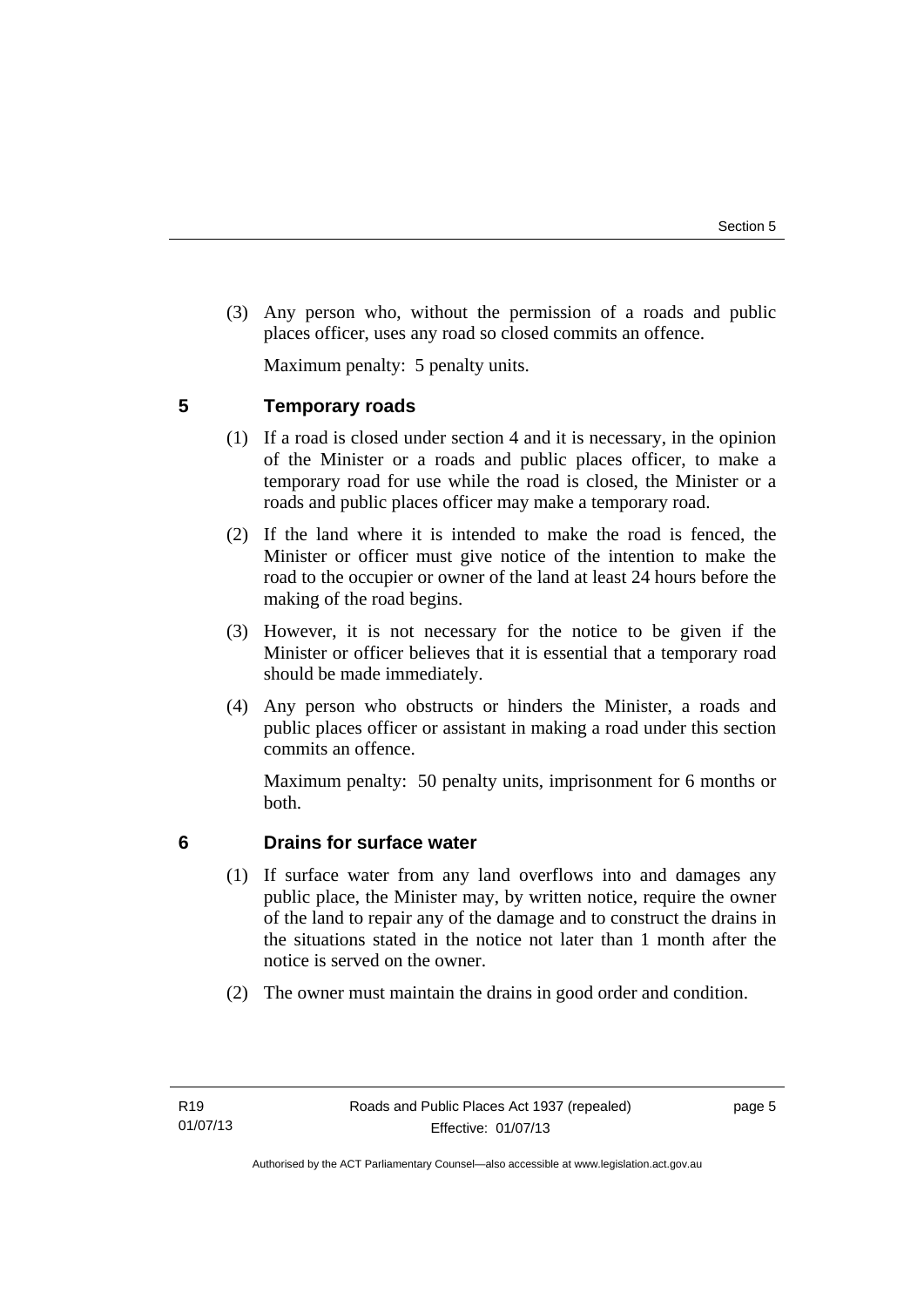(3) If the owner fails to comply with the notice or to maintain the drains in good order and condition, the Minister may enter on the land mentioned in the notice with the assistants that the Minister considers necessary and construct or maintain the drains and may recover in any court of competent jurisdiction from the owner the cost of the construction and maintenance and the cost of repairing the damage to the public place.

## <span id="page-11-0"></span>**7 Damage to or interference with public places and property on them**

Any person who—

- (a) wilfully or negligently damages or suffers or causes damage to be done to; or
- (b) without the written permission of the Minister or a roads and public places officer (proof of which lies on the person accused), interferes with;

any public place or any kerbstone, watertable, gutter, footpath or other work on it or any fence, post, lamp, lamp post, structure or other property of the Territory in any public place, commits an offence.

Maximum penalty: 50 penalty units, imprisonment for 6 months or both.

<span id="page-11-1"></span>

## **8 Construction of culverts etc in public places**

Any person who, without the permission of the Minister or a roads and public places officer (proof of which lies on the person accused)—

 (a) makes or places any culvert, bridge, crossing or drain across any watertable, watercourse or footpath in any public place; or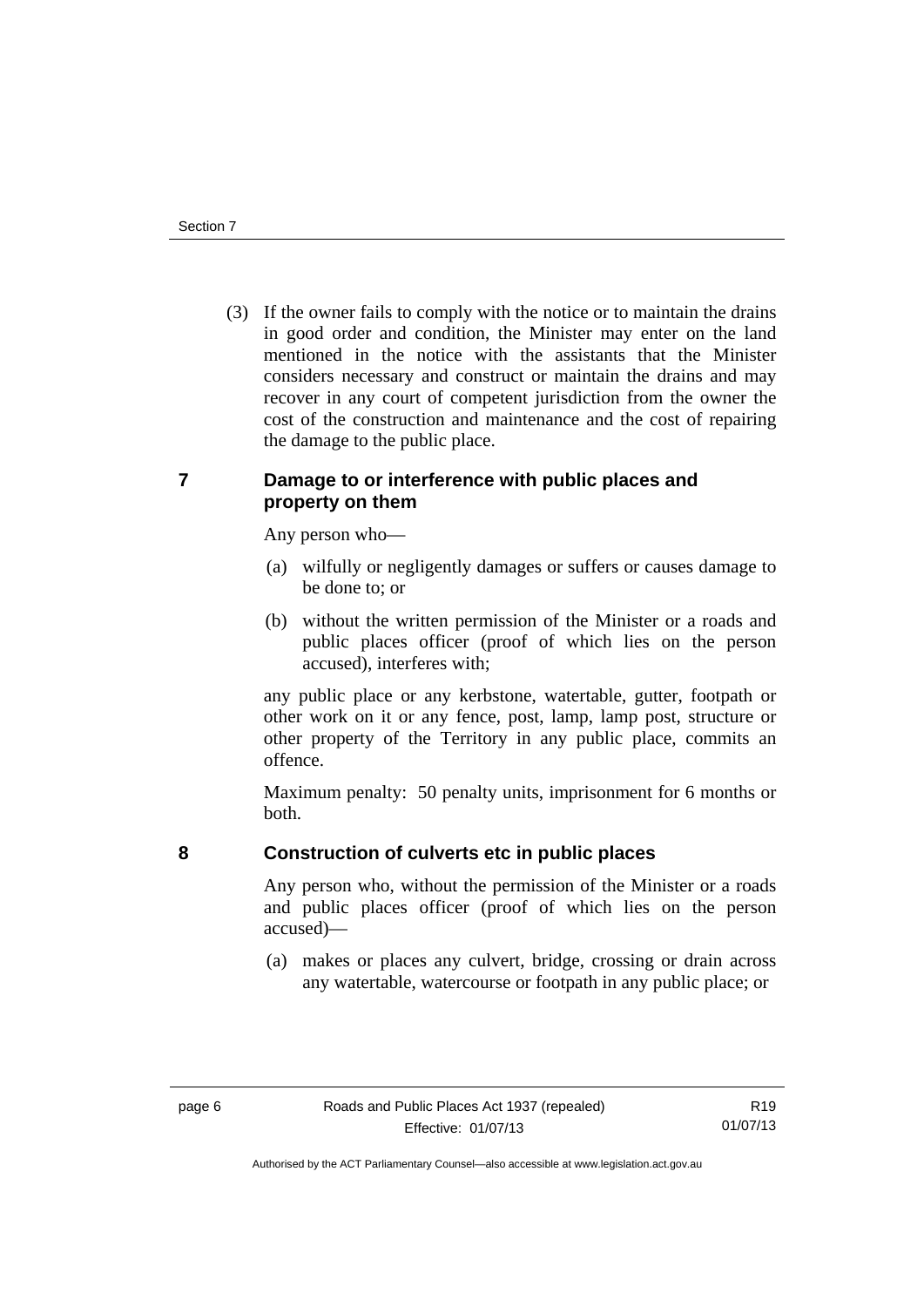(b) makes an excavation in a public place;

commits an offence.

Maximum penalty: 30 penalty units.

## <span id="page-12-0"></span>**9 Permission to place culverts etc across, and to interfere with the surfaces of, public places**

 (1) The Minister or a roads and public places officer may give permission to a person to make or place a culvert, bridge, crossing or drain across a watertable, watercourse or footpath in, or to open up or break the surface of, any public place.

 (2) The permission may be given subject to the conditions the Minister decides.

## <span id="page-12-1"></span>**9A Determination of fees**

- (1) The Minister may determine fees for this Act.
	- *Note* The [Legislation Act](http://www.legislation.act.gov.au/a/2001-14) contains provisions about the making of determinations and regulations relating to fees (see pt 6.3).
- (2) A determination is a disallowable instrument.
	- *Note* A disallowable instrument must be notified, and presented to the Legislative Assembly, under the [Legislation Act.](http://www.legislation.act.gov.au/a/2001-14)

#### <span id="page-12-2"></span>**10 Excavations etc on public places to be lighted**

If any excavation is made, or any substance or material is placed, on any public place, or any work is being carried on, on any public place entailing the opening up or breaking of the surface of the public place, the person making, or permitting or causing to be made, the excavation, or placing the substance or material, or permitting or causing the substance or material to be placed, on the public place, or carrying out the works, shall cause sufficient lights to be affixed in a proper place to indicate clearly the excavation,

page 7

*Note* A fee may be determined under s 9A (Determination of fees) for this section.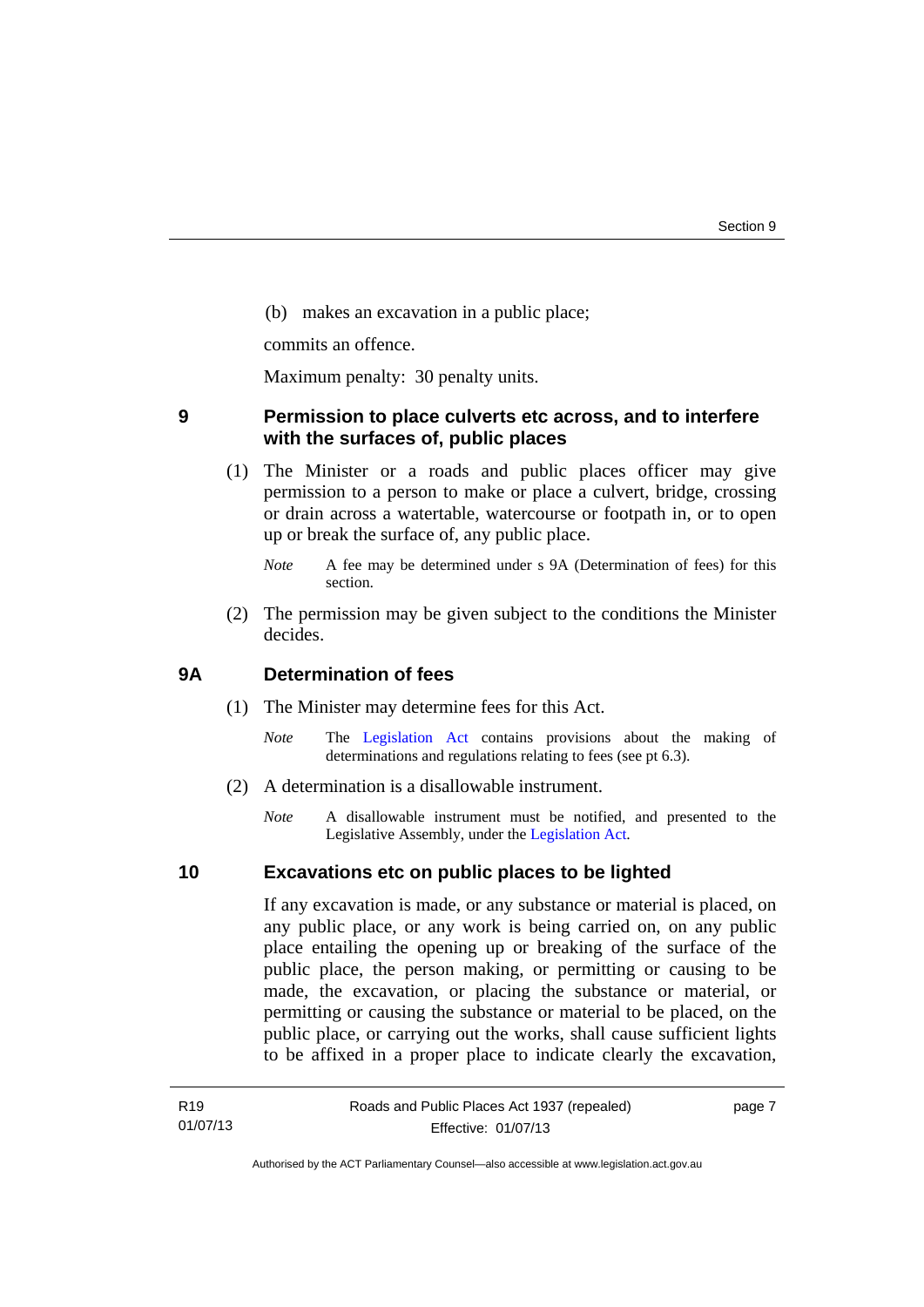substance, material or works, and continue those lights every night from sunset to sunrise while the excavation, substance, material or works continue, and shall during all that time at his or her own expense cause the place where they are continued to be sufficiently fenced or enclosed to prevent any danger or inconvenience to any person.

Maximum penalty: 30 penalty units.

## <span id="page-13-0"></span>**11 Alignment marks etc**

Any person who, without lawful authority, pulls down, pulls up, destroys or damages any alignment or boundary mark, or any stone, notice board, public notice or other erection in or on any public place commits an offence.

Maximum penalty: 30 penalty units.

### <span id="page-13-1"></span>**12 Exhibition of advertisements or notices**

Any person who, without the permission of the Minister or a roads and public places officer, exhibits, in any way, on any property of the Territory in or adjoining any public place, any advertisement or notice commits an offence.

Maximum penalty: 10 penalty units.

## <span id="page-13-2"></span>**12A Code of practice for movable signs**

- (1) The Minister may approve a code of practice about the placement and keeping of movable signs in public places.
- (2) An approval is a disallowable instrument.
	- *Note* A disallowable instrument must be notified, and presented to the Legislative Assembly, under the [Legislation Act.](http://www.legislation.act.gov.au/a/2001-14)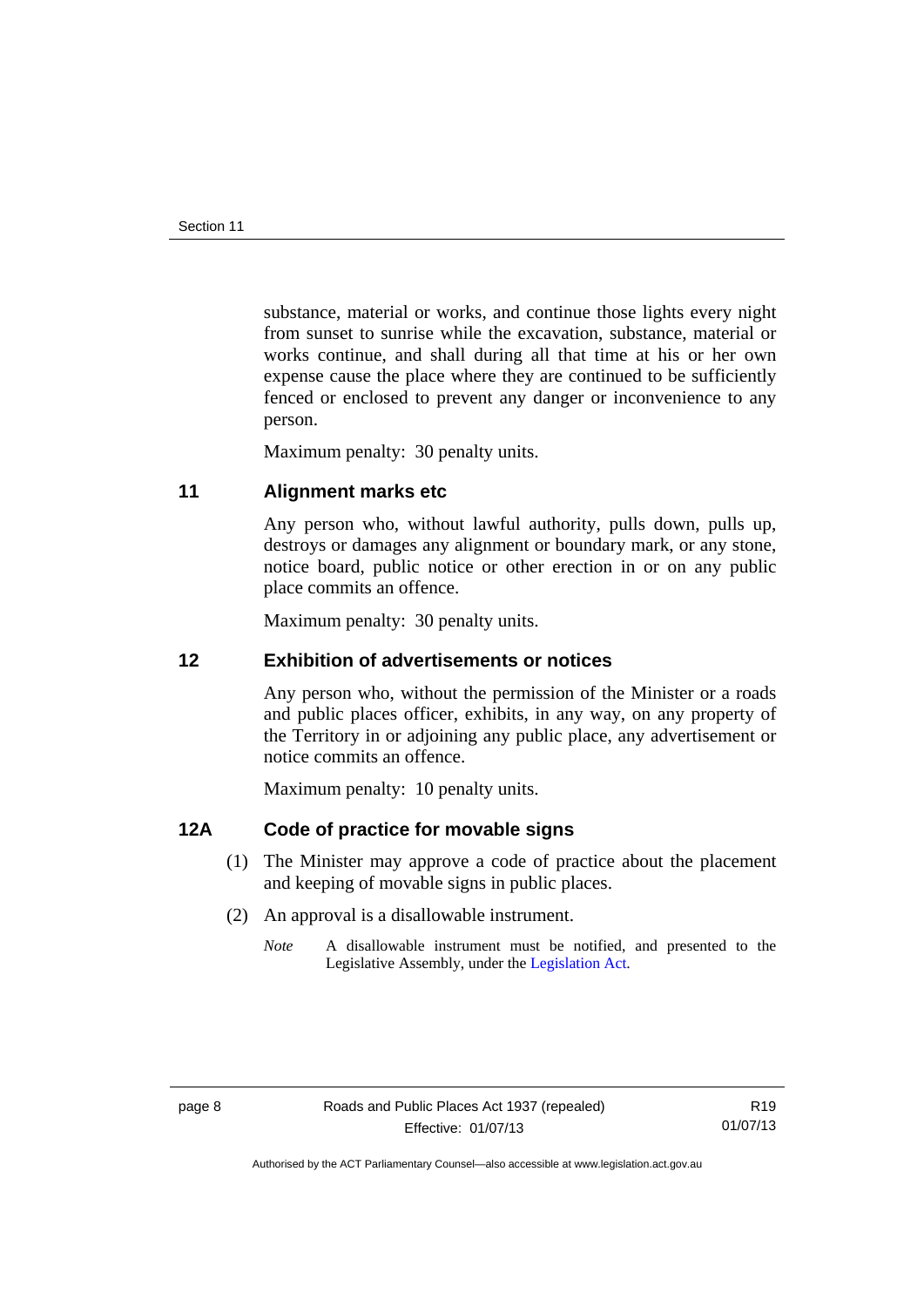## <span id="page-14-0"></span>**12B Contents of code of practice**

The code of practice may include, but is not limited to, matters relating to—

- (a) the materials from which, and the methods by which, a sign may be constructed; and
- (b) the sizes of signs; and
- (c) the locations where a sign may be placed; and
- (d) the words or images that may be displayed on a sign; and
- (e) how the person responsible for a sign may be identified; and
- (f) the number of signs that a person may place or keep in a public place; and
- (g) the requirements relating to insurance that a person who places or keeps a sign in a public place must satisfy.

## <span id="page-14-1"></span>**12C Failure to comply with code**

A person must not, without reasonable excuse, place or keep a movable sign in, over or across a public place, except in accordance with the code of practice.

Maximum penalty:

- (a) for a contravention of the code relating to insurance— 50 penalty units; or
- (b) in any other case—10 penalty units.

## <span id="page-14-2"></span>**12D Indemnification of Territory**

A person who places or keeps a movable sign in a public place is liable to indemnify the Territory for any liability the Territory incurs as a result of the sign being kept or placed in the public place.

page 9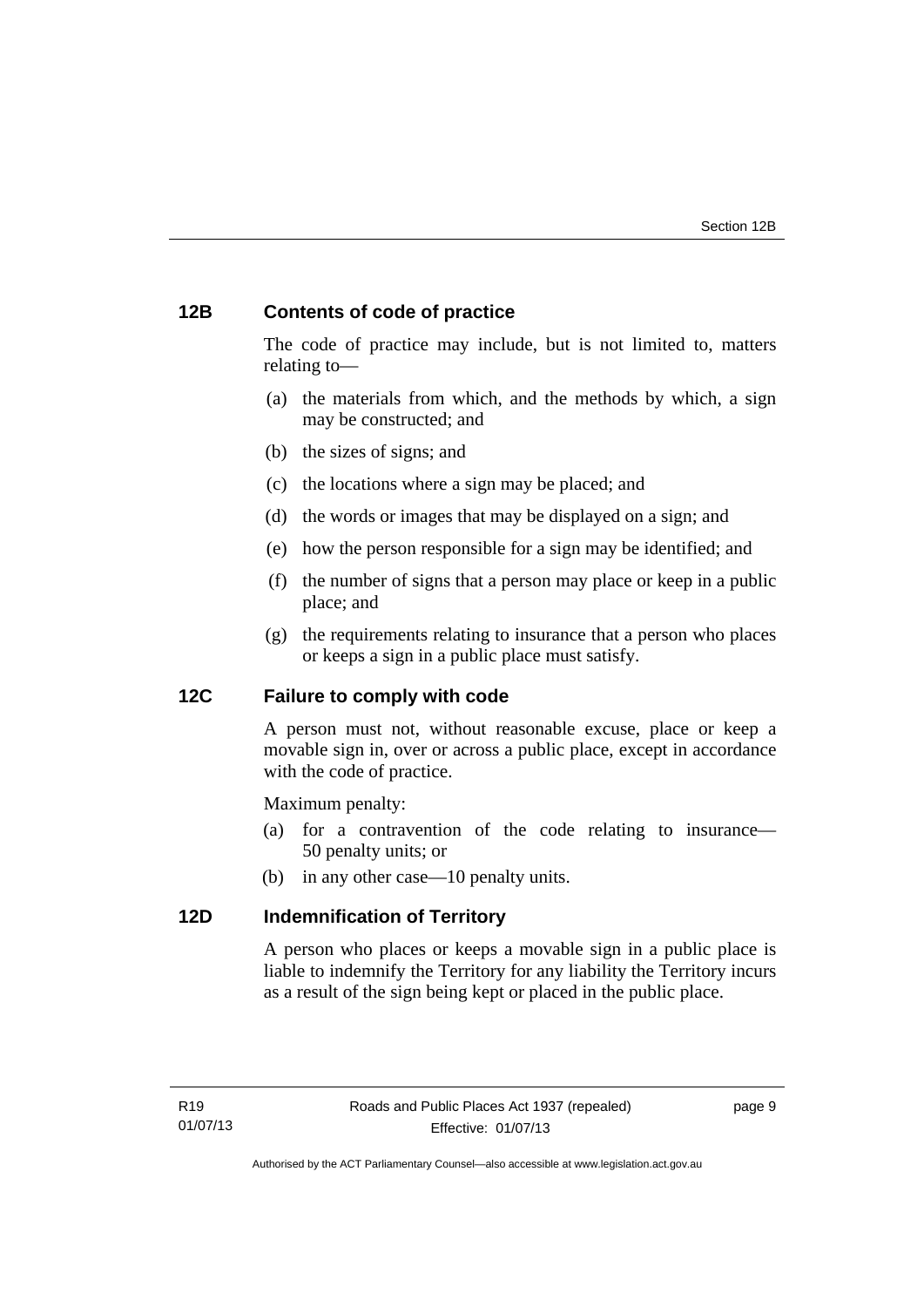## <span id="page-15-0"></span>**12E Removal of abandoned vehicles from public places**

 (1) This section applies if a roads and public places officer suspects, on reasonable grounds, that a vehicle in a public place has been abandoned.

#### **Examples of grounds that might indicate vehicle is abandoned**

- 1 the vehicle's registration has expired
- 2 the vehicle is in a state of disrepair
- 3 the general appearance of the vehicle, including any build-up of dust or debris
- *Note* An example is part of the Act, is not exhaustive and may extend, but does not limit, the meaning of the provision in which it appears (see [Legislation Act,](http://www.legislation.act.gov.au/a/2001-14) s 126 and s 132).
- (2) The vehicle may be removed by, or under the direction of, a roads and public places officer and placed in a retention area.
- (3) However, if the vehicle has a registered operator, the vehicle may be removed and placed in a retention area only if—
	- (a) a roads and public places officer has given the operator a written notice under subsection (4); and
	- (b) the vehicle has not been removed within 2 days after the day the operator was given the notice.
- (4) The notice must state––
	- (a) the date the notice is given; and
	- (b) if the operator is not an owner of the vehicle––that the operator must tell a roads and public places officer within 2 days after the day the notice is given––
		- (i) that the operator is not an owner of the vehicle; and
		- (ii) the name and address of anyone that the operator believes is an owner of the vehicle; and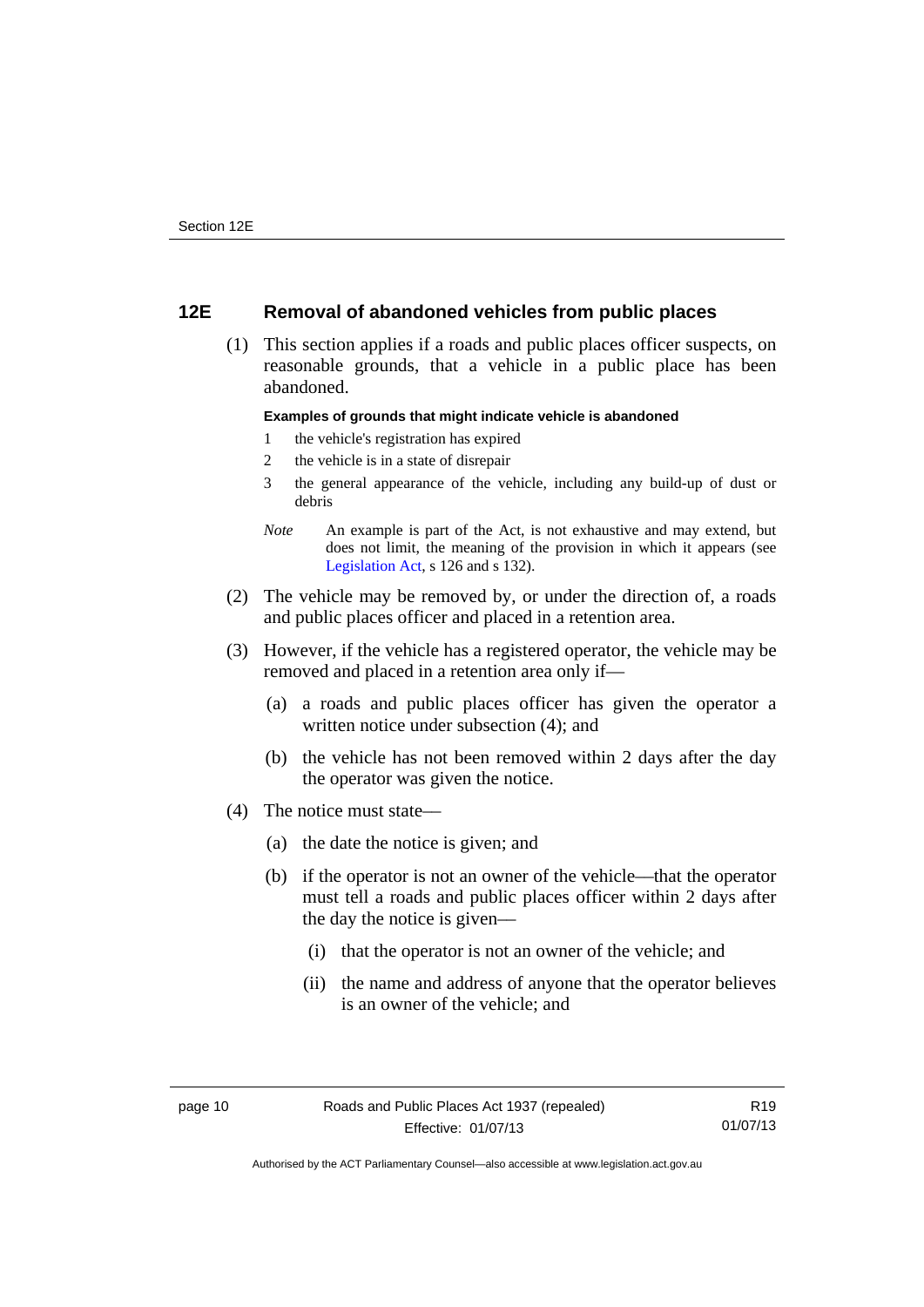- (c) that, if the vehicle is not removed within 2 days after the day the notice is given, the vehicle may be––
	- (i) removed and placed in a retention area; and
	- (ii) disposed of under the *[Uncollected Goods Act 1996](http://www.legislation.act.gov.au/a/1996-86)*, part 3 (Disposal of uncollected goods); and
- (d) how the operator may contact a roads and public places officer, including, for example, by giving a telephone number.
	- *Note* An example is part of the Act, is not exhaustive and may extend, but does not limit, the meaning of the provision in which it appears (see [Legislation Act,](http://www.legislation.act.gov.au/a/2001-14) s 126 and s 132).
- (5) Also, a notice must state, in a conspicuous position on the notice—
	- (a) that it is an offence under this Act, section 12EB to remove, deface or interfere with a notice placed on, or attached to, a vehicle if a person is not the registered operator or owner of the vehicle; and
	- (b) the penalty for the offence.
- (6) Without limiting how a notice may be given, the notice may be given by securely placing or attaching the notice, addressed to the operator, on or to the vehicle in a conspicuous position.
	- *Note* For how documents may otherwise be served, see the [Legislation Act,](http://www.legislation.act.gov.au/a/2001-14) pt 19.5.
- (7) A notice given in the way mentioned in subsection (6) is taken to have been given to the operator on the day that it is placed on or attached to the vehicle.

## <span id="page-16-0"></span>**12EA Retaining abandoned vehicles**

 (1) This section applies if a vehicle is placed in a retention area under section 12E (3).

page 11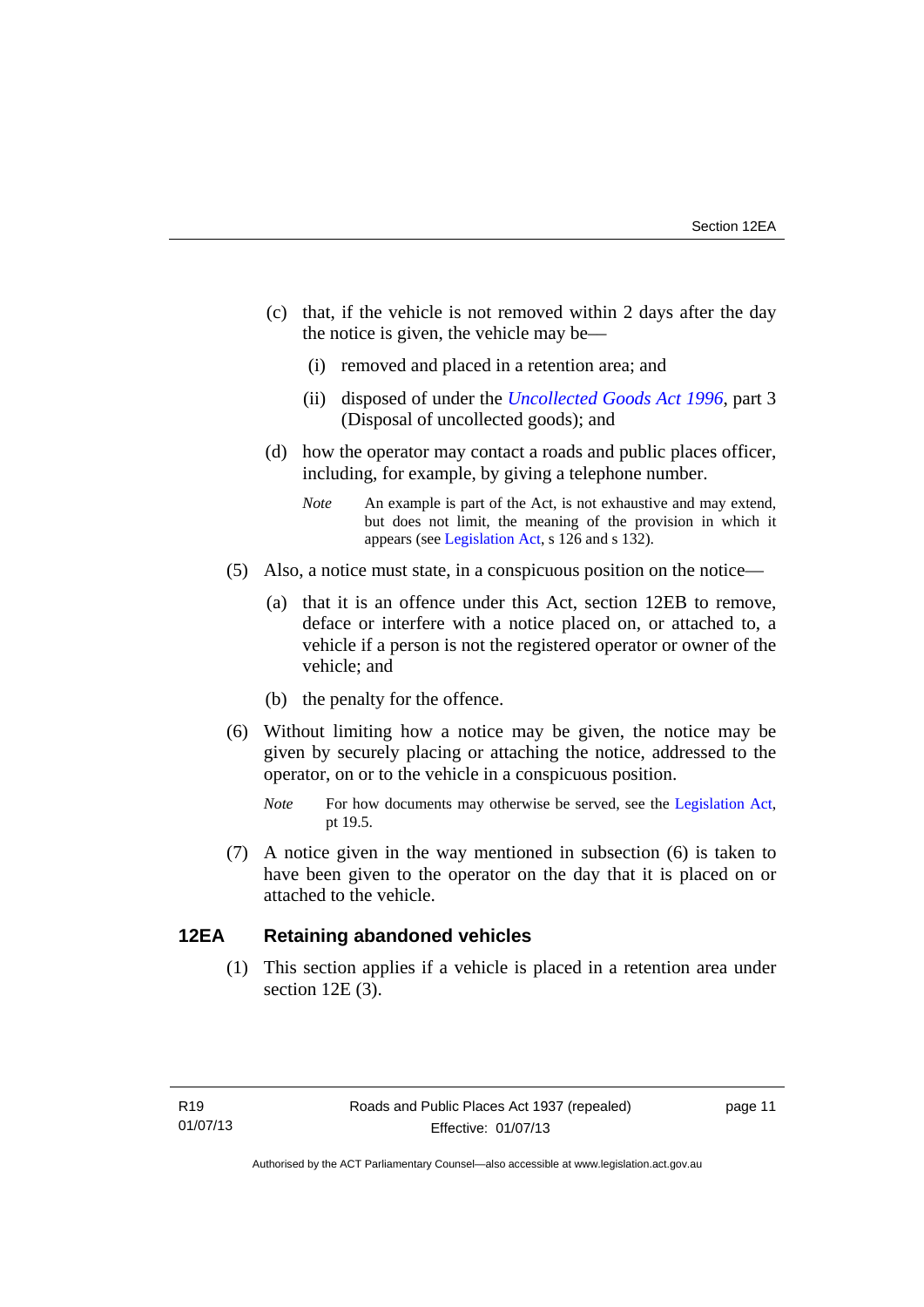- (2) The director-general must give written notice that the vehicle is in a retention area to 1 of the following people (a *notified person*):
	- (a) the registered operator;
	- (b) if the registered operator has told a roads and public places officer the name and address of another person who the registered operator believes is the owner of the vehicle—the other person.
	- *Note* For how documents may be served, see the [Legislation Act,](http://www.legislation.act.gov.au/a/2001-14) pt 19.5.
- (3) The notice must––
	- (a) briefly describe the vehicle including identifying particulars; and
	- (b) state the date of the notice; and
	- (c) state the address where the vehicle is available for collection; and
	- (d) state when the vehicle will be available for collection; and
	- (e) if the notified person is not an owner of the vehicle—
		- (i) state that the notified person must tell the director-general, within 7 days after the day the notice is given—
			- (A) that the notified person is not an owner of the vehicle; and
			- (B) the name and address of anyone that the notified person believes is an owner of the vehicle; and
		- (ii) state that—
			- (A) it is an offence under this Act, section 12F not to tell the director-general the information mentioned in subparagraph (i); and
			- (B) the penalty for the offence; and

R19 01/07/13

Authorised by the ACT Parliamentary Counsel—also accessible at www.legislation.act.gov.au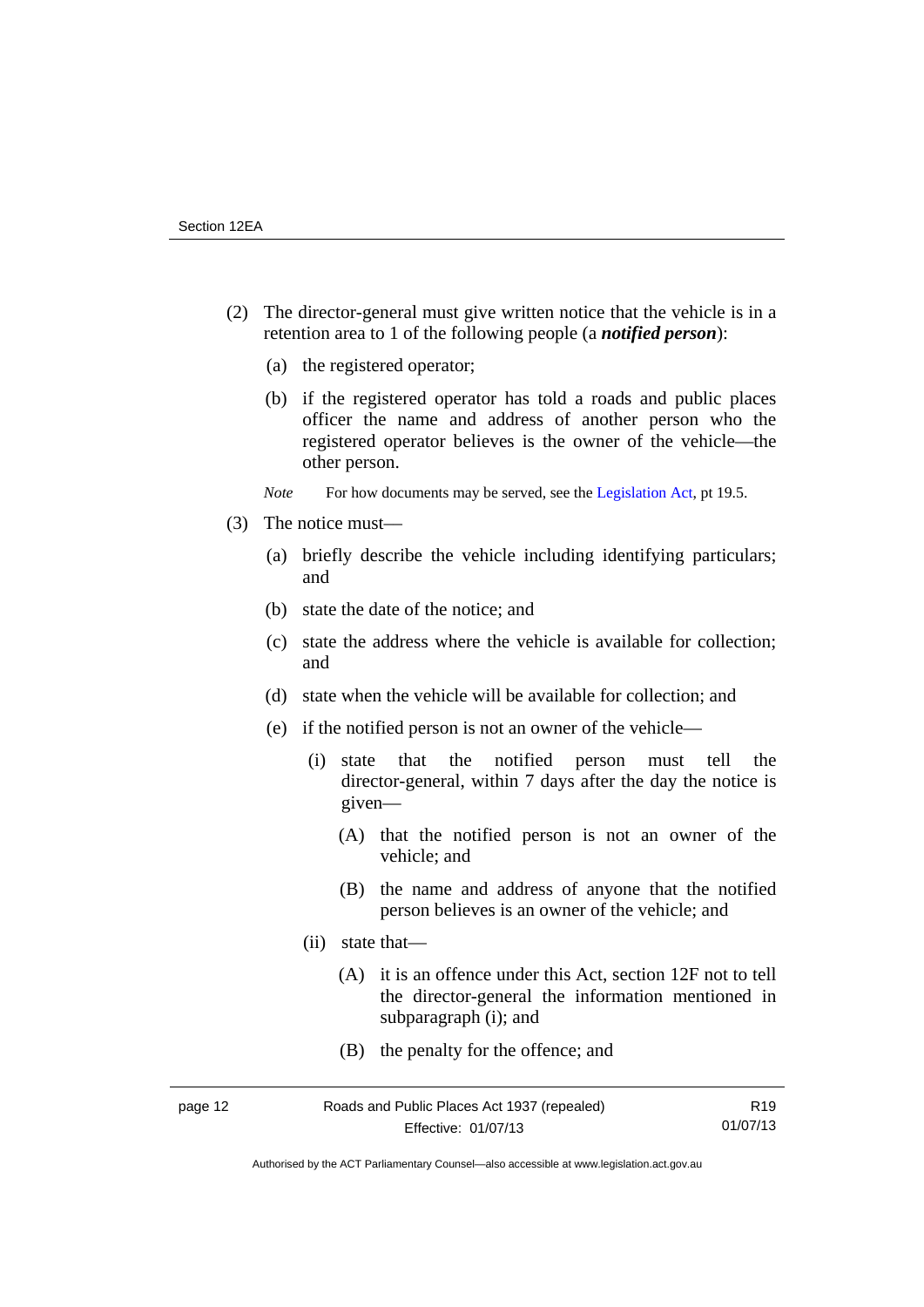- (f) state any costs that must be met by the registered operator or owner before the vehicle will be returned; and
	- *Note* Costs for removing the vehicle to a retention area are reasonable costs that can be claimed under the *[Uncollected Goods Act 1996](http://www.legislation.act.gov.au/a/1996-86)* (see s  $12H(1)(d)$ ).
- (g) state that the vehicle may be disposed of under the *[Uncollected](http://www.legislation.act.gov.au/a/1996-86)  [Goods Act 1996](http://www.legislation.act.gov.au/a/1996-86)*, part 3 if the vehicle is not collected within 7 days after the day the notice is given to the notified person.
- (4) If the notified person tells the director-general the name and address of another person that the notified person believes is an owner of the vehicle, the director-general must make reasonable attempts to give a copy of the notice to the other person.

## <span id="page-18-0"></span>**12EB Removing, defacing or interfering with notices**

A person commits an offence if—

- (a) a notice under section 12E (3) is placed on, or attached to, a vehicle; and
- (b) the person is not the registered operator or owner of the vehicle; and
- (c) the person removes, defaces or interferes with the notice.

Maximum penalty: 20 penalty units.

## <span id="page-18-1"></span>**12F Failure to provide information about abandoned vehicles**

A person commits an offence if-

- (a) the person is given a notice under section 12EA (2) or section 12EA (4) about a vehicle in a retention area; and
- (b) the person is not an owner of the vehicle; and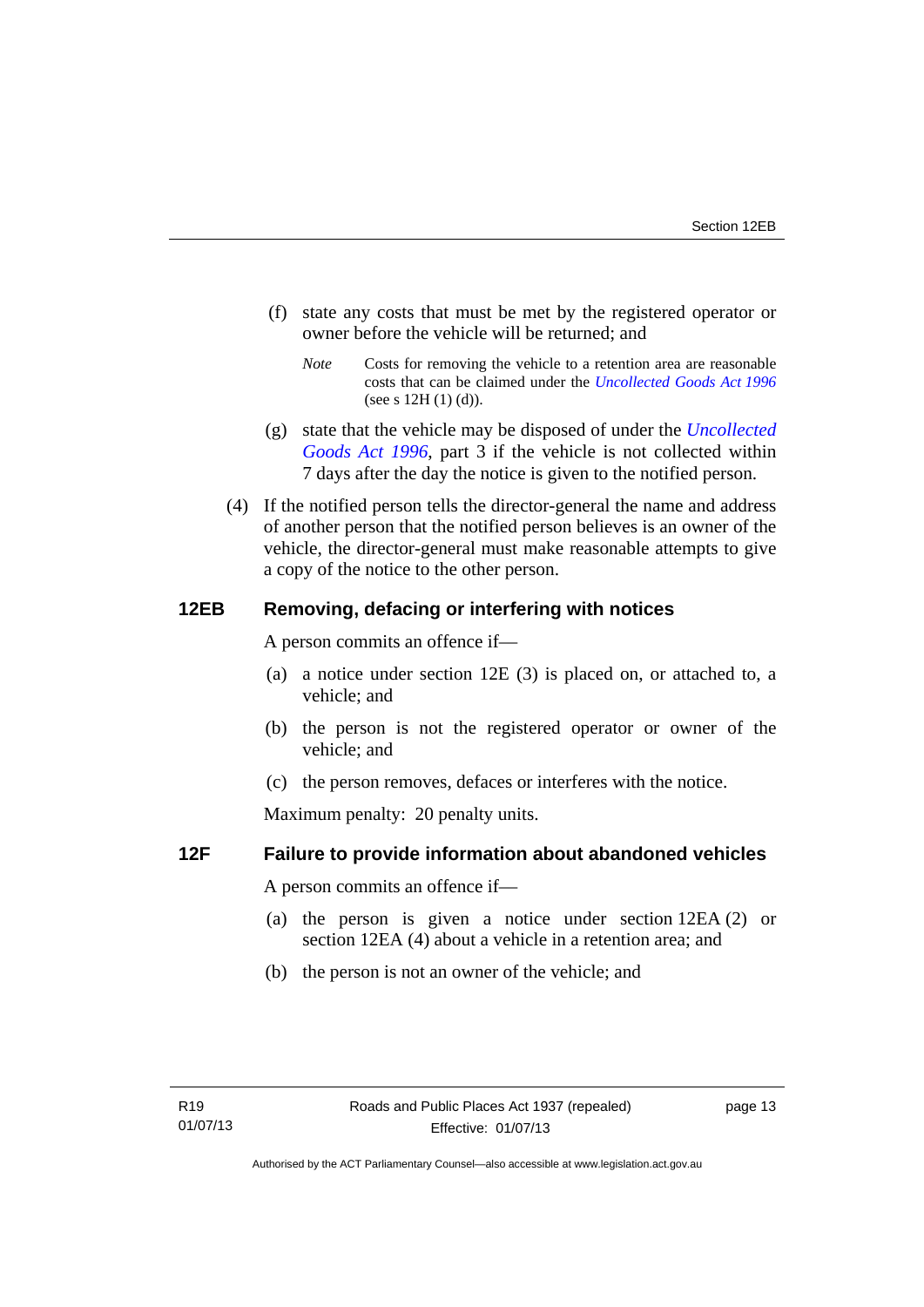- (c) the person fails to tell the director-general, within 7 days after the day the notice is given to the person––
	- (i) that the person is not an owner of the vehicle; and
	- (ii) the name and address of anyone the person believes is an owner of the vehicle.

Maximum penalty: 10 penalty units.

## <span id="page-19-0"></span>**12G Removal of signs and other items from public places**

- (1) If a movable sign has been placed, or is being kept, in a public place other than in accordance with the code of practice, a roads and public places officer may remove the sign and place it in a retention area.
- $(2)$  If—
	- (a) a prescribed object is in, over or across a public place; and
	- (b) the object is not authorised by a permit granted under this Act or any other Territory law to be there;

a roads and public places officer may—

- (c) if the object—
	- (i) creates a hazard for people using the public place or any premises next to the public place; or
	- (ii) restricts the movement of people or vehicles in the public place;

remove the object from the public place and place it in a retention area; or

- (d) in any case—give the owner of the object a written direction to—
	- (i) apply for a permit allowing the object to remain in, over or across the public place; or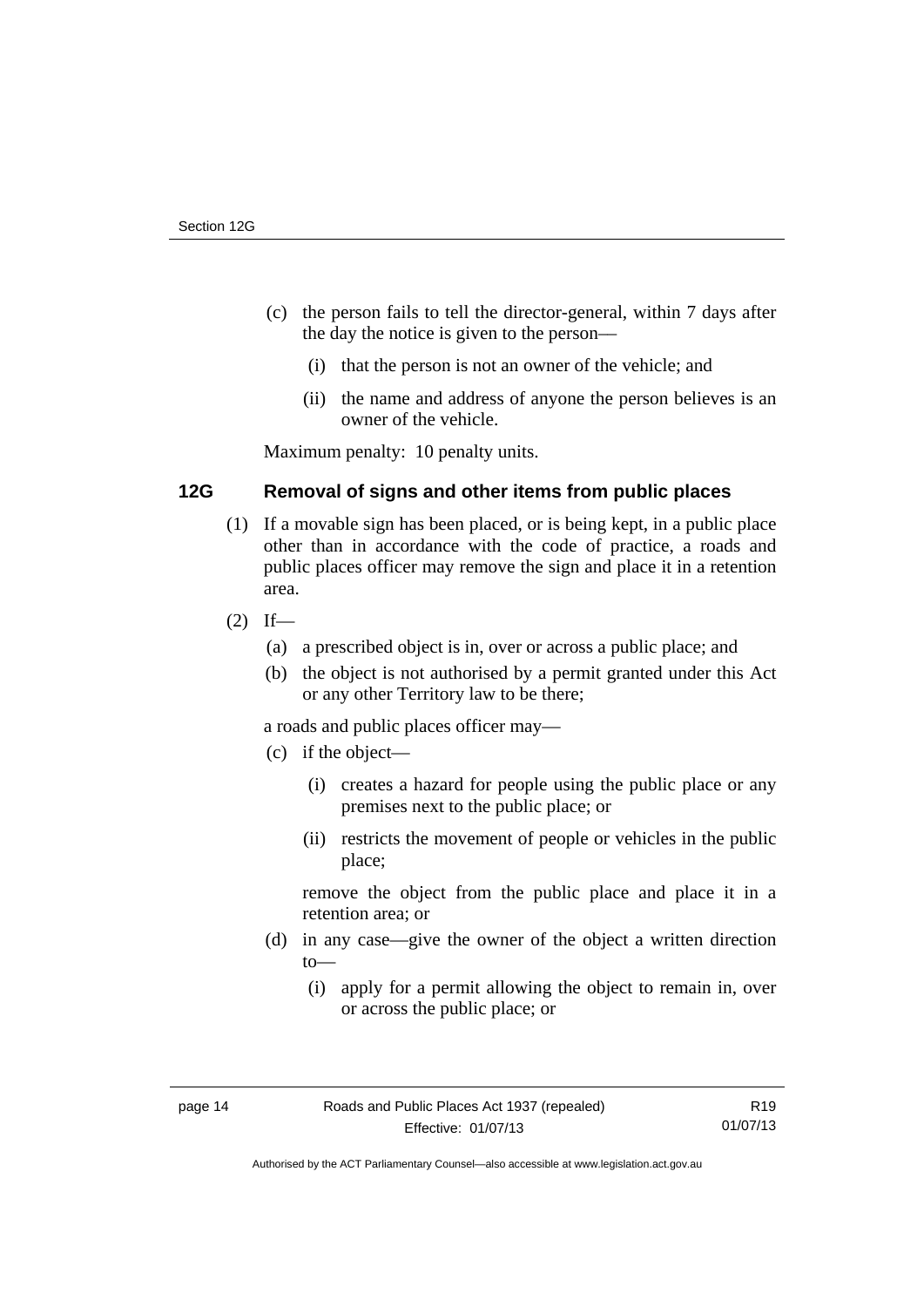(ii) remove the object from the public place;

7 days after the day the direction is given.

- (3) If a roads and public places officer gives the owner of an object a notice under subsection (2) (d) and—
	- (a) the owner does not comply with the notice; or
	- (b) within 7 days after the day the notice is given, the owner applies for a permit to allow the object to remain in, over or across the public place and that application is refused;

a roads and public places officer may remove the object from the public place and place it in a retention area.

(4) In this section:

*prescribed object* means an object prescribed under section 12I.

## <span id="page-20-0"></span>**12H Disposal of items removed under sections 12E and 12G**

- (1) If an object, sign or vehicle is placed in a retention area under section 12E or section 12G—
	- (a) the object, sign or vehicle is taken to be uncollected goods for the *[Uncollected Goods Act 1996](http://www.legislation.act.gov.au/a/1996-86)*; and
	- (b) the director-general is taken to be the possessor of the goods for that Act; and
	- (c) the director-general may dispose of the goods under that Act, part 3; and
	- (d) for that Act, section 26 (2) (a) and section 30 (1) (a), the reasonable costs incurred by the director-general in complying with that Act are taken to include the cost of removing the object, sign or vehicle from the public place to the retention area.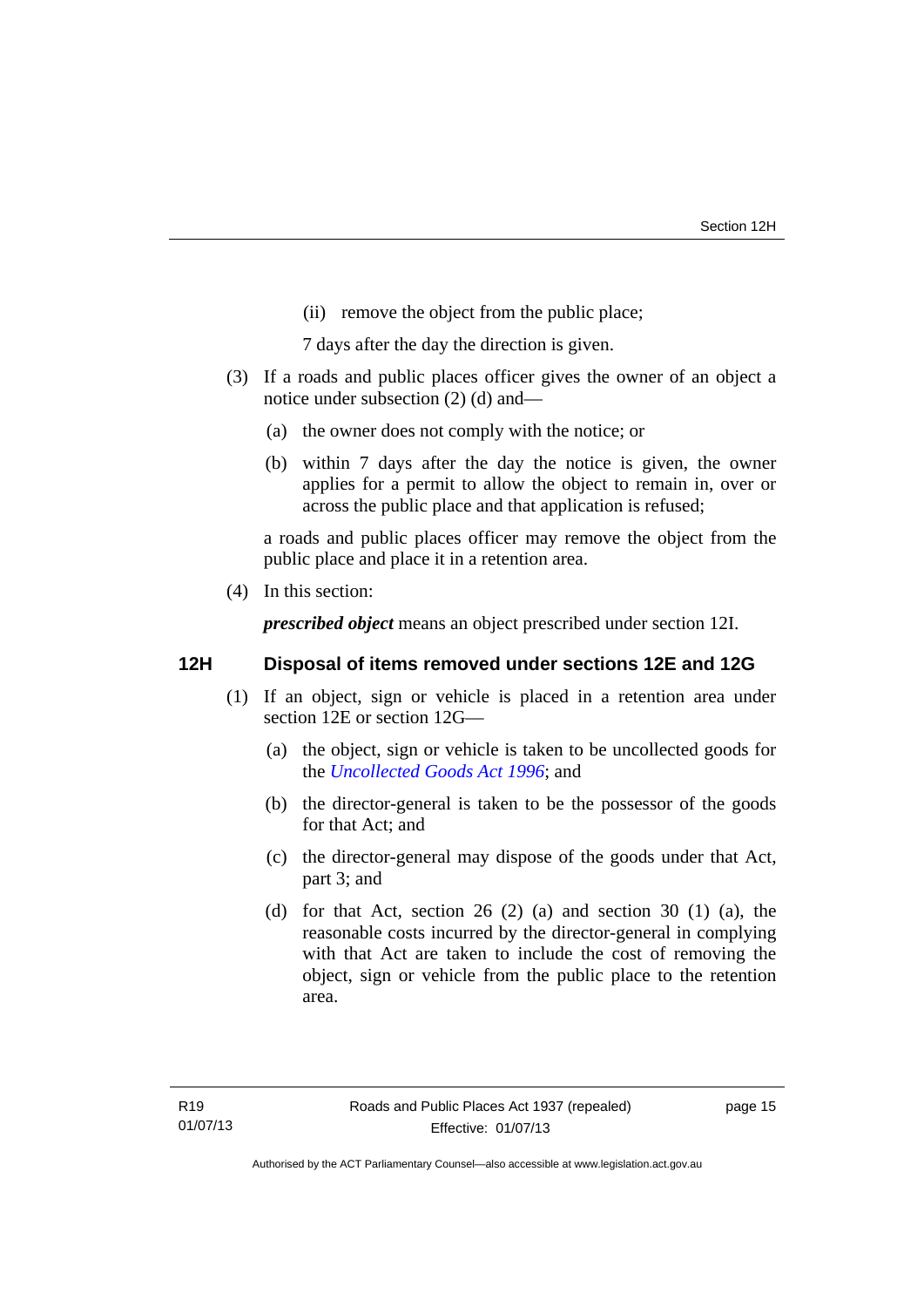- (2) However, a vehicle placed in a retention area under section 12E (3) is taken to be uncollected goods under the *[Uncollected Goods](http://www.legislation.act.gov.au/a/1996-86)  [Act 1996](http://www.legislation.act.gov.au/a/1996-86)* only if the vehicle has not been collected within the period ending––
	- (a) if a copy of a notice is given to a person under section 12EA (4)—7 days after the day the notice is given under section 12EA (4); or
	- (b) in any other case––7 days after the day a notice is given under section 12EA (2).

## <span id="page-21-0"></span>**12I Prescribed objects—s 12G (4), def of** *prescribed object*

- (1) The Minister may prescribe objects.
- (2) An instrument under subsection (1) is a disallowable instrument.
	- *Note* A disallowable instrument must be notified, and presented to the Legislative Assembly, under the [Legislation Act.](http://www.legislation.act.gov.au/a/2001-14)

## <span id="page-21-1"></span>**13 Trees etc overhanging public places**

- (1) If a tree, sapling, plant, shrub or timber on any land overhangs a public place and obstructs or inconveniences passers by, a roads and public places officer may, by written notice, require the occupier of the land, not later than the time stated in the notice, to cut the tree, sapling, plant, shrub or timber so that it will not obstruct or inconvenience passers by.
- (2) An occupier of land who is served with a notice under subsection (1) must comply with the notice.

Maximum penalty: 5 penalty units.

 (3) If a tree, sapling, plant, shrub or timber, or part of such a thing, on any land adjoining a public place is in a condition or situation that endangers the safety of a person using the place, whether by obstructing the vision or otherwise, a roads and public places officer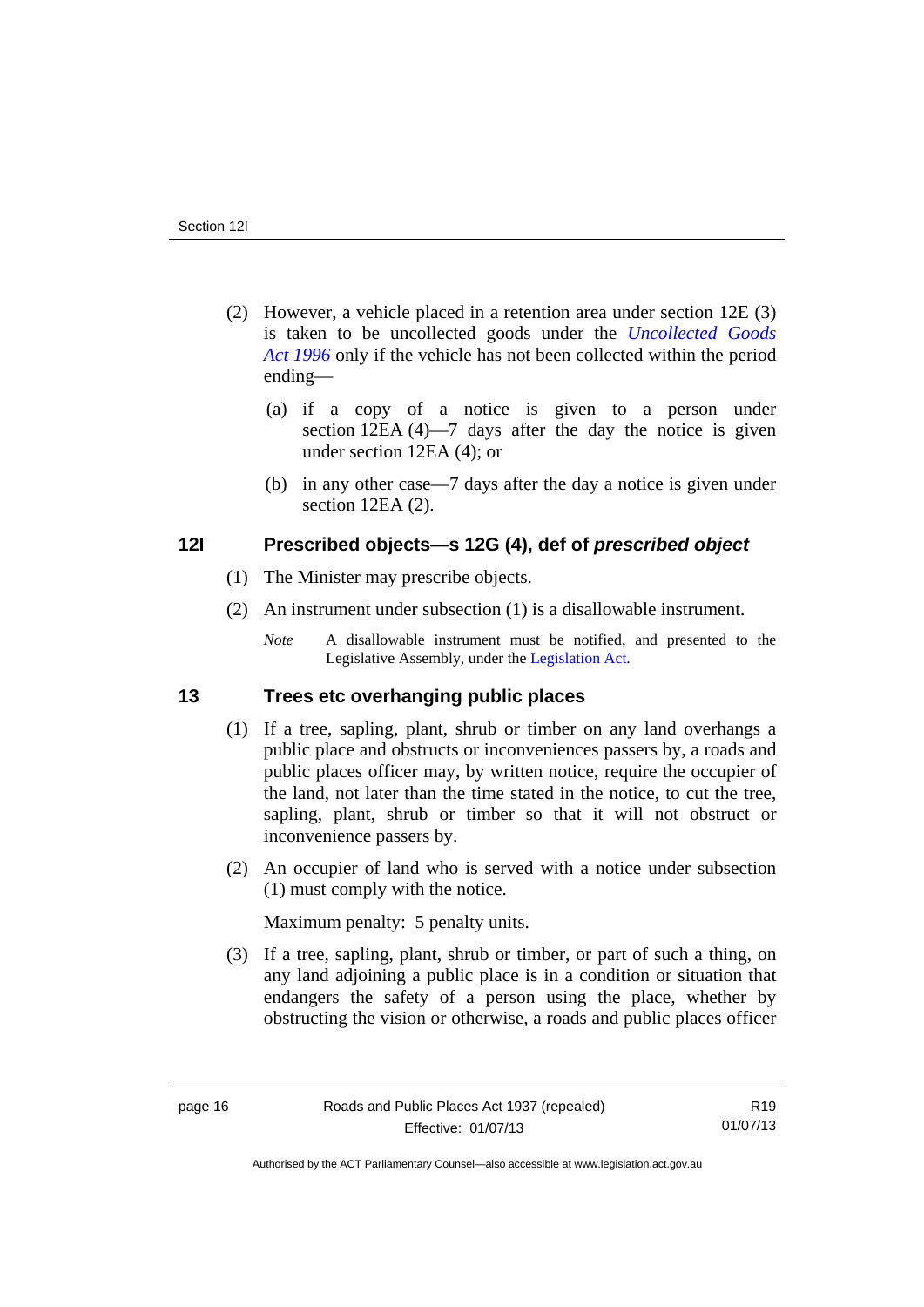may, by written notice, require the occupier of the land to immediately remove the tree, sapling, plant, shrub or timber, or part.

 (4) An occupier of land who is served with a notice under subsection (3) must comply with the notice.

Maximum penalty: 50 penalty units.

- (5) This section applies to a tree that is a registered tree under the *[Tree](http://www.legislation.act.gov.au/a/2005-51)  [Protection Act 2005](http://www.legislation.act.gov.au/a/2005-51)* subject to that Act, part 3 (Protection of trees).
	- *Note* Under the *[Tree Protection Act 2005](http://www.legislation.act.gov.au/a/2005-51)*, pt 3 it is an offence to damage a registered tree (or do prohibited groundwork in the tree's protection zone) unless the damage or groundwork is allowed under that Act. Application may be made to the conservator for approval of tree damaging activity or prohibited groundwork (including in urgent circumstances).

## <span id="page-22-0"></span>**14 Repair of damage to public places**

- (1) A person who causes damage to a public place other than the fair wear and tear due to ordinary and reasonable use of the public place must—
	- (a) pay the cost incurred by the Territory in making good the damage; or
	- (b) if the Minister requires, make good the damage to the satisfaction of the Minister or a roads and public places officer.
- (2) Subsection (1) applies whether or not the person was acting with the permission of the Minister or a roads and public places officer or under a permit granted to the person under this Act.

## <span id="page-22-1"></span>**14A Graffiti removal on leased land**

- (1) This section applies to graffiti on property on leased territory land if the graffiti is visible from a public place.
- (2) An authorised person may remove the graffiti with the agreement of the occupier of the land.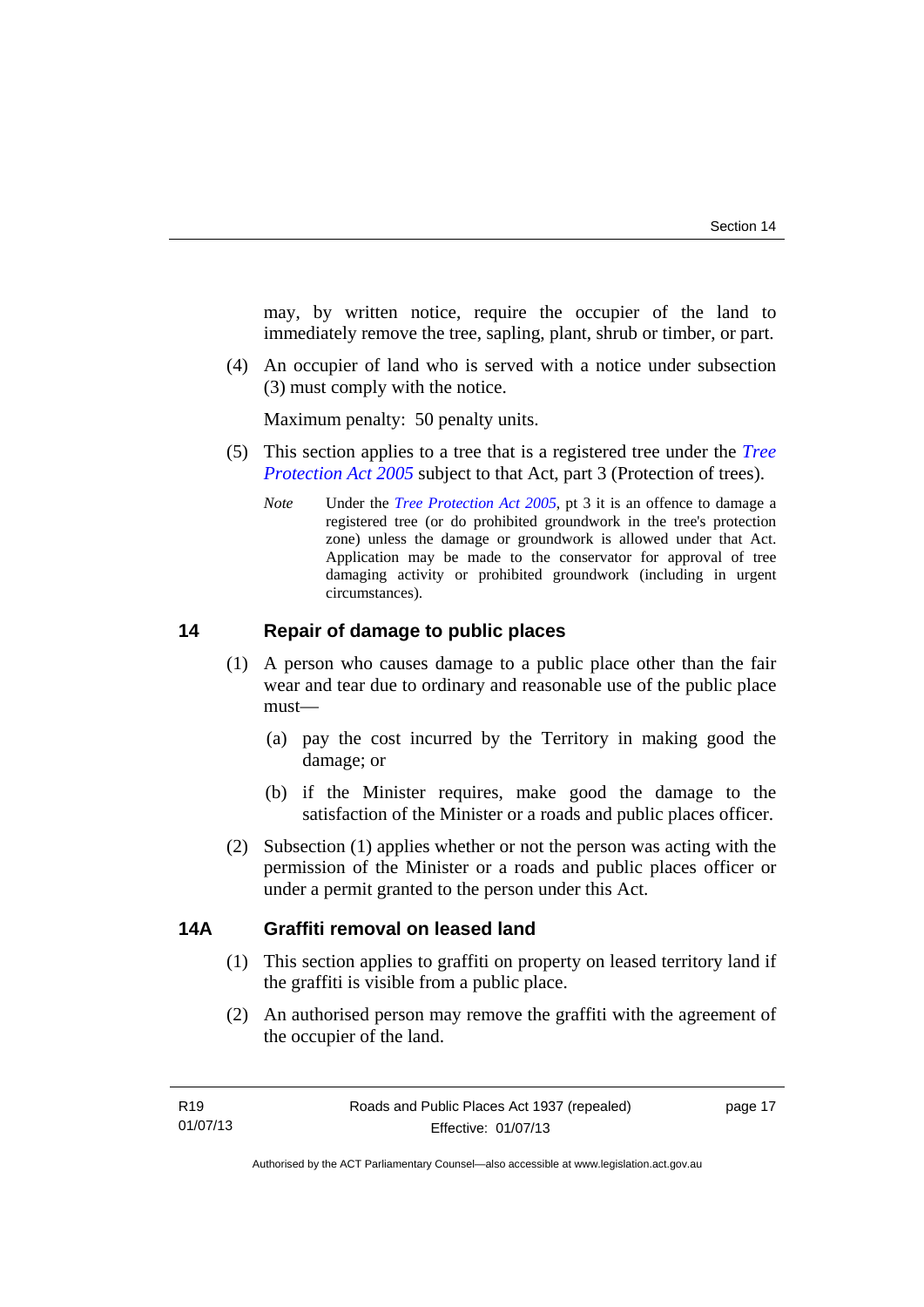- (3) If subsection (4) is complied with, an authorised person may also remove the graffiti—
	- (a) without the agreement of the occupier of the land; and
	- (b) whether or not the occupier has been notified that the graffiti removal work will be carried out.
- (4) For subsection (3), an authorised person must, immediately before the graffiti removal work is to be carried out, take reasonable steps to notify the occupier that the work is to be carried out.
- (5) Graffiti removal work under subsection (3) must be carried out only from a public place.
- (6) After graffiti removal work has been carried out under subsection (2) or (3), an authorised person must give the occupier written notice that the work has been carried out.
- (7) The notice must include information about the effect of section 14B.
- (8) To remove any doubt, this section does not require the Territory to carry out graffiti removal work.
- (9) In this section:

*authorised person* means a person authorised in writing by the director-general for this section.

*occupier*, of leased territory land, includes—

- (a) a person believed, on reasonable grounds, to be an occupier of the land; and
- (b) a person apparently in charge of the land.

## <span id="page-23-0"></span>**14B Graffiti removal—liability of the Territory**

 (1) The cost of the graffiti removal work under section 14A is payable by the Territory.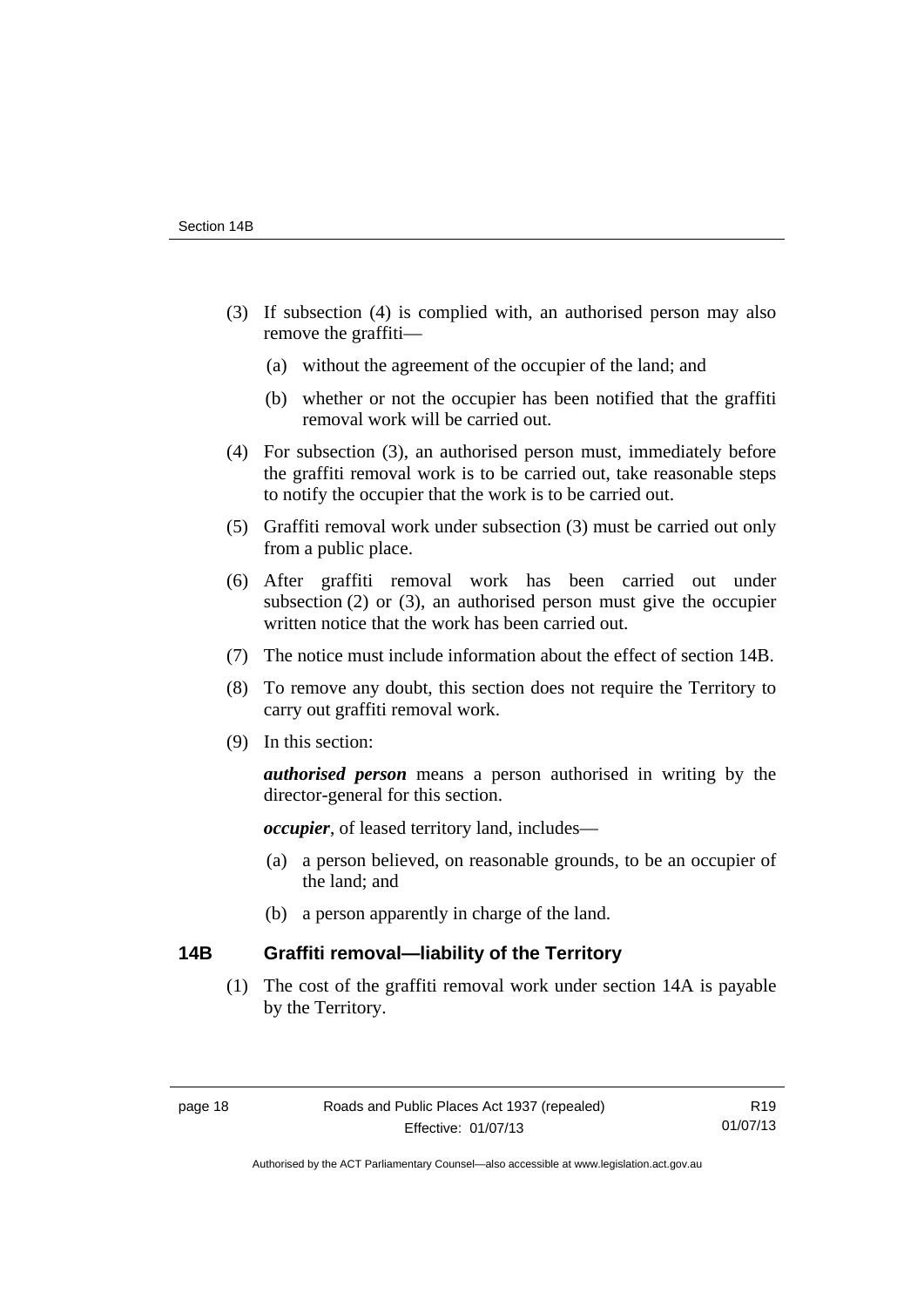(2) The Territory is liable for any damage caused to the property in carrying out the graffiti removal work, other than any minor damage that is incidental to the removal of the graffiti.

#### **Examples of minor incidental damage**

- 1 minor discoloration of the surface from which the graffiti is removed
- 2 minor variations in the colour and application of paintwork
- *Note* An example is part of the Act, is not exhaustive and may extend, but does not limit, the meaning of the provision in which it appears (see [Legislation Act,](http://www.legislation.act.gov.au/a/2001-14) s 126 and s 132).
- (3) The Territory is not liable for any failure to completely remove the graffiti.
- (4) To remove any doubt, this section does not require the Territory to restore any property to its former state before graffiti was applied to it.

## <span id="page-24-0"></span>**15A Objects in public places**

The Minister may, on application by a person, grant to the person a permit to place an object, other than an object of a kind mentioned in section 8 (a), in, over or across a public place.

*Note* A hawker who is licensed under the *[Hawkers Act 2003](http://www.legislation.act.gov.au/a/2003-10)* does not require a permit under this Act to park a vehicle in a public place if the person is carrying on the business of a hawker under that Act in accordance with the person's licence, see s 15U.

## <span id="page-24-1"></span>**15B Application for permit**

An application for the grant of a permit to place an object in, over or across a public place must—

- (a) be made in writing to the Minister and signed by or for the applicant; and
- (b) state the place for which the permit is sought; and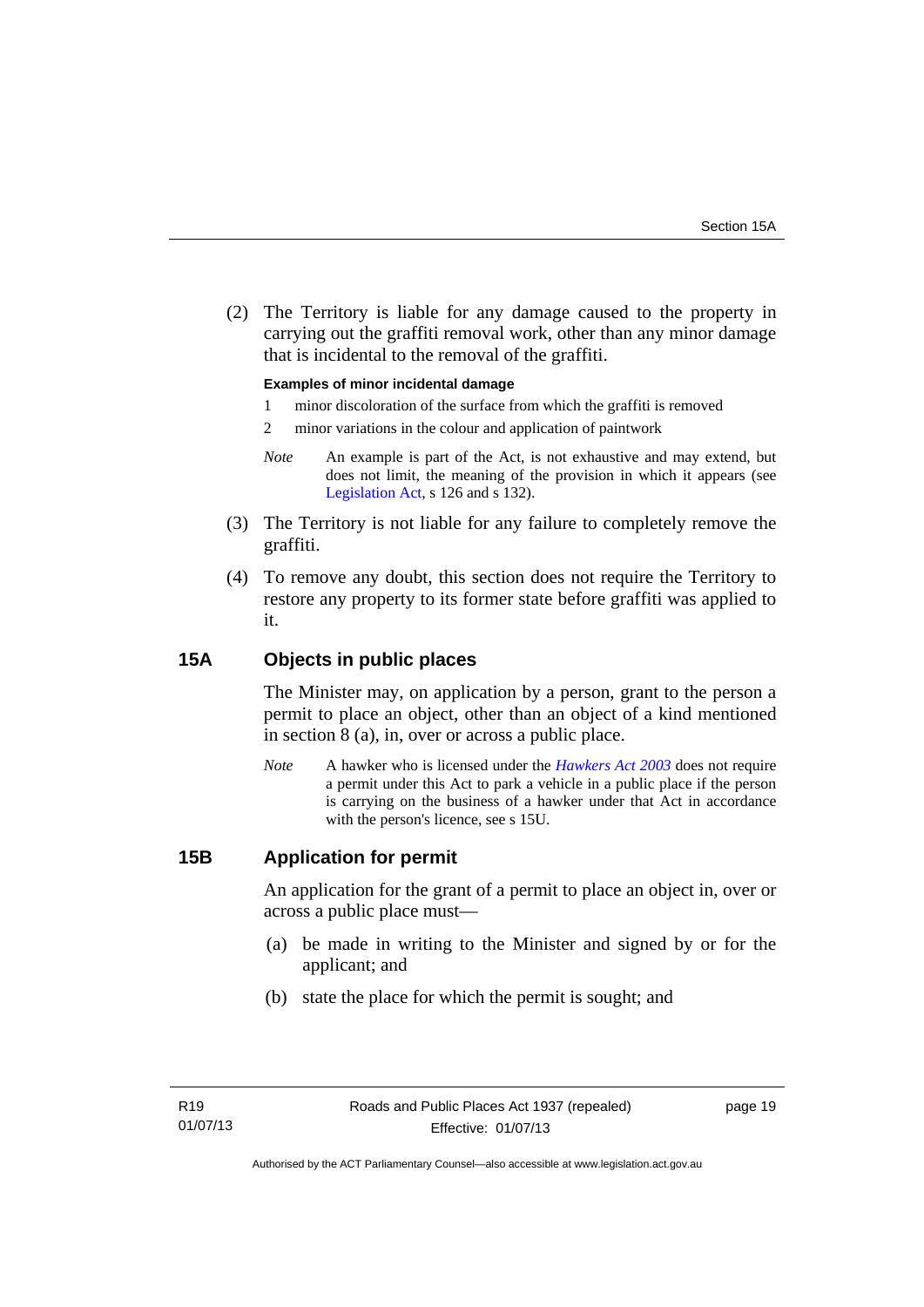- (c) be accompanied by a plan clearly showing—
	- (i) the location, boundaries and dimensions of the place for which the permit is sought; and
	- (ii) if it is not proposed to move the object while the permit is in force—the proposed position of the object in, over or across the place; and
- (d) clearly indicate the nature of the object and give details of its design and size; and
- (e) state the intended use of the object; and
- (f) state the proposed hours the object will remain in, over or across the place; and
- (g) give details of any measures proposed to be adopted for using the object to safeguard the health and provide for the safety, comfort and convenience of people using the place or a place next to or near the place; and
- (h) if installation or construction work is proposed to be carried out in or on the place to place the object in, over or across the place—
	- (i) state the nature of the work; and
	- (ii) give details of the methods to be employed in the execution of the work; and
	- (iii) give details of any measures proposed to be adopted for the work to protect the safety of people using the place or a place next to or near the place.

## <span id="page-25-0"></span>**15BA Placement of objects affecting heritage significance**

 (1) The section applies if an application under section 15B relates to the placement of an object at a place registered, or nominated for provisional registration, under the *[Heritage Act 2004](http://www.legislation.act.gov.au/a/2004-57)*.

Authorised by the ACT Parliamentary Counsel—also accessible at www.legislation.act.gov.au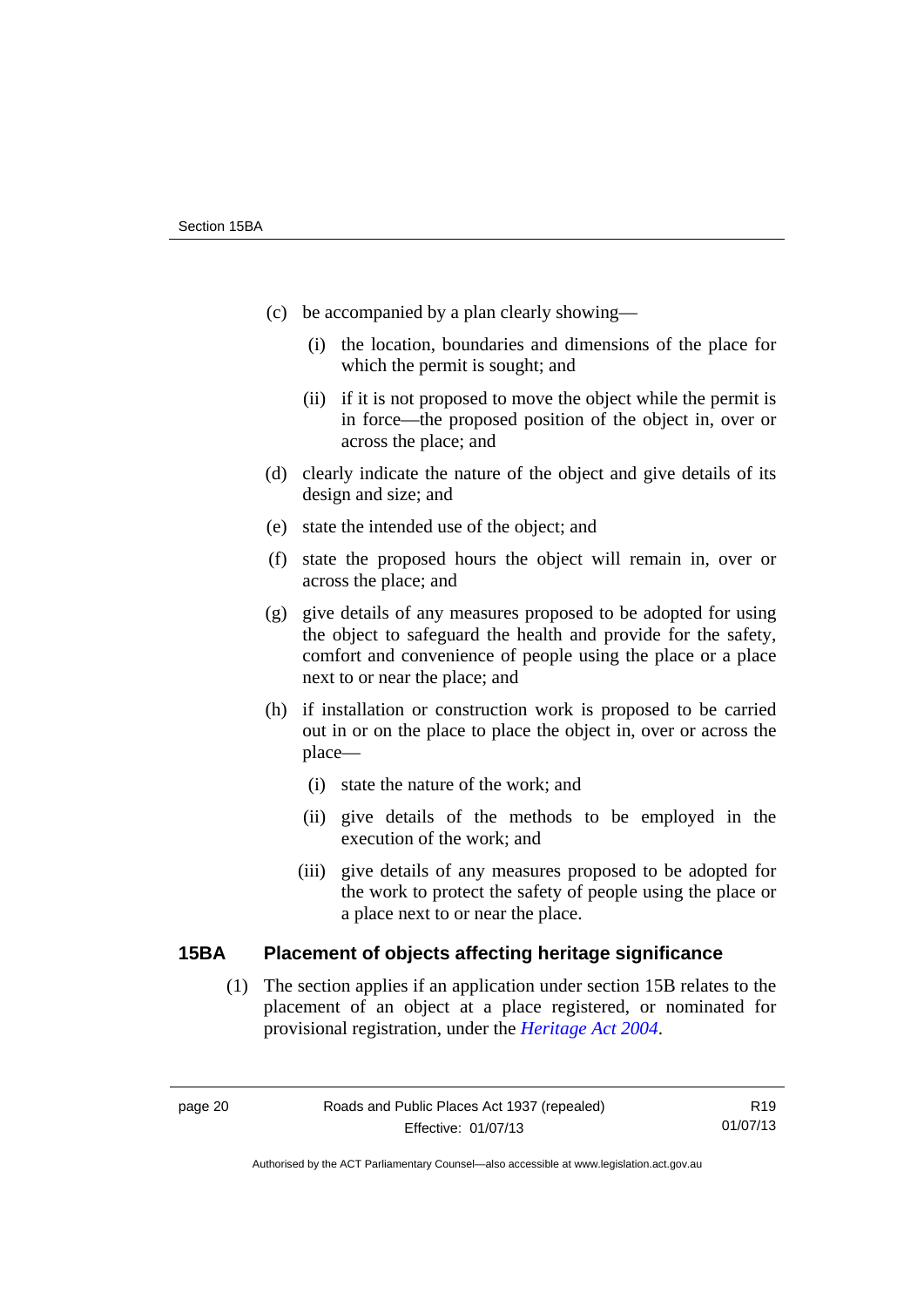- (2) The Minister must—
	- (a) give a copy of the application to the heritage council; and
	- (b) in deciding on the application under section 15C, consider any written recommendation or submission about the placement given to the Minister by the council within 15 working days after the day the copy of the application is given to the council.

## <span id="page-26-0"></span>**15C Grant or refusal of permit**

- (1) The Minister must consider each application for a permit and must—
	- (a) approve of the grant to the applicant of the permit; or
	- (b) refuse to grant the permit to the applicant.
- (2) For subsection (1), the Minister must have regard to—
	- (a) whether the place is a suitable place in, over or across which to place the object; and
	- (b) whether the object will be structurally sufficient, safe and stable; and
	- (c) the interests of the public and, in particular—
		- (i) whether the object, placed in, over or across the place, would be likely to be to the benefit or detriment of people using the place or a place next to or near the place; and
		- (ii) whether adequate provision is proposed to be made for the use of the object to safeguard the health and provide for the safety, comfort and convenience of people using the place or a place next to or near the place; and
	- (d) the interests of people carrying on business near the place and, in particular, the interests of a person carrying on a business near the place similar to the business carried on by the applicant (if any); and

page 21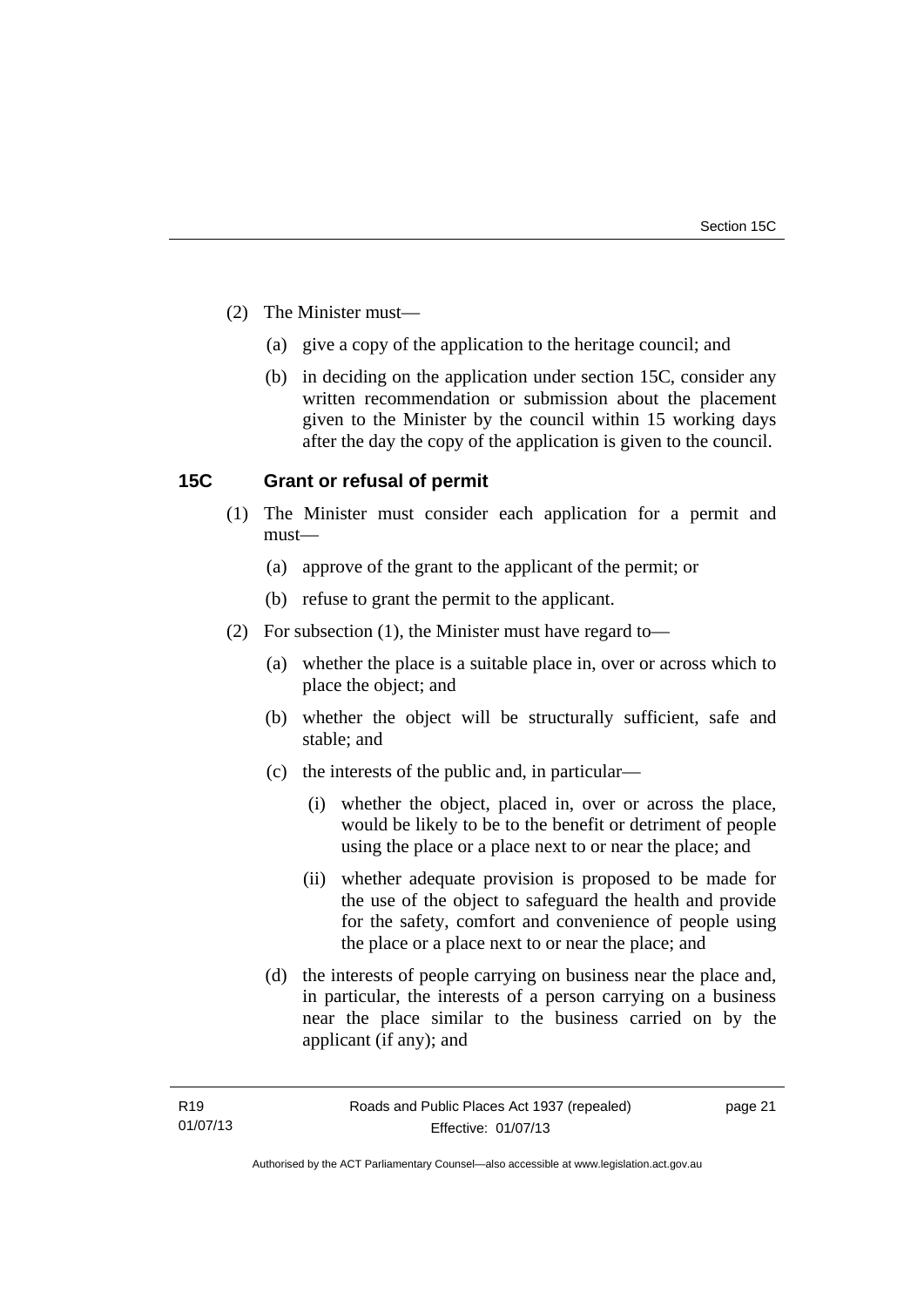- (e) if installation or construction work is proposed to be carried out in or on the place to place the object in, over or across the place—
	- (i) whether it is desirable to allow the work to be carried out in or on the place; and
	- (ii) whether the work will be suitable for the purpose; and
	- (iii) whether adequate provision is proposed to be made for the work to protect the safety of people using the place or a place next to or near the place.

## <span id="page-27-0"></span>**15D Grant of permit—conditions**

The Minister may approve the grant of a permit under section 15C subject to any of the following conditions:

- (a) the object must be of a type or design stated by the Minister;
- (b) the object must be properly maintained and must not become structurally insufficient, unsafe or unstable;
- (c) the holder of the permit must not allow the object, whether directly or indirectly, to adversely affect the health or safety of a person using the place or a place adjacent to or near the place;
- (d) adequate provision must be made for the disposal of refuse and waste from, and for the drainage of, the place;
- (e) during the hours between sunset and sunrise that the object is in the place, the place must be illuminated in a way that clearly indicates the object;
- (f) the place must be fenced or enclosed to prevent a person being endangered or inconvenienced by the object;
- (g) any installation or construction work to be carried out in or on the place for placing the object in, over or across the place must be carried out in a proper, skilful and safe way;

R19 01/07/13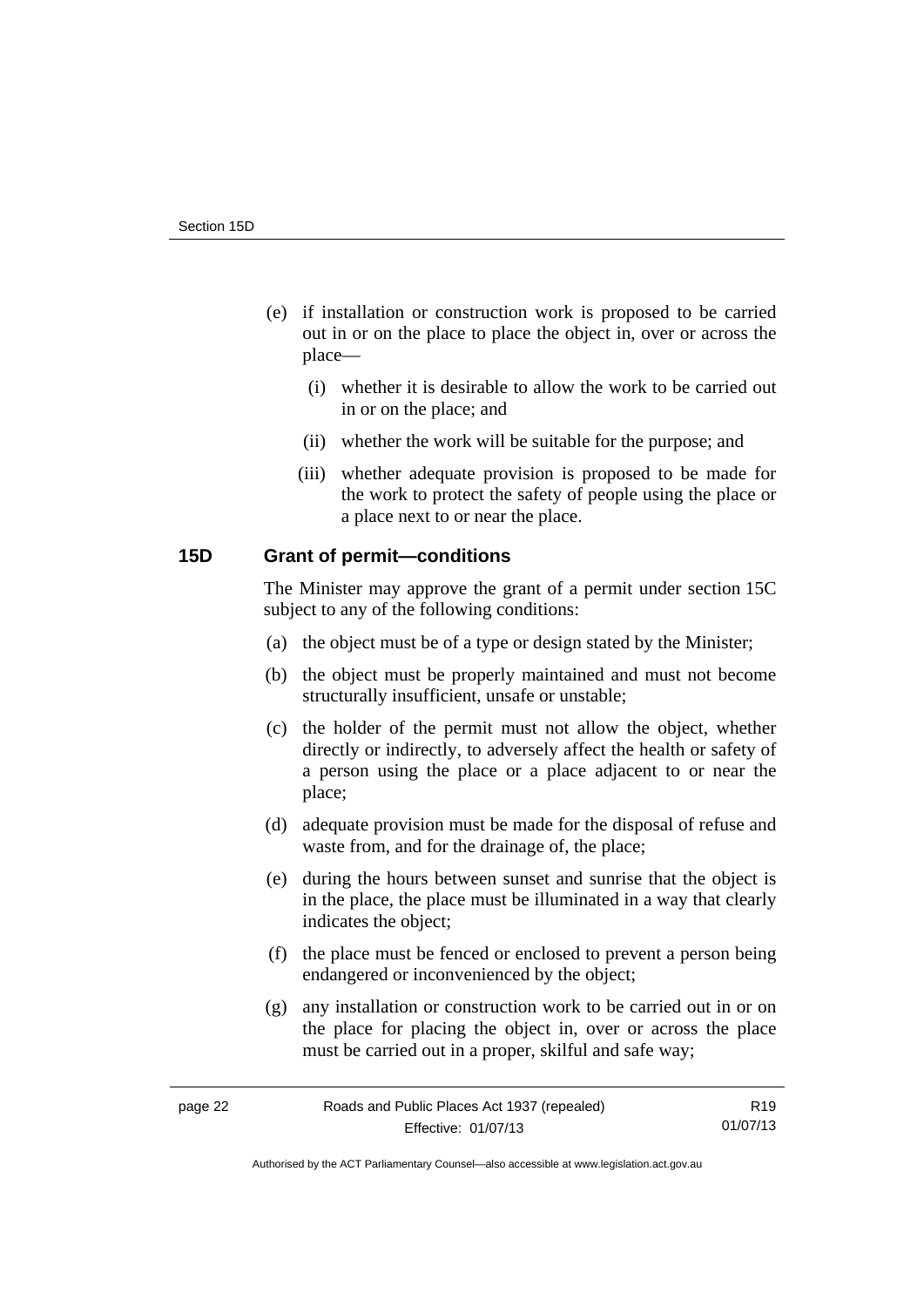- (h) the applicant must be insured against the risk of liability that may be incurred because of the object for—
	- (i) death, bodily injury or illness; and
	- (ii) loss of, or damage to, property.

## <span id="page-28-0"></span>**15E Grant of permit**

 (1) If the Minister approves of the grant to an applicant of a permit, the Minister must notify the applicant in writing of the grant and of any conditions the permit is subject to and must issue the permit to the applicant.

- (2) A permit granted under this Act must clearly identify the place for which the permit is granted and must state—
	- (a) the name and address of the person to whom the permit is granted; and
	- (b) the object permitted to be placed in, over or across the place; and
	- (c) the use to which the object may be put; and
	- (d) the hours when the object may remain in, over or across the place; and
	- (e) the period for which the permit is granted; and
	- (f) the conditions (if any) to which the permit is subject.

*Note* A fee may be determined under s 9A (Determination of fees) for this section.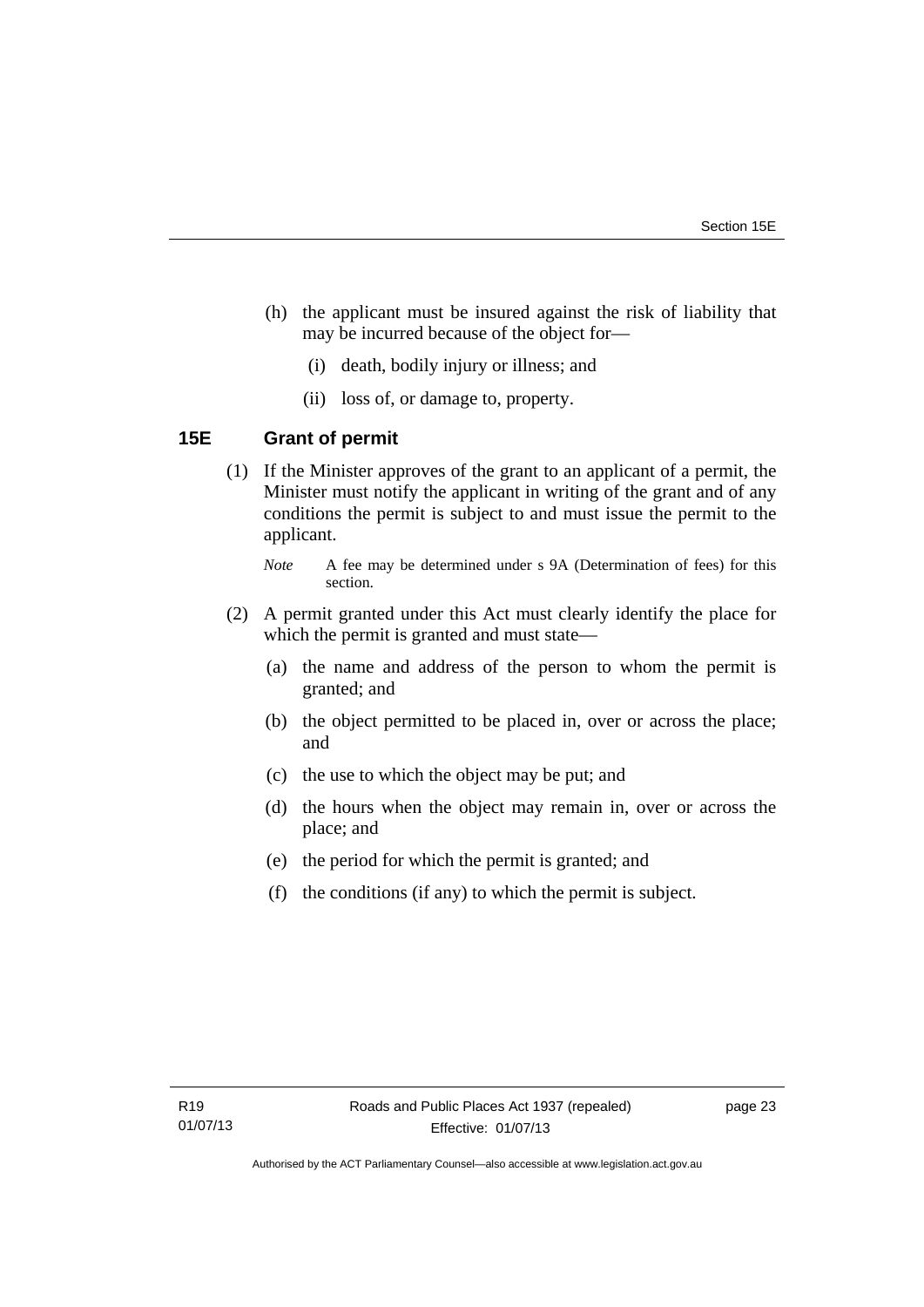## <span id="page-29-0"></span>**15F Cancellation of permit**

The Minister may, on any of the following grounds, cancel a permit authorising a person to place an object in, over or across a public place:

- (a) a permit was granted in error or because of a false statement made or misleading information given by the holder of the permit;
- (b) the holder of the permit failed to take reasonable steps to prevent the object being used for a purpose other than the purpose stated in the permit;
- (c) the holder of the permit permitted the object to remain in the public place at a time other than a time allowed by the permit;
- (d) the holder of the permit failed to comply with a condition of the permit;
- (e) the public place is no longer a suitable place to be the subject of a permit under this Act;
- (f) the object is not serving a purpose beneficial to the interests of the public;
- (g) the object has resulted in, whether directly or indirectly, the interests of a person carrying on business in the vicinity of the place being adversely affected.

## <span id="page-29-1"></span>**15G Review by ACAT**

- (1) If the Minister makes a reviewable decision, the Minister must give a reviewable decision notice to each entity mentioned in schedule 1, column 4 in relation to the decision.
	- *Note 1* The Minister must also take reasonable steps to give a reviewable decision notice to any other person whose interests are affected by the decision (see *[ACT Civil and Administrative Tribunal Act 2008](http://www.legislation.act.gov.au/a/2008-35)*, s 67A).
	- *Note* 2 The requirements for reviewable decision notices are prescribed under the *[ACT Civil and Administrative Tribunal Act 2008](http://www.legislation.act.gov.au/a/2008-35)*.

page 24 Roads and Public Places Act 1937 (repealed) Effective: 01/07/13

R19 01/07/13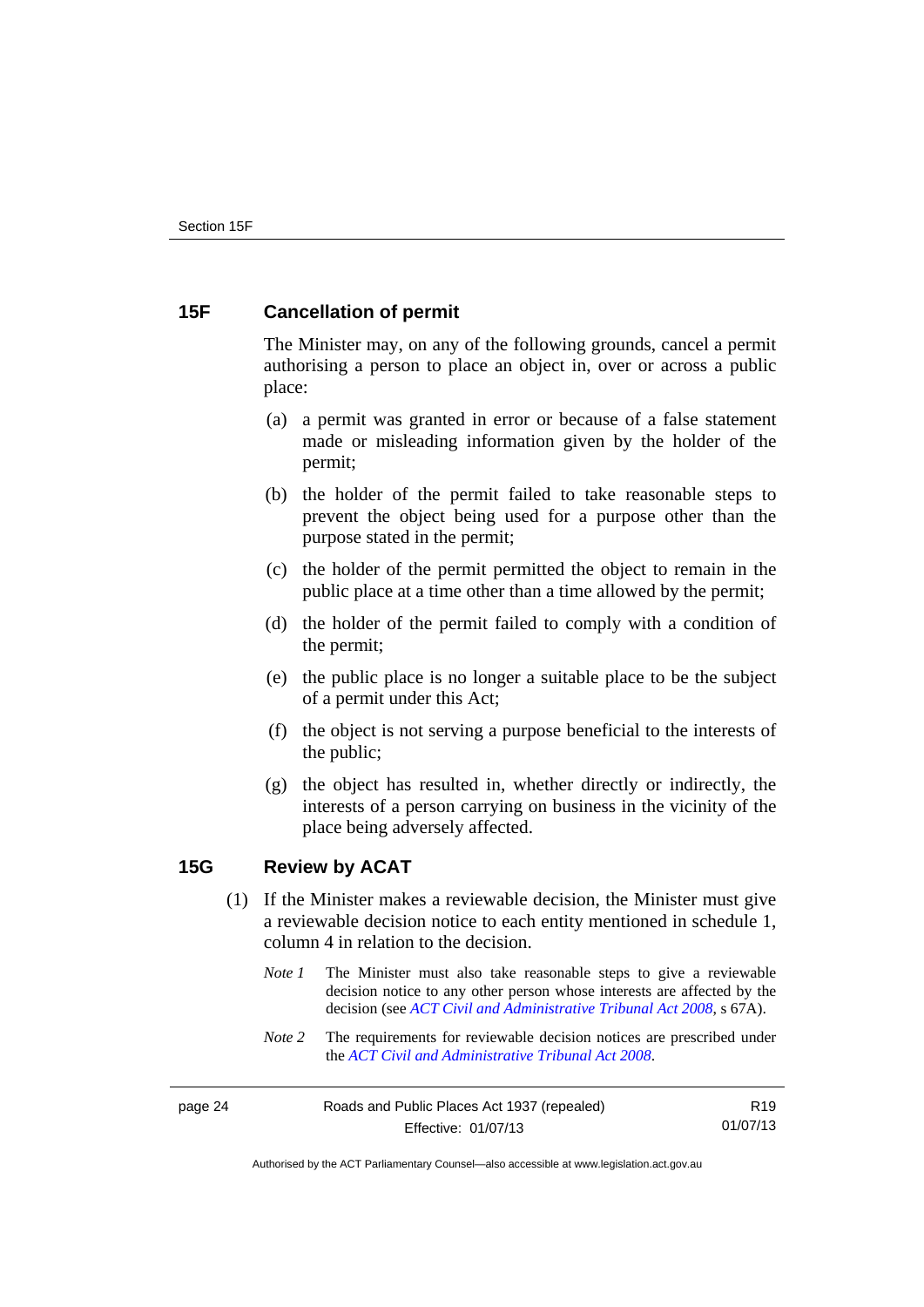- (2) The following may apply to the ACAT for review of a reviewable decision:
	- (a) an entity mentioned in schedule 1, column 4 in relation to the decision;
	- (b) any other person whose interests are affected by the decision.
	- *Note* If a form is approved under the *[ACT Civil and Administrative Tribunal](http://www.legislation.act.gov.au/a/2008-35)  [Act 2008](http://www.legislation.act.gov.au/a/2008-35)* for the application, the form must be used.
- (3) In this section:

*reviewable decision* means a decision mentioned in schedule 1, column 3 under a provision of this Act mentioned in column 2 in relation to the decision.

## <span id="page-30-0"></span>**15H Rights of holder of permit**

- (1) To ensure that an object a permit relates to is used for the purpose stated in the permit, the permit holder may decide who may use the object and any equipment or services provided for the object.
- (2) Nothing in subsection (1) or in any other provision of this Act prevents a place that is a public place under a law in force in the ACT from continuing to be a public place under that law.

## <span id="page-30-1"></span>**15J Term of permit**

A permit, unless surrendered or cancelled, remains in force for the period, not longer than 12 months, stated in the permit.

## <span id="page-30-2"></span>**15K Renewal of permit**

 (1) If the holder of a permit applies to the Minister for its renewal, whether the application is made before or after the end of the permit's term, the Minister must renew the permit.

*Note* A fee may be determined under s 9A (Determination of fees) for this section.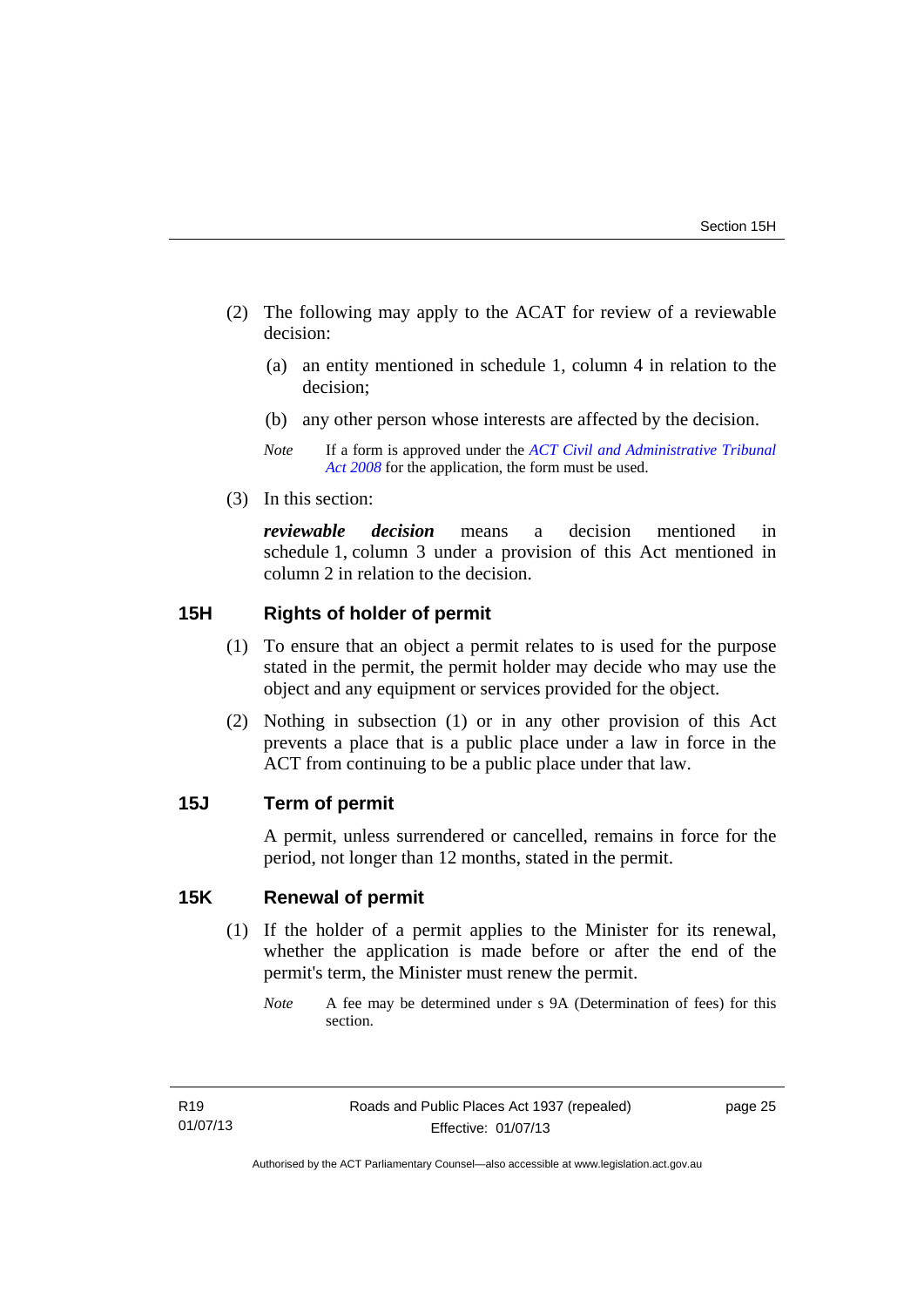- (2) If the Minister renews a permit—
	- (a) the permit continues in force for the period, not longer than 12 months, stated in the renewal; and
	- (b) that period begins at the end of the period when, apart from its renewal, the permit would have been in force.
- (3) The Minister must not renew a permit if the object the permit relates to has been removed under section 15N (1).

## <span id="page-31-0"></span>**15L Loss or destruction of permit**

If the Minister is satisfied that a permit has been lost, defaced or destroyed, the Minister may issue to the holder of the permit a certified copy of the permit and the copy has for this Act, has the same effect as the permit.

#### <span id="page-31-1"></span>**15M Notice to remove object**

- (1) This section applies if—
	- (a) a permit authorising a person to place an object in, over or across a public place expires or is surrendered or cancelled; and
	- (b) the object is still in, over or across the public place.
- (2) The Minister must give the person who held the permit written notice requiring the person to remove the object from the public place within the period stated in the notice.

*Note* For the giving of documents, see the [Legislation Act](http://www.legislation.act.gov.au/a/2001-14), pt 19.5.

- (3) For subsection (2), the period must be at least 14 days after the notice is given.
- (4) If a notice is given under subsection (2) following the expiry of a permit and the permit is subsequently renewed under section 15K (1), the notice ceases to have effect.

Authorised by the ACT Parliamentary Counsel—also accessible at www.legislation.act.gov.au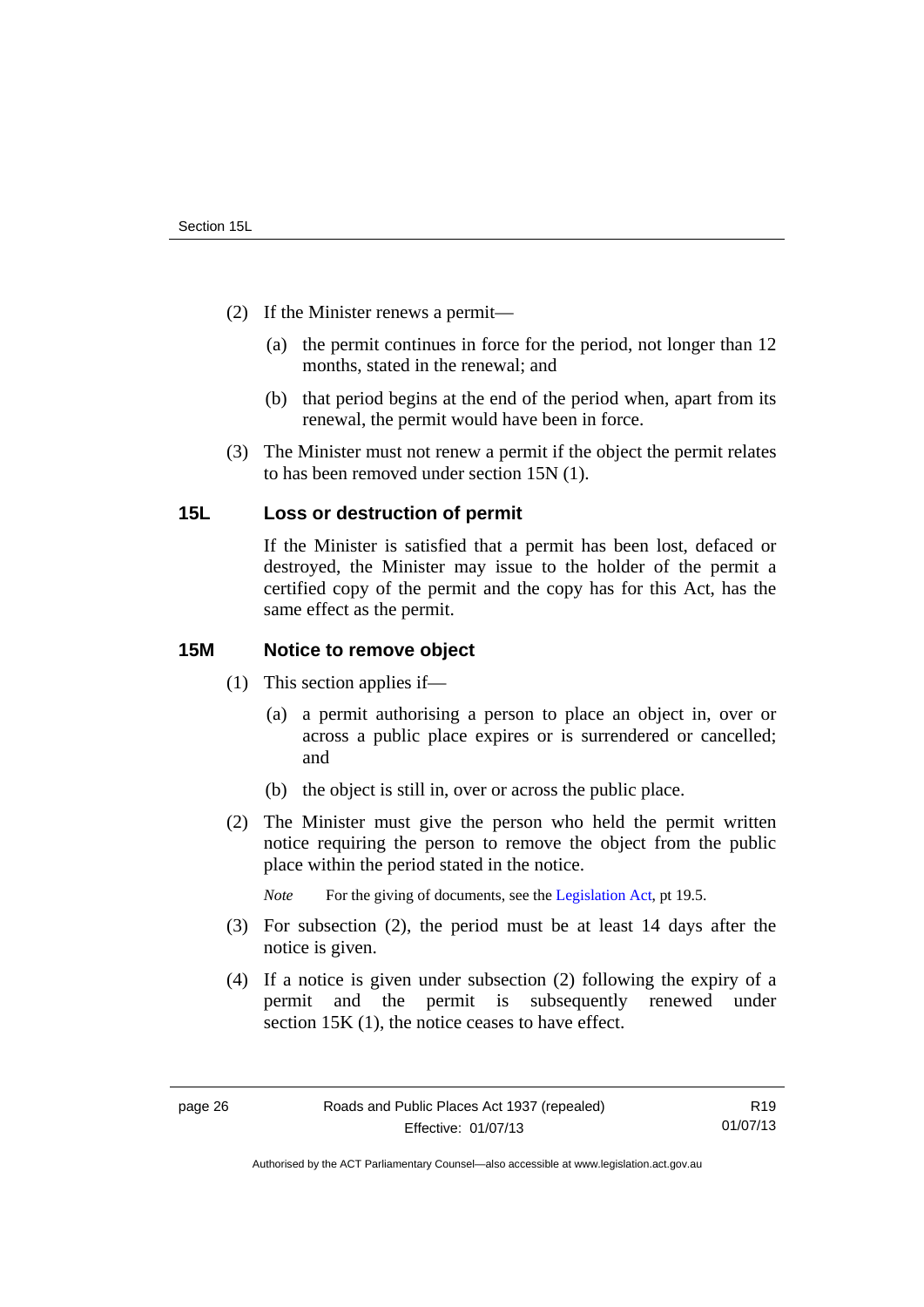## <span id="page-32-0"></span>**15N Removal of objects by Territory**

- (1) If a person fails to comply with a notice given to the person under section 15M (2), the Minister must ensure the object the notice relates to is removed and placed in storage.
- (2) If a notice is given to a person under section 15M (2) and the object the notice relates to is removed under subsection (1), the Minister must give to the person a further notice stating—
	- (a) the place where the object is stored; and
	- (b) that the object will be given to the person at the place where it is being stored if, within 28 days after the notice is given, the person pays to the Territory—
		- (i) the amount stated in the notice for the costs and expenses incurred or to be incurred by the Territory in making good any damage caused to the public place by the removal of the object; and
		- (ii) the amount stated in the notice for the costs and expenses incurred by the Territory in removing the object; and
		- (iii) the amount for the costs and expenses of storage of the object, calculated using the rate stated in the notice; and
	- (c) that, if, within the time stated in paragraph (b), the amount mentioned in paragraph (b) are not paid and the object removed from the place where it is being stored—
		- (i) the ownership of the object is taken for all purposes, to vest in the Territory; and
		- (ii) the object may be disposed of in the way the Minister directs.
	- *Note* For the giving of documents, see [Legislation Act,](http://www.legislation.act.gov.au/a/2001-14) pt 19.5.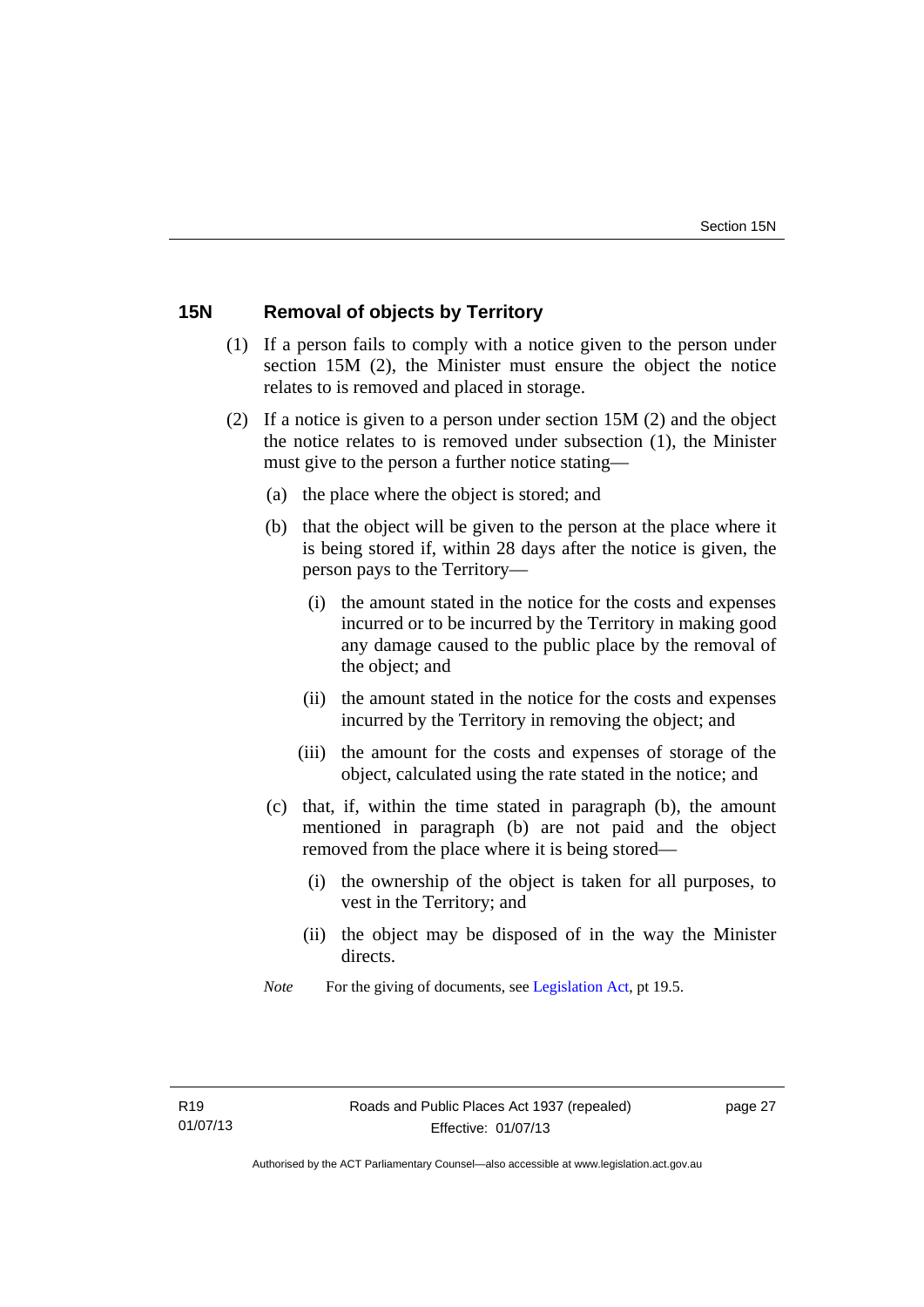- (3) For a notice given under subsection (2)—
	- (a) the amount for subsection  $(2)$  (b) (i) is the amount of the reasonable costs and expenses incurred or to be incurred by the Territory in making good any damage caused to the public place by the removal of the object; and
	- (b) the amount for subsection  $(2)$  (b) (ii) is the amount of the reasonable costs and expenses incurred by the Territory in removing the object; and
	- (c) the rate for subsection  $(2)$  (b) (iii) is the rate necessary to cover the reasonable costs and expenses of storage of the object.

## <span id="page-33-0"></span>**15P Disposal of objects by Territory**

- (1) If a person given a notice under section 15N (2) does not, within 28 days after the notice is given to the person—
	- (a) pay to the Territory the amounts stated in the notice; and
	- (b) remove the object the notice relates to from the place where it is being stored;

the ownership of the object is taken, for all purposes, to vest in the Territory and the object may be disposed of in the way the Minister directs.

- (2) If, the object is sold by the Territory, the proceeds of the sale must be used—
	- (a) to repay the Territory—
		- (i) the amounts stated for section  $15N(2)$  (b) (i) and (ii) in the notice given under section 15N (2) for the object; and
		- (ii) the amount of the costs and expenses incurred by the Territory for the storage of the object, calculated in accordance with the rate stated for section 15N (2) (b) (iii) in the notice; and

Authorised by the ACT Parliamentary Counsel—also accessible at www.legislation.act.gov.au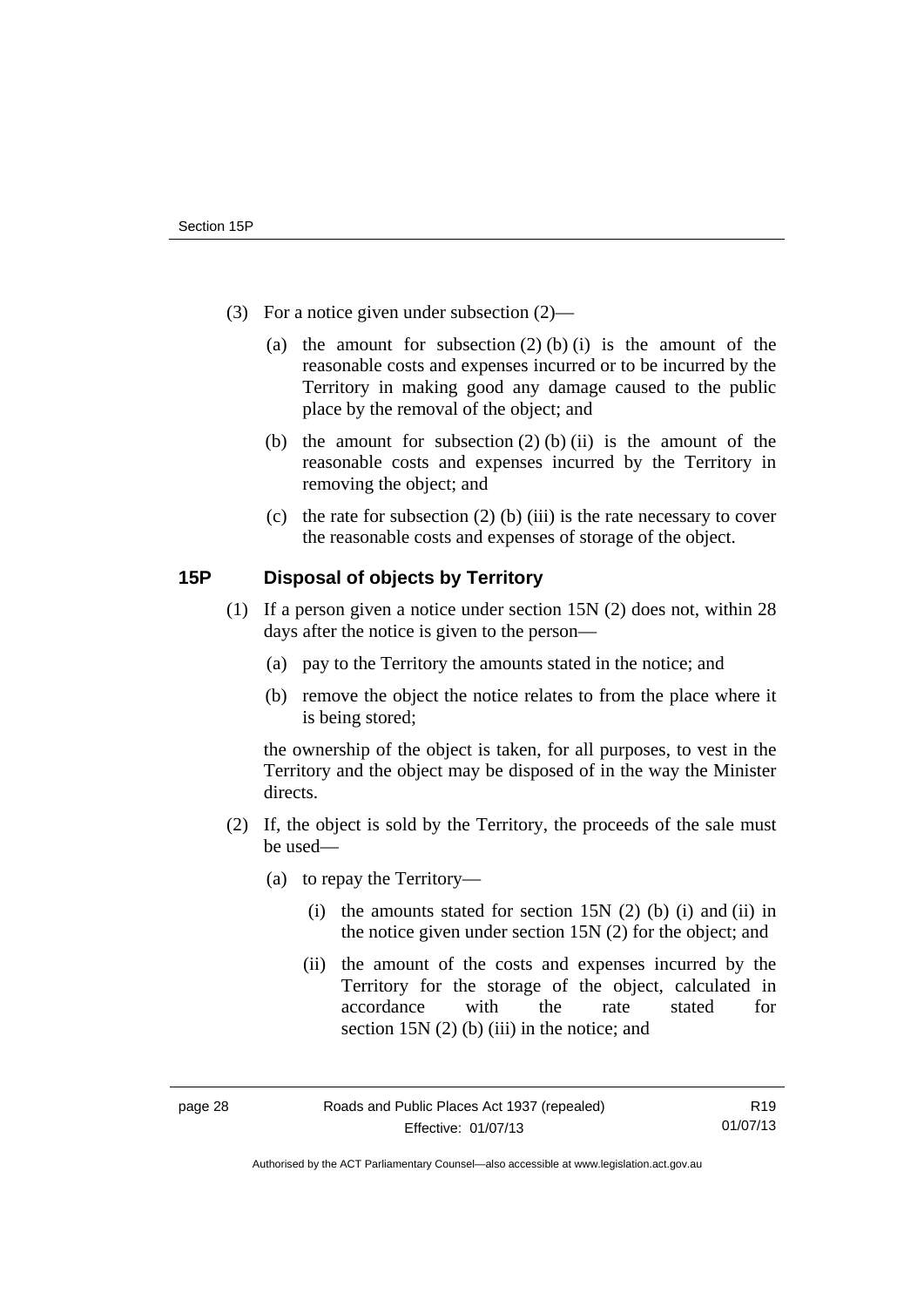- (iii) the amount of the reasonable costs and expenses incurred by the Territory for the sale of the object; and
- (b) to pay any balance to the person to whom the notices under section 15M (2) and section 15N (2) were given.

## <span id="page-34-0"></span>**15R Change of address**

 (1) If the name or address of the holder of a permit changes, the holder must immediately give to the Minister written notice of the change and the permit.

Maximum penalty: 1 penalty unit.

 (2) The Minister must enter the changed details on the permit and return it to the holder.

## <span id="page-34-1"></span>**15S Approved forms**

- (1) The Minister may approve forms for this Act.
- (2) If the Minister approves a form for a particular purpose, the form must be used for that purpose.

*Note* For other provisions about forms, see [Legislation Act,](http://www.legislation.act.gov.au/a/2001-14) s 255.

(3) An approved form is a notifiable instrument.

*Note* A notifiable instrument must be notified under the [Legislation Act](http://www.legislation.act.gov.au/a/2001-14).

## <span id="page-34-2"></span>**15T Occupation etc of public land under Planning and Development Act licence**

A person is not required to hold a permit under this Act to place an object in, over or across, or otherwise interfere with, a public place if—

- (a) the person holds a licence under the *[Planning and](http://www.legislation.act.gov.au/a/2007-24)  [Development Act 2007](http://www.legislation.act.gov.au/a/2007-24)* to occupy or use the public place; and
- (b) the public place is being occupied or used in accordance with the licence.

page 29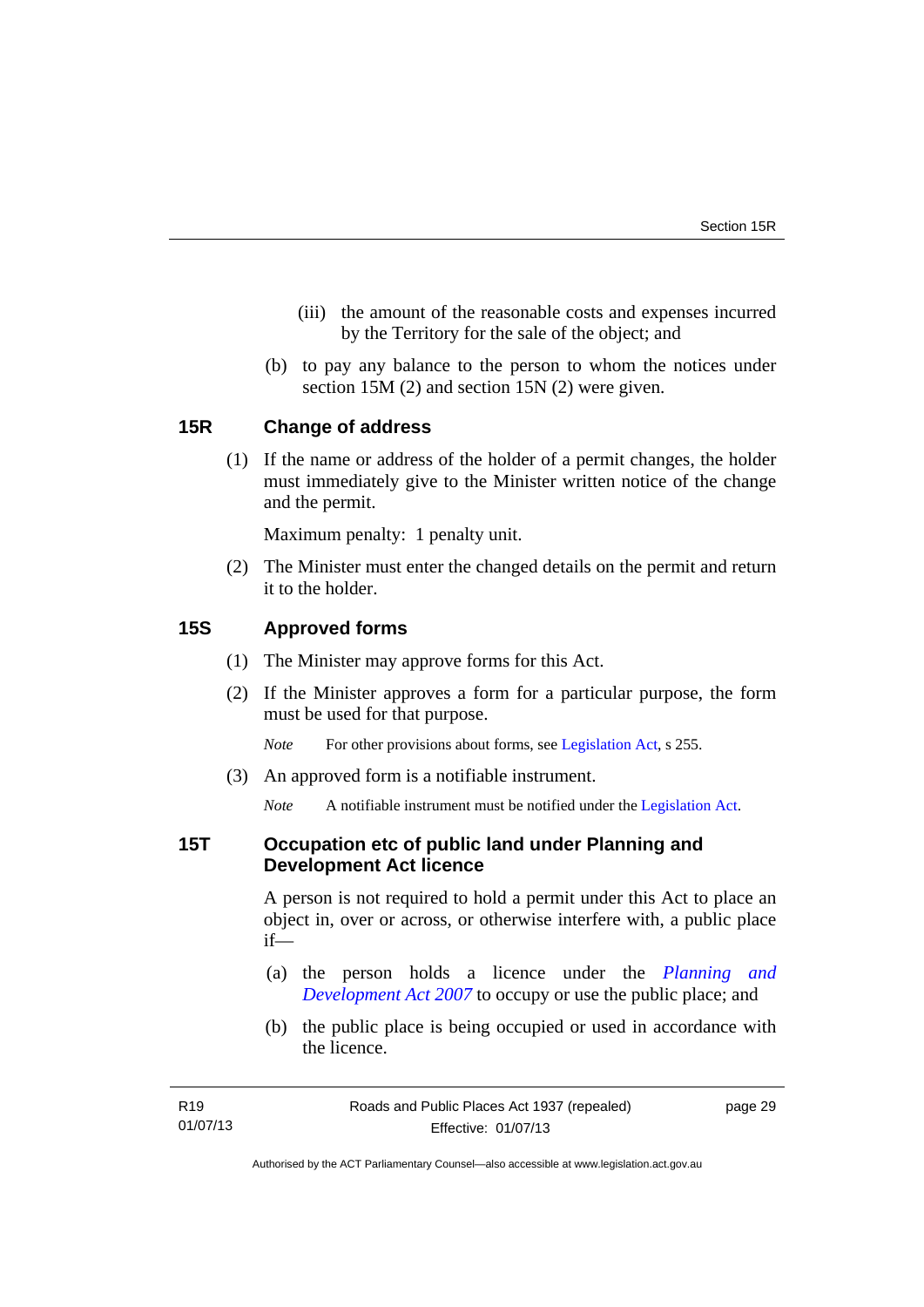## <span id="page-35-0"></span>**15U Occupation etc of public land under Hawkers Act licence**

A person is not required to hold a permit under this Act to park a vehicle (within the meaning of the *[Hawkers Act 2003](http://www.legislation.act.gov.au/a/2003-10)*) in a public place if—

- (a) the person holds a licence under the *[Hawkers Act 2003](http://www.legislation.act.gov.au/a/2003-10)* to use the vehicle to sell goods or services in the public place; and
- (b) the person is carrying on the business of a hawker under that Act in accordance with the licence.

## <span id="page-35-1"></span>**16 Regulation-making power**

The Executive may make regulations for this Act.

*Note* Regulations must be notified, and presented to the Legislative Assembly, under the [Legislation Act](http://www.legislation.act.gov.au/a/2001-14).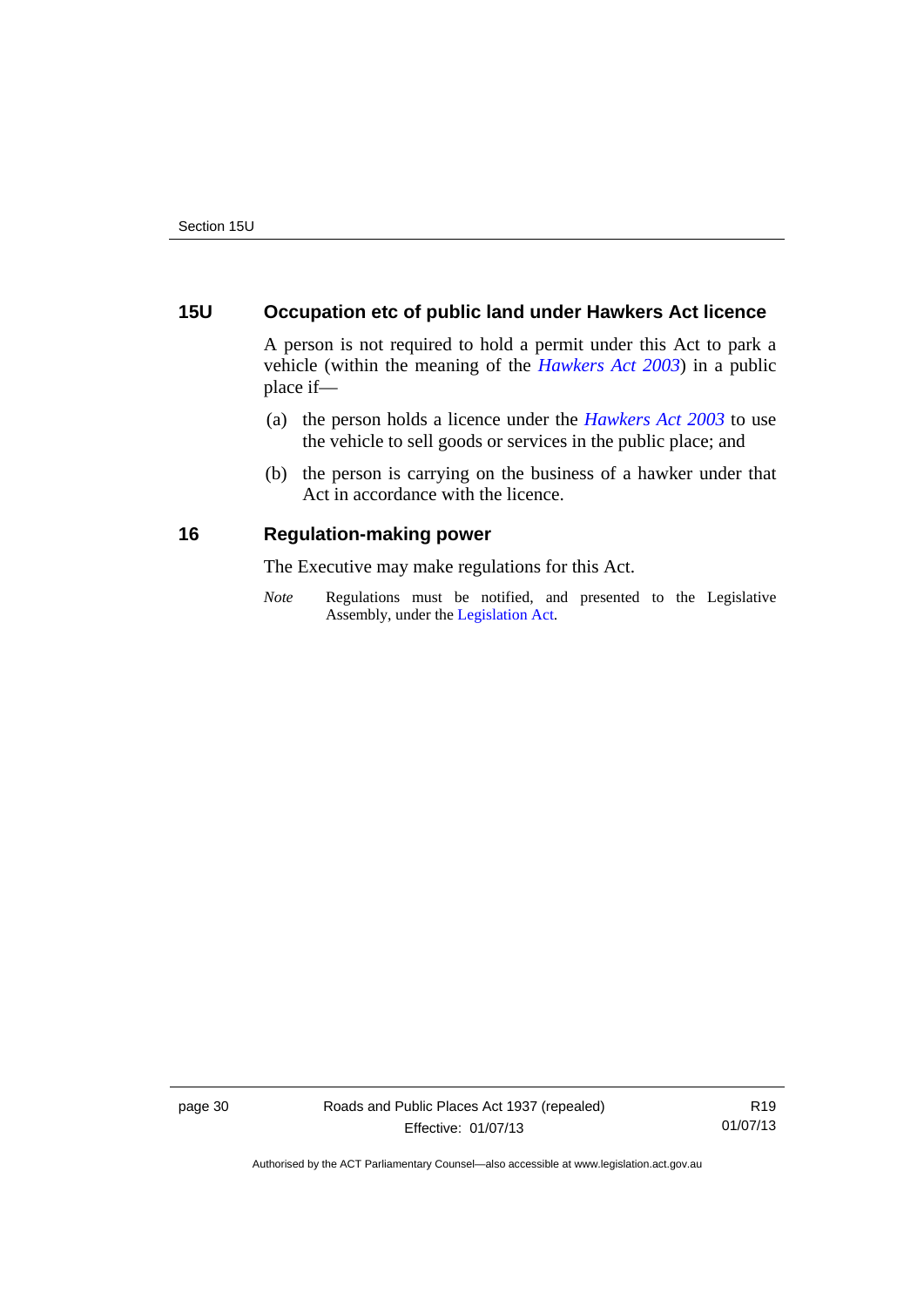## <span id="page-36-0"></span>**Schedule 1 Reviewable decisions**

(see s 15G)

| column 1<br>item | column 2<br>section | column 3<br>decision                    | column 4<br>entity                  |
|------------------|---------------------|-----------------------------------------|-------------------------------------|
|                  | 15C $(1)$ $(b)$     | refuse to grant<br>permit               | applicant for permit                |
|                  | 15D                 | grant a permit<br>subject to conditions | applicant for permit                |
|                  | 15F                 | cancel permit                           | entity that has permit<br>cancelled |

R19 01/07/13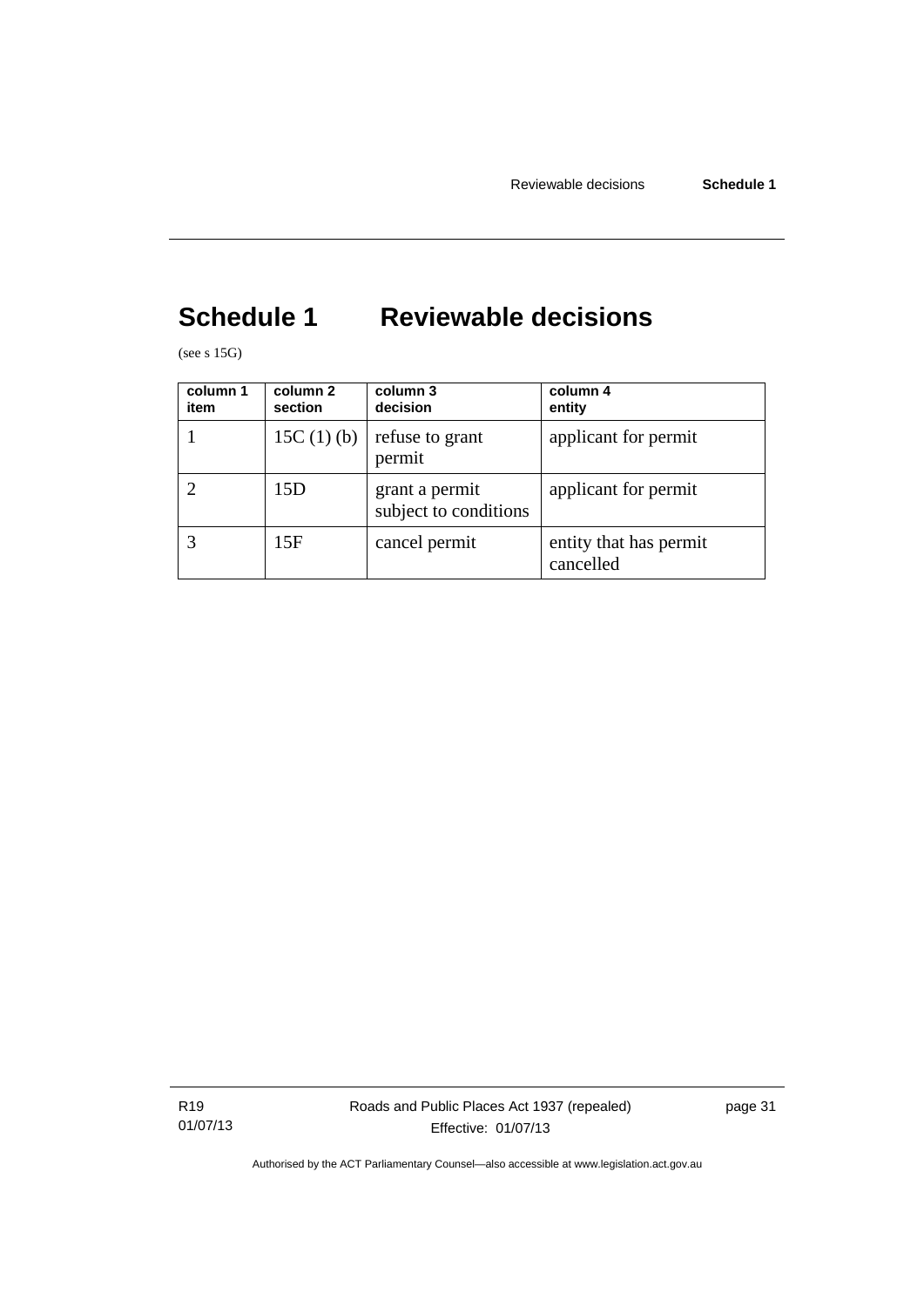**Dictionary** 

## <span id="page-37-0"></span>**Dictionary**

(see s 2)

- *Note 1* The [Legislation Act](http://www.legislation.act.gov.au/a/2001-14) contains definitions and other provisions relevant to this Act.
- *Note 2* In particular, the [Legislation Act,](http://www.legislation.act.gov.au/a/2001-14) dict, pt 1, defines the following terms:
	- ACAT
	- **ACT**
	- director-general (see s 163)
	- document
	- penalty unit (see s 133)
	- property
	- reviewable decision notice
	- territory land
	- the Territory.

*code of practice* means the code of practice approved by the Minister under section 12A (1).

*object* includes any item of movable personal property.

#### *owner––*

- (a) of land, means the lessee of the land; and
- (b) of a vehicle, includes anyone who has a legal right to move the vehicle.

*permit* means a permit granted under this Act.

*public place* means unleased territory land that the public are entitled to use or that is open to, or used by, the public.

*public road* means any street, road, lane, thoroughfare, footpath, or place that is territory land open to, or used by, the public.

*registered operator*––see the *[Road Transport \(Vehicle Registration\)](http://www.legislation.act.gov.au/a/1999-81)  [Act 1999](http://www.legislation.act.gov.au/a/1999-81)*, dictionary.

*Note* A reference to the registered operator includes each registered operator (see *[Road Transport \(Vehicle Registration\) Act 1999](http://www.legislation.act.gov.au/a/1999-81)*, s 29).

| page 32 | Roads and Public Places Act 1937 (repealed) | R19      |
|---------|---------------------------------------------|----------|
|         | Effective: 01/07/13                         | 01/07/13 |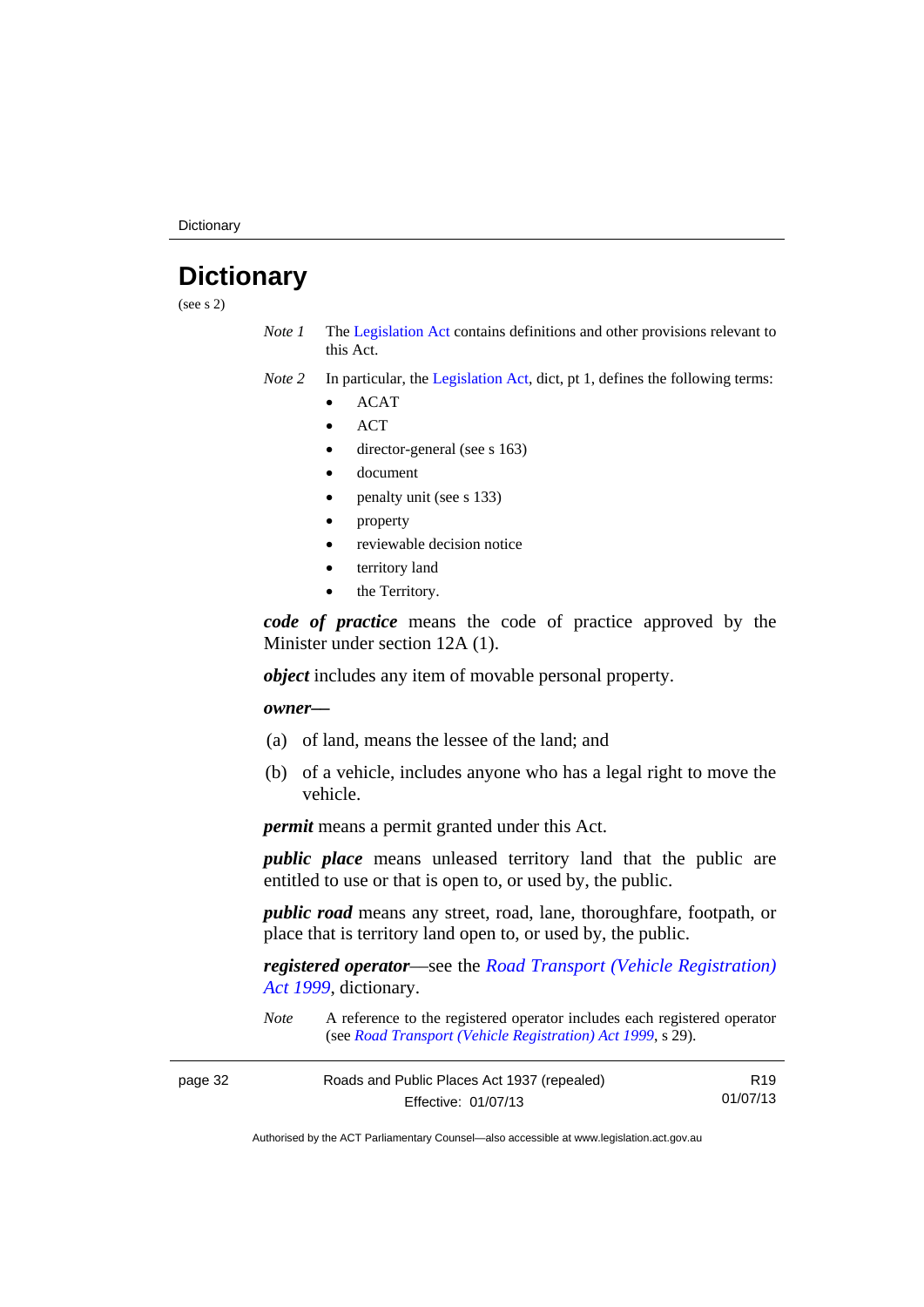*retention area*—see the *[Uncollected Goods Act 1996](http://www.legislation.act.gov.au/a/1996-86)*, dictionary.

*roads and public places officer* means a roads and public places officer under section 2C.

*sign* includes a notice and an advertisement.

*vehicle*—see the *[Road Transport \(General\) Act 1999](http://www.legislation.act.gov.au/a/1999-77)*, dictionary.

*Note* The def defines *vehicle* as any vehicle on wheels (other than a vehicle used on railways or tramways) or a prescribed vehicle.

R19 01/07/13 Roads and Public Places Act 1937 (repealed) Effective: 01/07/13

page 33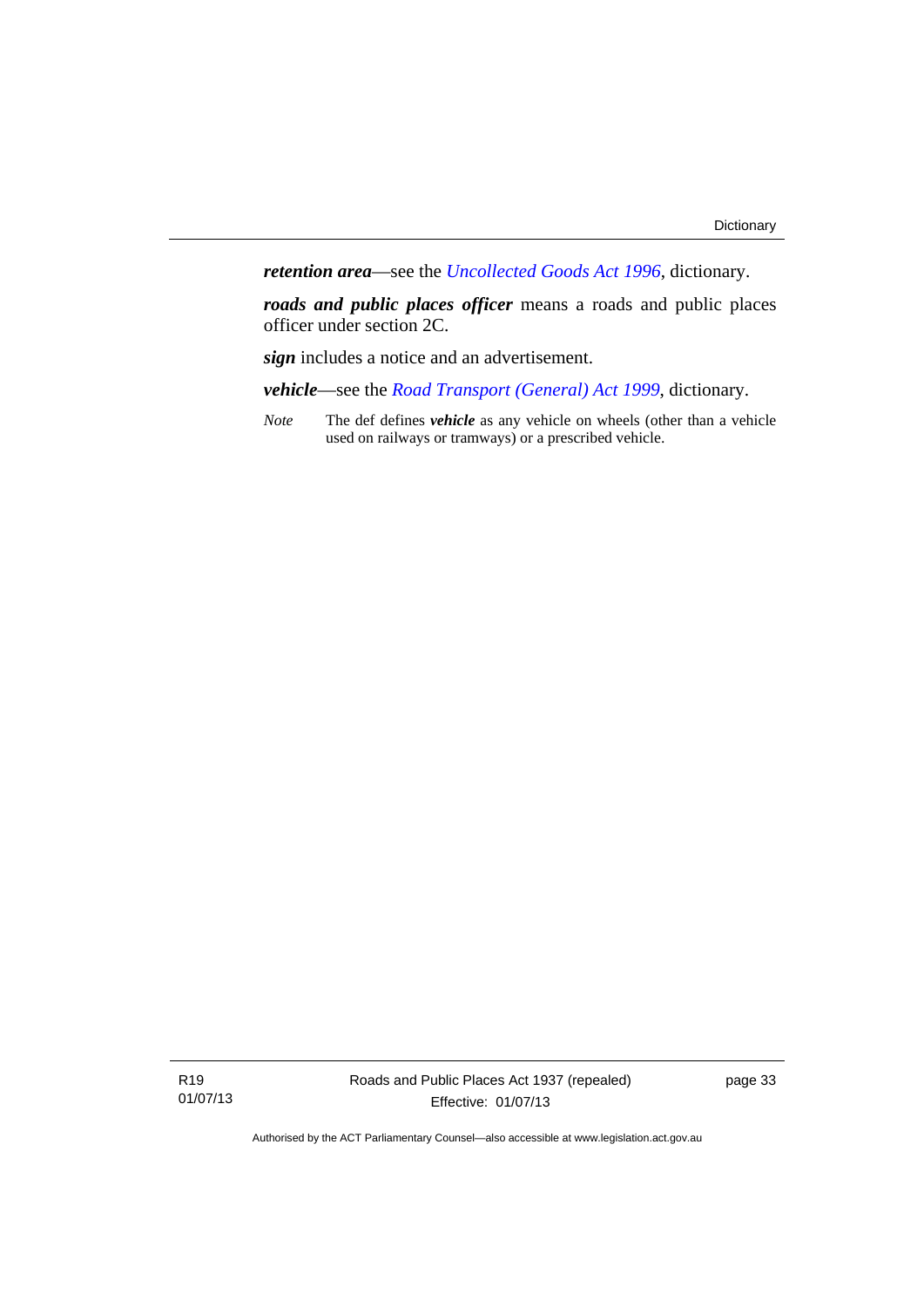1 About the endnotes

## <span id="page-39-0"></span>**Endnotes**

## **1 About the endnotes**

Amending and modifying laws are annotated in the legislation history and the amendment history. Current modifications are not included in the republished law but are set out in the endnotes.

Not all editorial amendments made under the *[Legislation Act 2001](http://www.legislation.act.gov.au/a/2001-14)*, part 11.3 are annotated in the amendment history. Full details of any amendments can be obtained from the Parliamentary Counsel's Office.

Uncommenced amending laws are not included in the republished law. The details of these laws are underlined in the legislation history. Uncommenced expiries are underlined in the legislation history and amendment history.

If all the provisions of the law have been renumbered, a table of renumbered provisions gives details of previous and current numbering.

The endnotes also include a table of earlier republications.

## <span id="page-39-2"></span>**2 Abbreviation key**

page 34 Roads and Public Places Act 1937 (repealed) Effective: 01/07/13

R19 01/07/13

<span id="page-39-1"></span>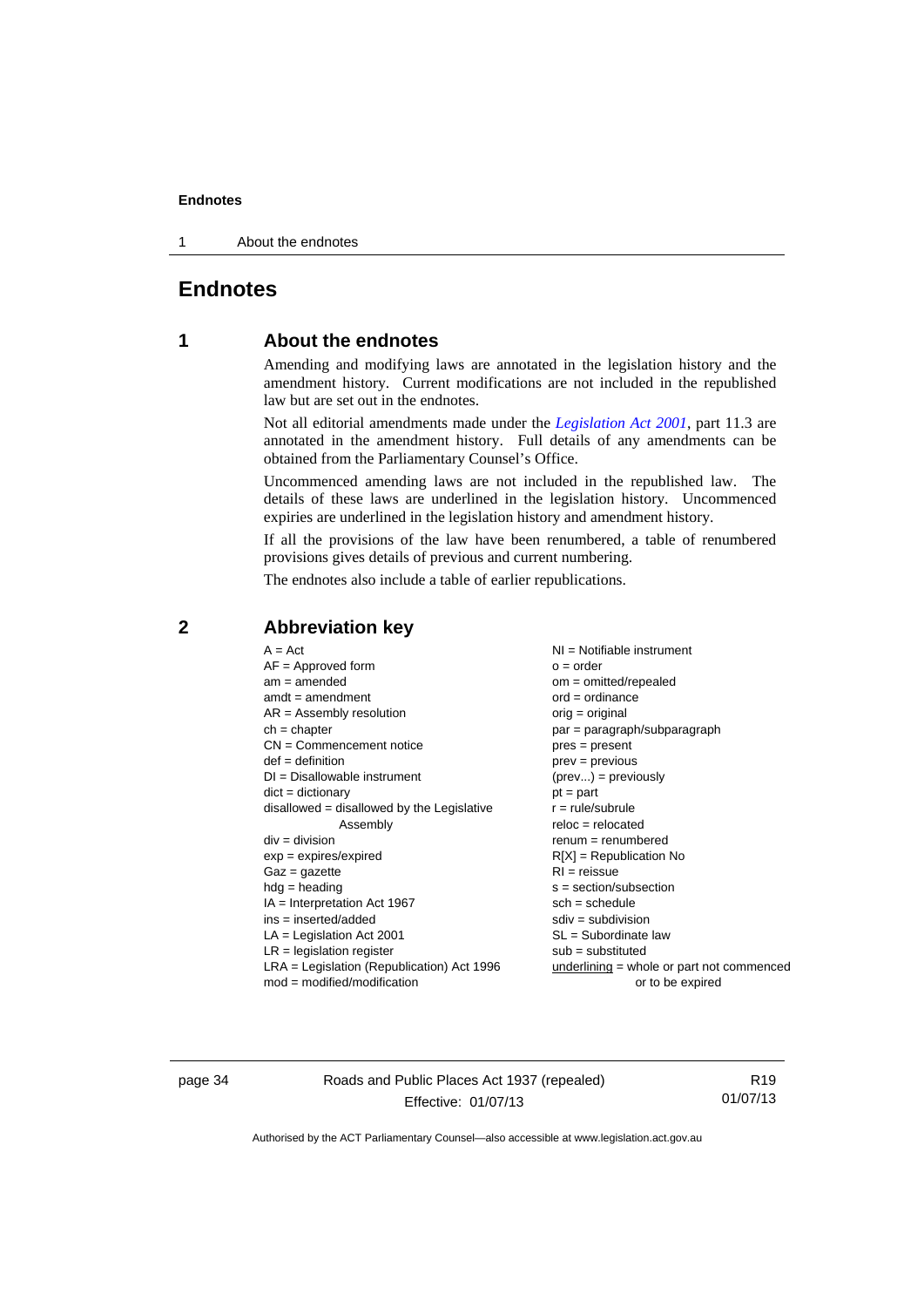### <span id="page-40-0"></span>**3 Legislation history**

This Act was originally a Commonwealth ordinance—the *[Roads and Public](http://www.legislation.act.gov.au/a/1937-24)  [Places Ordinance 1937](http://www.legislation.act.gov.au/a/1937-24)* No 24 (Cwlth).

The *[Australian Capital Territory \(Self-Government\) Act 1988](http://www.comlaw.gov.au/Current/C2004A03699)* (Cwlth), s 34 (4) converted most former Commonwealth ordinances in force in the ACT into ACT enactments. This allowed the ACT Legislative Assembly to amend and repeal the laws. This Act was converted into an ACT enactment on 11 May 1989 (selfgovernment day).

As with most ordinances in force in the ACT, the name was changed from *Ordinance* to *Act* by the *[Self-Government \(Citation of Laws\) Act 1989](http://www.legislation.act.gov.au/a/alt_ord1989-21/default.asp)* A1989-21, s 5 on 11 May 1989 (self-government day).

Before 11 May 1989, ordinances commenced on their notification day unless otherwise stated (see *[Seat of Government \(Administration\) Act 1910](http://www.comlaw.gov.au/Current/C1910A00025)* (Cwlth), s 12).

#### **Legislation before becoming Territory enactment**

#### **Roads and Public Places Act 1937 A1937-24**

notified 16 December 1937 commenced 16 December 1937

as amended by

#### **[Ordinances Revision Ordinance 1959](http://www.legislation.act.gov.au/a/1959-21) Ord1959-21**

notified 23 December 1959 commenced 31 December 1959

#### **[Ordinances Revision \(Decimal Currency\) Ordinance 1966](http://www.legislation.act.gov.au/a/1966-19) Ord1966-19**  notified 23 December 1966

commenced 23 December 1966

#### **[Roads and Public Places \(Amendment\) Ordinance 1976](http://www.legislation.act.gov.au/a/1976-72) Ord1976-72**  notified 30 December 1976 commenced 30 December 1976

#### **[Roads and Public Places \(Amendment\) Ordinance 1983](http://www.legislation.act.gov.au/a/1983-15) Ord1983-15**

notified 27 July 1983 commenced 10 August 1983 (Cwlth Gaz 1983 No S172)

R19 01/07/13 page 35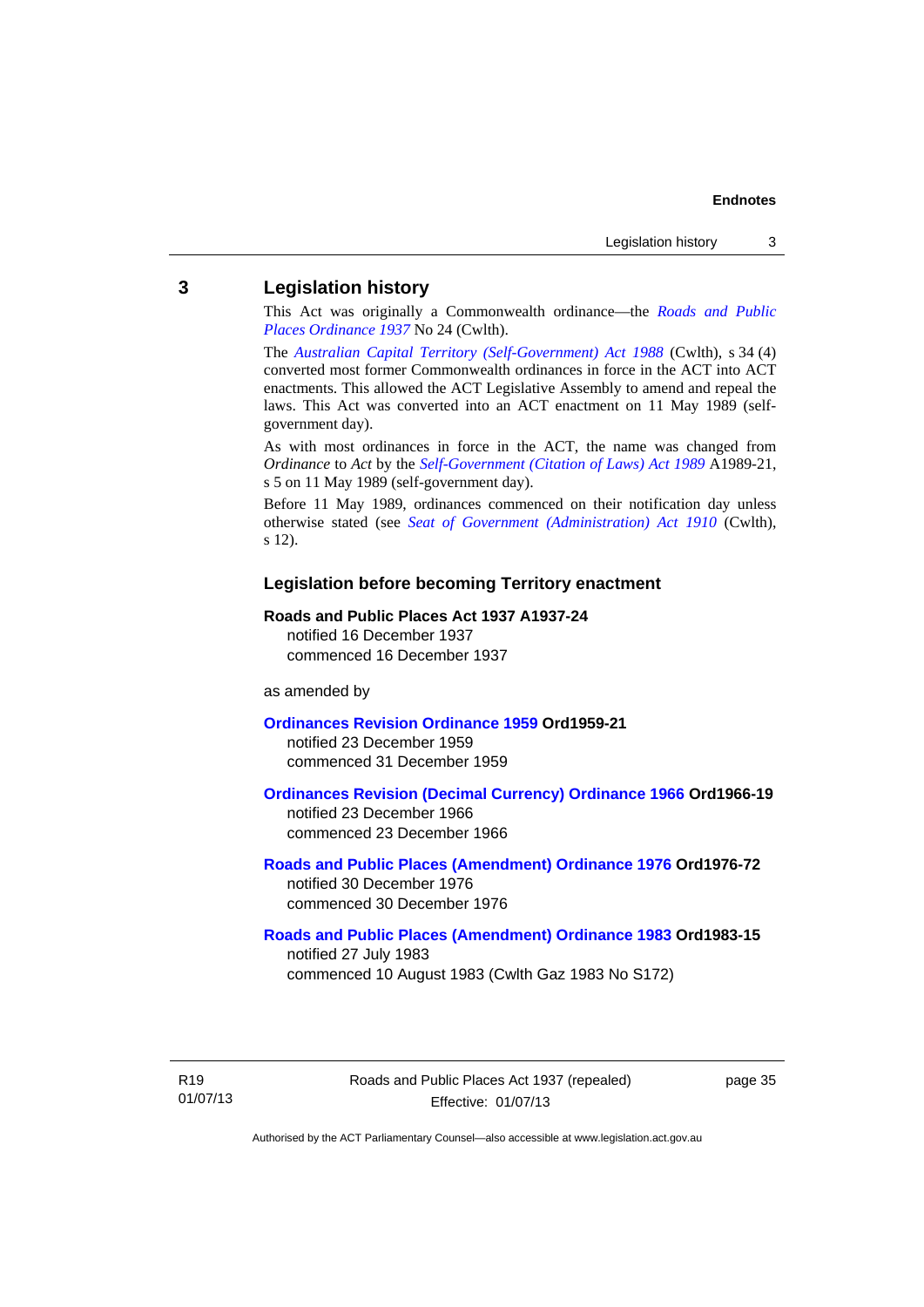| Legislation history<br>-3 |  |
|---------------------------|--|
|---------------------------|--|

#### **[Roads and Public Places \(Amendment\) Ordinance 1987](http://www.legislation.act.gov.au/a/1987-64) Ord1987-64**  notified 6 November 1987 commenced 6 November 1987

#### **[Self-Government \(Consequential Amendments\) Ordinance 1989](http://www.legislation.act.gov.au/a/1989-38) Ord1989-38 sch1**

notified 10 May 1989 (Cwlth Gaz 1989 No S160) s 1, s 2 commenced 10 May 1989 (s 2 (1)) sch 1 commenced 11 May 1989 (s 2 (2) and see Cwlth Gaz 1989 No S164)

### **Legislation after becoming Territory enactment**

#### **[Acts Revision \(Position of Crown\) Act 1993](http://www.legislation.act.gov.au/a/1993-44) A1993-44 s 3**

notified 27 August 1993 [\(Gaz 1993 No S165](http://www.legislation.act.gov.au/gaz/1993-S165/default.asp)) commenced 27 August 1993 (s 2)

#### **[Administrative Appeals \(Consequential Amendments\) Act 1994](http://www.legislation.act.gov.au/a/1994-60) A1994-60 sch 1**

notified 11 October 1994 ([Gaz 1994 No S197\)](http://www.legislation.act.gov.au/gaz/1994-S197/default.asp) s 1, s 2 commenced 11 October 1994 (s 2 (1)) sch 1 commenced 14 November 1994 (s 2 (2) and see [Gaz 1994](http://www.legislation.act.gov.au/gaz/1994-S250/default.asp)  [No S250\)](http://www.legislation.act.gov.au/gaz/1994-S250/default.asp)

#### **[Statute Law Revision \(Penalties\) Act 1994](http://www.legislation.act.gov.au/a/1994-81) A1994-81 sch**

notified 29 November 1994 [\(Gaz 1994 No S253](http://www.legislation.act.gov.au/gaz/1994-S253/default.asp)) s 1, s 2 commenced 29 November 1994 (s 2 (1)) sch commenced 29 November 1994 (s 2 (2) and [Gaz 1994 No S269](http://www.legislation.act.gov.au/gaz/1994-S269/default.asp))

#### **[Statutory Offices \(Miscellaneous Provisions\) Act 1994](http://www.legislation.act.gov.au/a/1994-97) A1994-97 sch pt 1**

notified 15 December 1994 (Gaz No S280) s 1, s 2 commenced 15 December 1994 (s 2 (1)) sch pt 1 commenced 15 December 1994 (s 2 (2) and [Gaz 1994](http://www.legislation.act.gov.au/gaz/1994-S293/default.asp)  [No S293\)](http://www.legislation.act.gov.au/gaz/1994-S293/default.asp)

#### **[Roads and Public Places \(Amendment\) Act 1997](http://www.legislation.act.gov.au/a/1997-63) A1997-63**

notified 9 October 1997 [\(Gaz 1997 No S300](http://www.legislation.act.gov.au/gaz/1997-S300/default.asp)) ss 1-3 commenced 9 October 1997 (s 2 (1)) remainder commenced 27 October 1997 (s 2 (2) and [Gaz 1997](http://www.legislation.act.gov.au/gaz/1997-S326/default.asp)  [No S326\)](http://www.legislation.act.gov.au/gaz/1997-S326/default.asp)

page 36 Roads and Public Places Act 1937 (repealed) Effective: 01/07/13

R19 01/07/13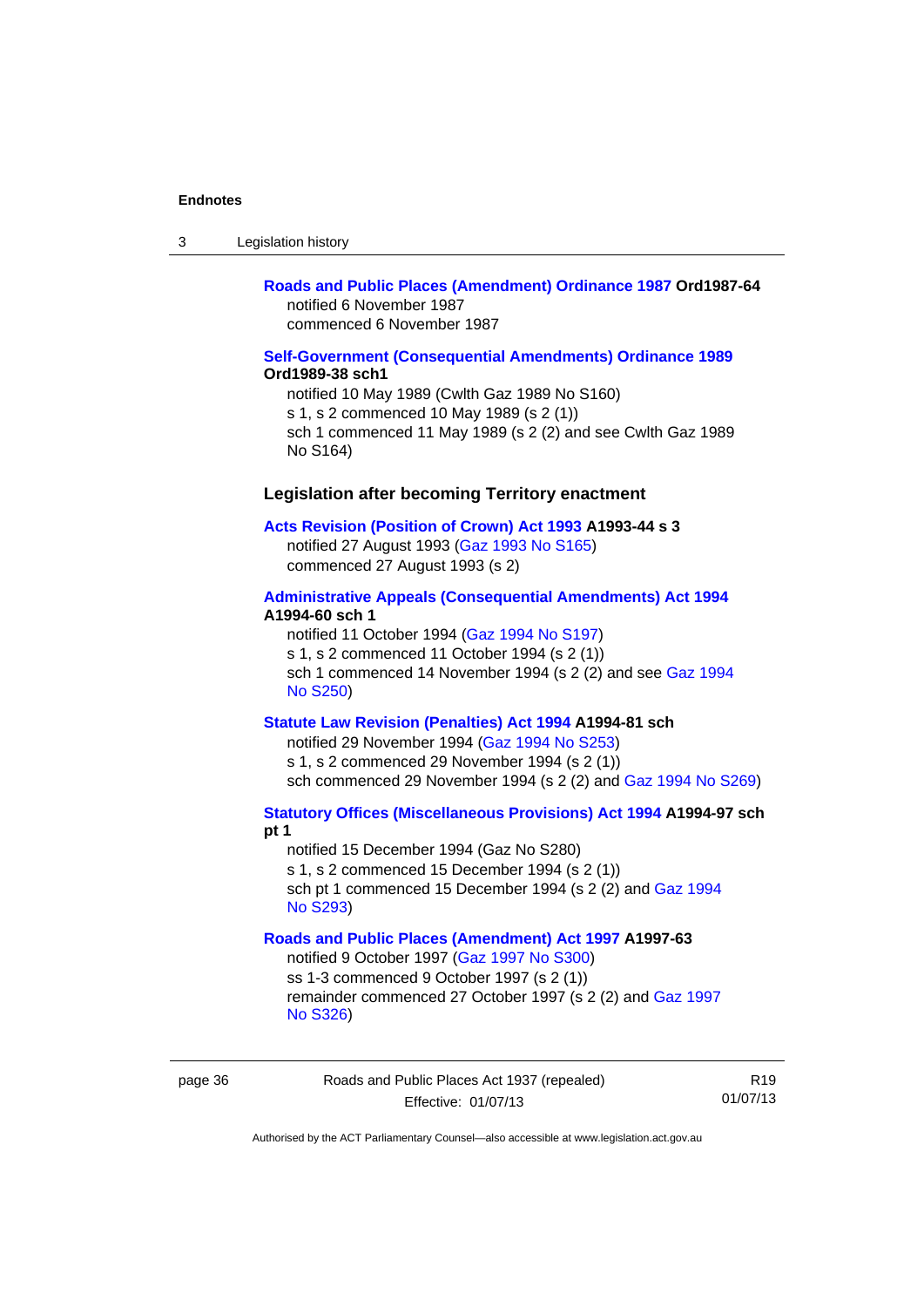| Legislation history |  |  |
|---------------------|--|--|
|---------------------|--|--|

#### **[Roads and Public Places \(Amendment\) Act 1998](http://www.legislation.act.gov.au/a/1998-56) A1998-56**

notified 27 November 1998 [\(Gaz 1998 No S207](http://www.legislation.act.gov.au/gaz/1998-S207/default.asp)) ss 1-3 commenced 27 November 1998 (s 2 (1)) s 11 (part) commenced 5 February 1999 (s 2 (2) and [Gaz 1999 No S5\)](http://www.legislation.act.gov.au/gaz/1999-S5/default.asp) remainder commenced 27 May 1999 (s 2 (3))

#### **[Legislation Amendment Act 2002](http://www.legislation.act.gov.au/a/2002-11) A2002-11 pt 2.43**

notified LR 27 May 2002 s 1, s 2 commenced 27 May 2002 (LA s 75) pt 2.43 commenced 28 May 2002 (s 2 (1))

#### **[Statute Law Amendment Act 2002](http://www.legislation.act.gov.au/a/2002-30) A2002-30 pt 3.62**

notified LR 16 September 2002 s 1, s 2 taken to have commenced 19 May 1997 (LA s 75 (2)) pt 3.62 commenced 17 September 2002 (s 2 (1))

#### **[Hawkers Act 2003](http://www.legislation.act.gov.au/a/2003-10) A2003-10 sch 1**

notified LR 27 March 2003 s 1, s 2 commenced 27 March 2003 (LA s 75 (1)) sch 1 commenced 27 September 2003 (s 2 and LA s 79)

#### **[Land \(Planning and Environment\) \(Compliance\) Amendment Act](http://www.legislation.act.gov.au/a/2003-34)  [2003](http://www.legislation.act.gov.au/a/2003-34) A2003-34 pt 4**

notified LR 7 July 2003 s 1, s 2 commenced 7 July 2003 (LA s 75 (1)) pt 4 commenced 1 September 2003 (s 2 and [CN2003-8](http://www.legislation.act.gov.au/cn/2003-8/default.asp))

#### **[Roads and Public Places \(Vandalism\) Amendment Act 2004](http://www.legislation.act.gov.au/a/2004-46) A2004-46**

notified LR 11 August 2004 s 1, s 2 commenced 11 August 2004 (LA s 75 (1)) remainder commenced 13 September 2004 (s 2 and [CN2004-23\)](http://www.legislation.act.gov.au/cn/2004-23/default.asp)

#### **[Heritage Act 2004](http://www.legislation.act.gov.au/a/2004-57) A2004-57 sch 1 pt 1.10**

notified LR 9 September 2004 s 1, s 2 commenced 9 September 2004 (LA s 75 (1)) sch 1 pt 1.10 commenced 9 March 2005 (s 2 and LA s 79)

#### **[Statute Law Amendment Act 2005](http://www.legislation.act.gov.au/a/2005-20) A2005-20 sch 3 pt 3.52**

notified LR 12 May 2005 s 1, s 2 taken to have commenced 8 March 2005 (LA s 75 (2)) sch 3 pt 3.52 commenced 2 June 2005 (s 2 (1))

R19 01/07/13 page 37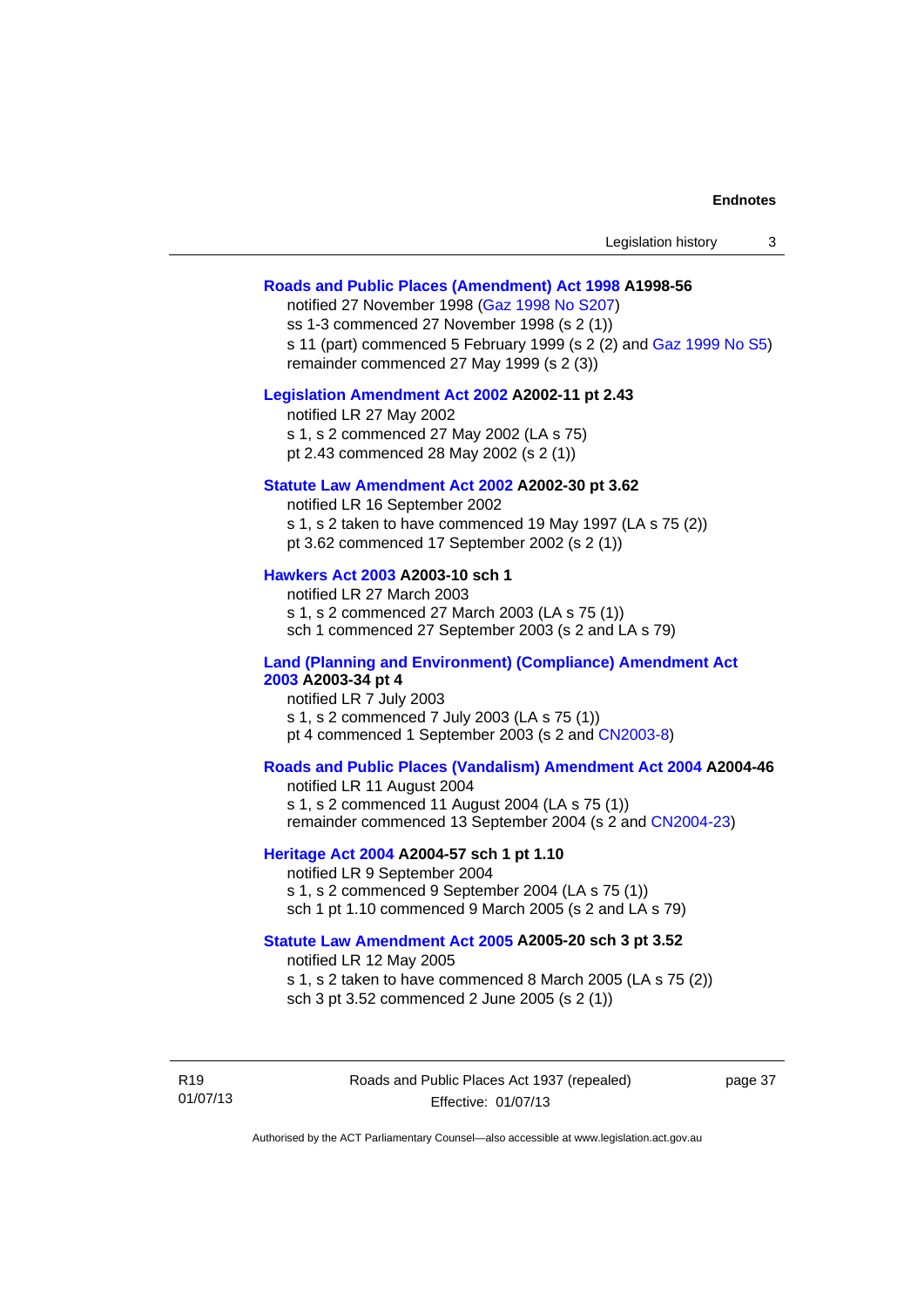| $\sqrt{2}$<br>- 3 | Legislation history |
|-------------------|---------------------|
|-------------------|---------------------|

#### **[Tree Protection Act 2005](http://www.legislation.act.gov.au/a/2005-51) A2005-51 sch 1 pt 1.4**

notified LR 29 September 2005 s 1, s 2 commenced 29 September 2005 (LA s 75 (1)) sch 1 pt 1.4 commenced 29 March 2006 (s 2 and LA s 79)

## **[Statute Law Amendment Act 2007](http://www.legislation.act.gov.au/a/2007-3) A2007-3 sch 3 pt 3.87**

notified LR 22 March 2007 s 1, s 2 taken to have commenced 1 July 2006 (LA s 75 (2)) sch 3 pt 3.87 commenced 12 April 2007 (s 2 (1))

#### **[Planning and Development \(Consequential Amendments\) Act 2007](http://www.legislation.act.gov.au/a/2007-25) A2007-25 sch 1 pt 1.27**

notified LR 13 September 2007 s 1, s 2 commenced 13 September 2007 (LA s 75 (1)) sch 1 pt 1.27 commenced 31 March 2008 (s 2 and see [Planning and](http://www.legislation.act.gov.au/a/2007-24)  [Development Act 2007](http://www.legislation.act.gov.au/a/2007-24) A2007-24, s 2 and [CN2008-1](http://www.legislation.act.gov.au/cn/2008-1/default.asp))

## **[ACT Civil and Administrative Tribunal Legislation Amendment](http://www.legislation.act.gov.au/a/2008-37)  [Act 2008 \(No 2\)](http://www.legislation.act.gov.au/a/2008-37) A2008-37 sch 1 pt 1.90**

notified LR 4 September 2008

s 1, s 2 commenced 4 September 2008 (LA s 75 (1)) sch 1 pt 1.90 commenced 2 February 2009 (s 2 (1) and see [ACT Civil](http://www.legislation.act.gov.au/a/2008-35)  [and Administrative Tribunal Act 2008](http://www.legislation.act.gov.au/a/2008-35) A2008-35, s 2 (1) and [CN2009-2](http://www.legislation.act.gov.au/cn/2009-2/default.asp))

#### **[Roads and Public Places Amendment Act 2009](http://www.legislation.act.gov.au/a/2009-13) A2009-13**

notified LR 14 May 2009 s 1, s 2 commenced 14 May 2009 (LA s 75 (1)) remainder commenced 14 November 2009 (s 2 and LA s 79)

#### **[Statute Law Amendment Act 2009](http://www.legislation.act.gov.au/a/2009-20) A2009-20 sch 3 pt 3.64**

notified LR 1 September 2009 s 1, s 2 commenced 1 September 2009 (LA s 75 (1)) sch 3 pt 3.64 commenced 22 September 2009 (s 2)

#### **[Justice and Community Safety Legislation Amendment Act 2011](http://www.legislation.act.gov.au/a/2011-16) A2011-16 sch 1 pt 1.8**

notified LR 17 May 2011 s 1, s 2 commenced 17 May 2011 (LA s 75 (a)) sch 1 pt 1.8 commenced 17 November 2011 (s 2 and LA s 79)

R19 01/07/13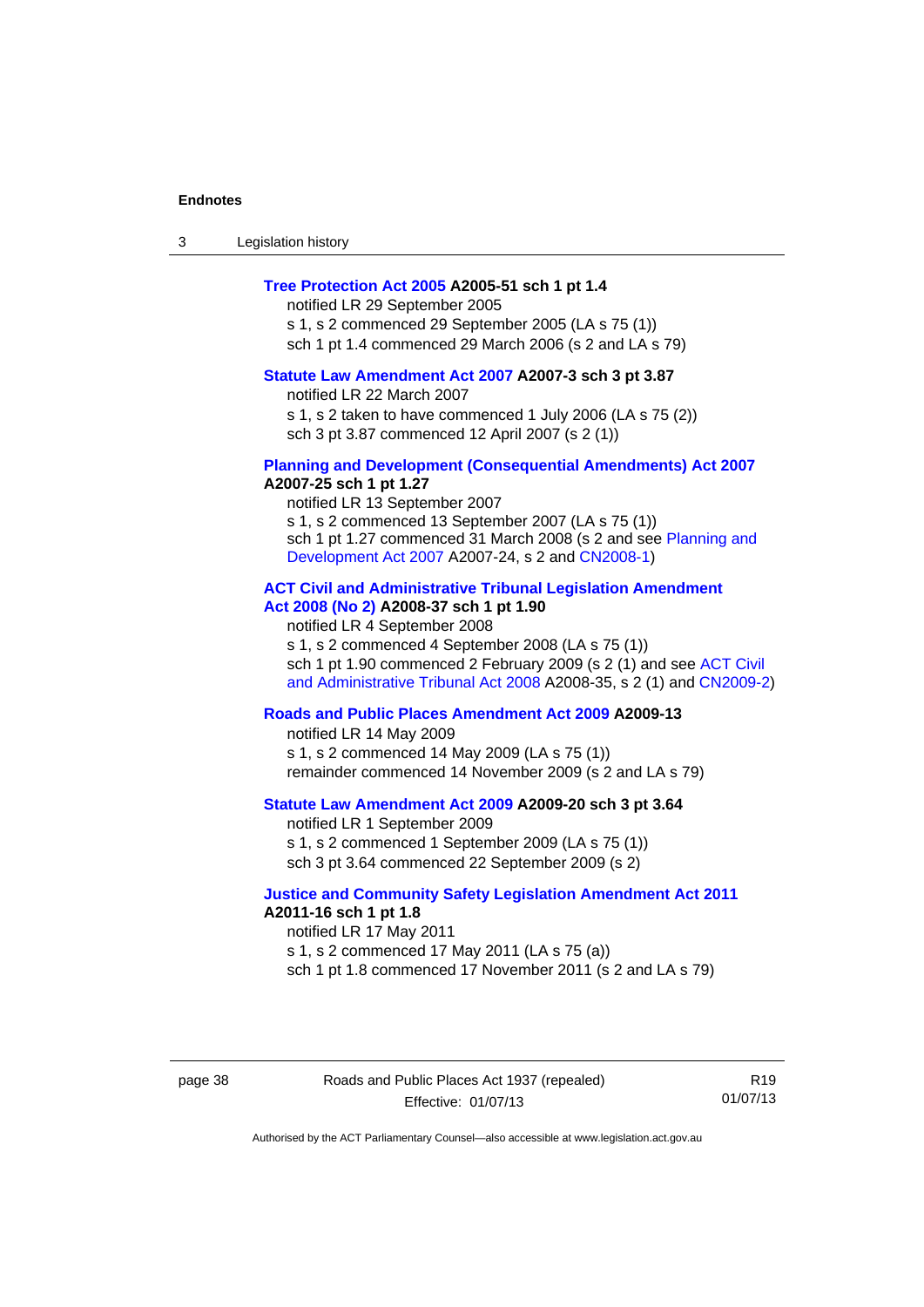Legislation history 3

### **[Administrative \(One ACT Public Service Miscellaneous Amendments\)](http://www.legislation.act.gov.au/a/2011-22)  [Act 2011](http://www.legislation.act.gov.au/a/2011-22) A2011-22 sch 1 pt 1.134**

notified LR 30 June 2011 s 1, s 2 commenced 30 June 2011 (LA s 75 (1)) sch 1 pt 1.134 commenced 1 July 2011 (s 2 (1))

as repealed by

#### **[Public Unleased Land Act 2013](http://www.legislation.act.gov.au/a/2013-3/default.asp) A2013-3 s 134**

notified LR 21 February 2013

s 1, s 2 commenced 21 February 2013 (LA s 75 (1))

s 134 commenced 1 July 2013 (s 2 and [CN2013-9\)](http://www.legislation.act.gov.au/cn/2013-9/default.asp)

R19 01/07/13 Roads and Public Places Act 1937 (repealed) Effective: 01/07/13

page 39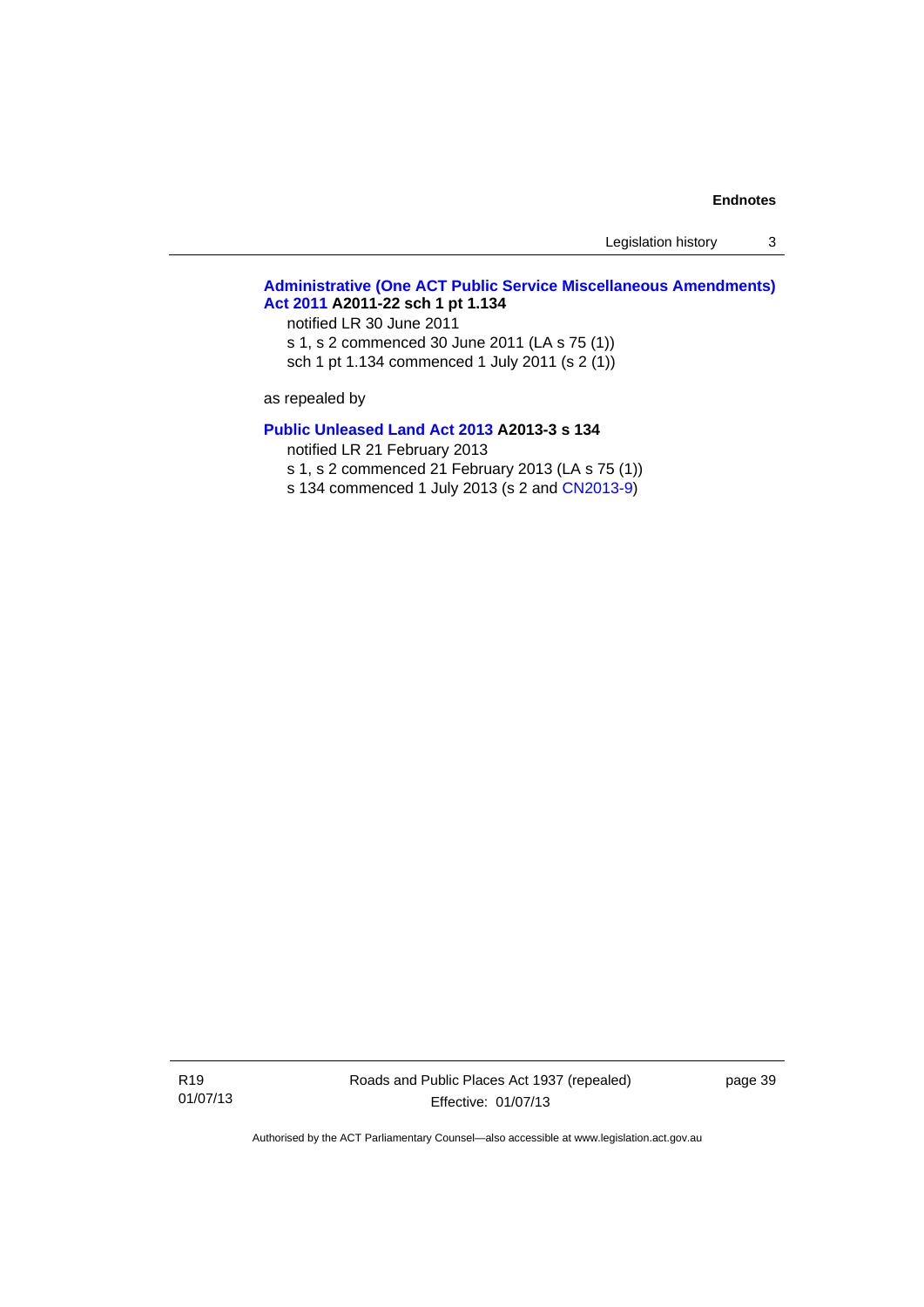4 Amendment history

## <span id="page-45-0"></span>**4 Amendment history**

| <b>Short title</b><br>short title                               | am Ord1989-38                                                                                                                                                                                                                                                                                                                                                                                                                                                                                                                                                                                                                                                                                                                  |
|-----------------------------------------------------------------|--------------------------------------------------------------------------------------------------------------------------------------------------------------------------------------------------------------------------------------------------------------------------------------------------------------------------------------------------------------------------------------------------------------------------------------------------------------------------------------------------------------------------------------------------------------------------------------------------------------------------------------------------------------------------------------------------------------------------------|
| Name of Act<br>s 1                                              | sub A2002-30 amdt 3.663                                                                                                                                                                                                                                                                                                                                                                                                                                                                                                                                                                                                                                                                                                        |
| <b>Dictionary</b><br>s 2                                        | am A2007-3 amdt 3.456<br>def <b>authorized officer</b> am Ord1989-38<br>om A1994-97 sch pt 1<br>def code of practice ins A1998-56 s 4<br>om A2002-30 amdt 3.664<br>def determined fee ins A1997-63 s 4<br>om A2002-30 amdt 3.664<br>def object ins A1998-56 s 4<br>om A2002-30 amdt 3.664<br>def <i>permit</i> ins Ord1976-72<br>om A2002-30 amdt 3.664<br>def <i>public place</i> am Ord1989-38; A1998-56 s 4<br>om A2002-30 amdt 3.664<br>def public road am Ord1959-21; Ord1989-38<br>om A2002-30 amdt 3.664<br>def retention area ins A1998-56 s 4<br>om A2002-30 amdt 3.664<br>def roads and public places officer ins A1994-97 sch pt 1<br>om A2002-30 amdt 3.664<br>def sign ins A1998-56 s 4<br>om A2002-30 amdt 3.664 |
| s 2AA                                                           | Offences against Act-application of Criminal Code etc<br>ins A2004-46 s 4<br>am A2009-13 s 4                                                                                                                                                                                                                                                                                                                                                                                                                                                                                                                                                                                                                                   |
| <b>Notes</b><br>s 2A                                            | ins A1993-44 sch 1<br>sub A2002-11 amdt 2.88; A2002-30 amdt 3.664                                                                                                                                                                                                                                                                                                                                                                                                                                                                                                                                                                                                                                                              |
| <b>Application of Act to Territory</b><br>s 2B                  | ins A1994-97 sch pt 1<br>sub A2002-30 amdt 3.664                                                                                                                                                                                                                                                                                                                                                                                                                                                                                                                                                                                                                                                                               |
| Roads and public places officers<br>s 2C hdg<br>s <sub>2C</sub> | sub A2011-16 amdt 1.29<br>ins A2002-30 amdt 3.664<br>am A2011-22 amdt 1.386; A2011-16 amdt 1.30                                                                                                                                                                                                                                                                                                                                                                                                                                                                                                                                                                                                                                |
| Level of roads<br>s 3                                           | am A1994-97 sch pt 1; am A2002-30 amdt 3.665, amdt 3.666                                                                                                                                                                                                                                                                                                                                                                                                                                                                                                                                                                                                                                                                       |

page 40 Roads and Public Places Act 1937 (repealed) Effective: 01/07/13

R19 01/07/13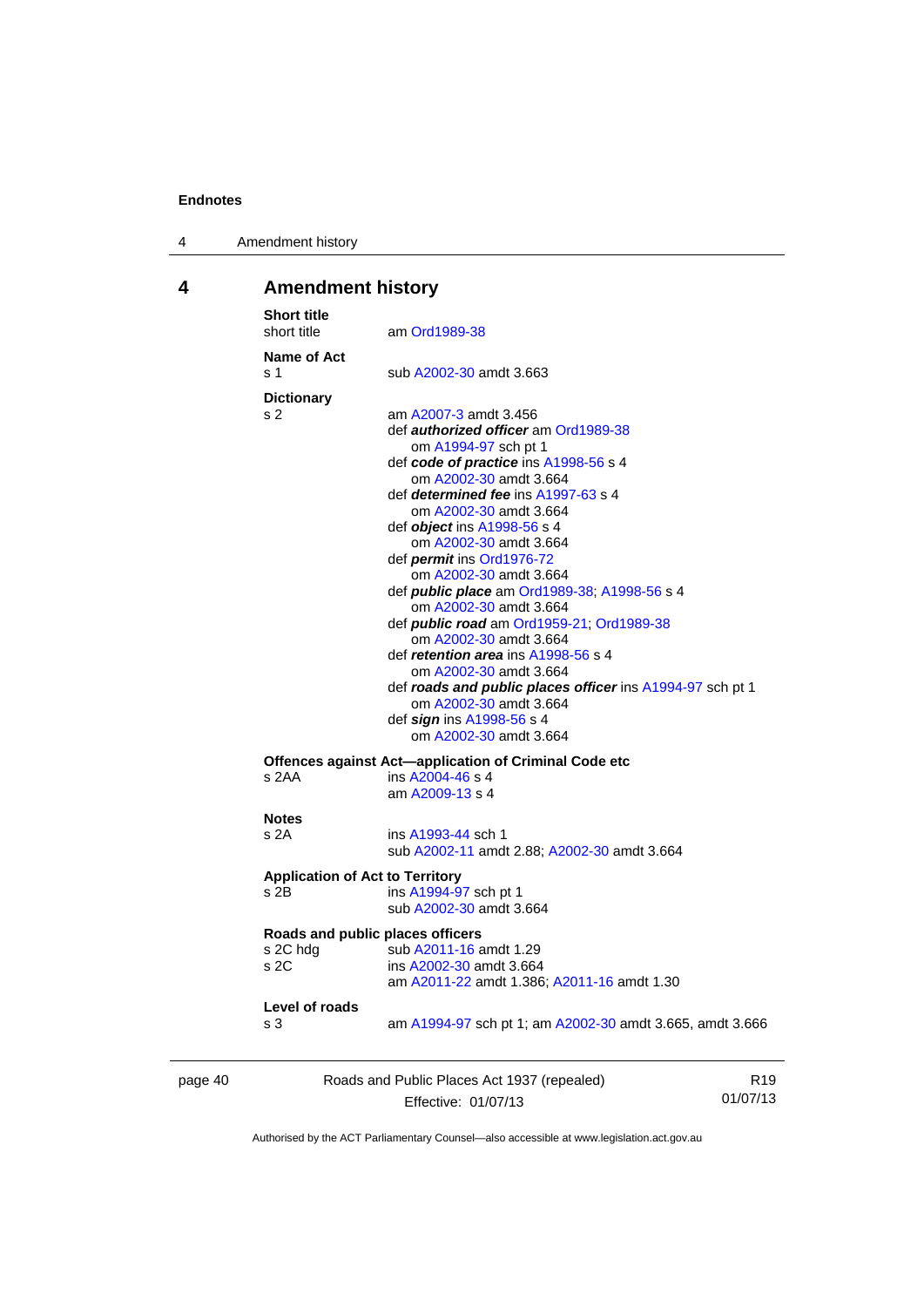|                                                     | Amendment history                                                                                                                                     | 4 |
|-----------------------------------------------------|-------------------------------------------------------------------------------------------------------------------------------------------------------|---|
| <b>Temporary closing of roads</b><br>s <sub>4</sub> | am A1994-81 sch; A1994-97 sch pt 1; A1998-56                                                                                                          |   |
| <b>Temporary roads</b><br>s <sub>5</sub>            | am A1994-81 sch; A1994-97 sch pt 1; A1998-56; R2 LRA; ss<br>renum R3 LA; A2002-30 amdt 3.667                                                          |   |
| Drains for surface water<br>s 6                     | am A2002-30 amdt 3.668                                                                                                                                |   |
| s 7                                                 | Damage to or interference with public places and property on them<br>am Ord1989-38; A1994-81 sch; A1994-97 sch pt 1; A1998-56;<br>A2002-30 amdt 3.669 |   |
| s <sub>8</sub>                                      | Construction of culverts etc in public places<br>am Ord1976-72, A1994-81 sch; A1994-97 sch pt 1; A1998-56;<br>A2002-30 amdt 3.669                     |   |
|                                                     | Permission to place culverts etc across, and to interfere with the surfaces of,                                                                       |   |
| public places<br>s 9                                | am Ord1976-72, Ord1983-15; A1994-97 sch pt 1; A1997-63<br>sub A2002-30 amdt 3.670                                                                     |   |
| <b>Determination of fees</b><br>s 9A                | ins Ord1983-15<br>sub A1997-63; A2002-30 amdt 3.671                                                                                                   |   |
| s 10                                                | Excavations etc on public places to be lighted<br>am Ord1966-19; Ord1976-72; A1994-81 sch; A1998-56;<br>A2002-30 amdt 3.672                           |   |
| Alignment marks etc<br>s 11                         | am Ord1989-38; A1994-81 sch; A1998-56                                                                                                                 |   |
| s 12                                                | <b>Exhibition of advertisements or notices</b><br>am Ord1976-72; Ord1989-38; A1994-81 sch; A1994-97 sch pt<br>1; A2002-30 amdt 3.673                  |   |
| s 12A                                               | Code of practice for movable signs<br>ins A1998-56<br>sub A2002-30 amdt 3.674                                                                         |   |
| <b>Contents of code of practice</b><br>s 12B        | ins A1998-56                                                                                                                                          |   |
| <b>Failure to comply with code</b><br>s 12C         | ins A1998-56<br>am A2002-30 amdt 3.675                                                                                                                |   |
| <b>Indemnification of Territory</b><br>s 12D        | ins A1998-56                                                                                                                                          |   |
|                                                     |                                                                                                                                                       |   |

R19 01/07/13 Roads and Public Places Act 1937 (repealed) Effective: 01/07/13

page 41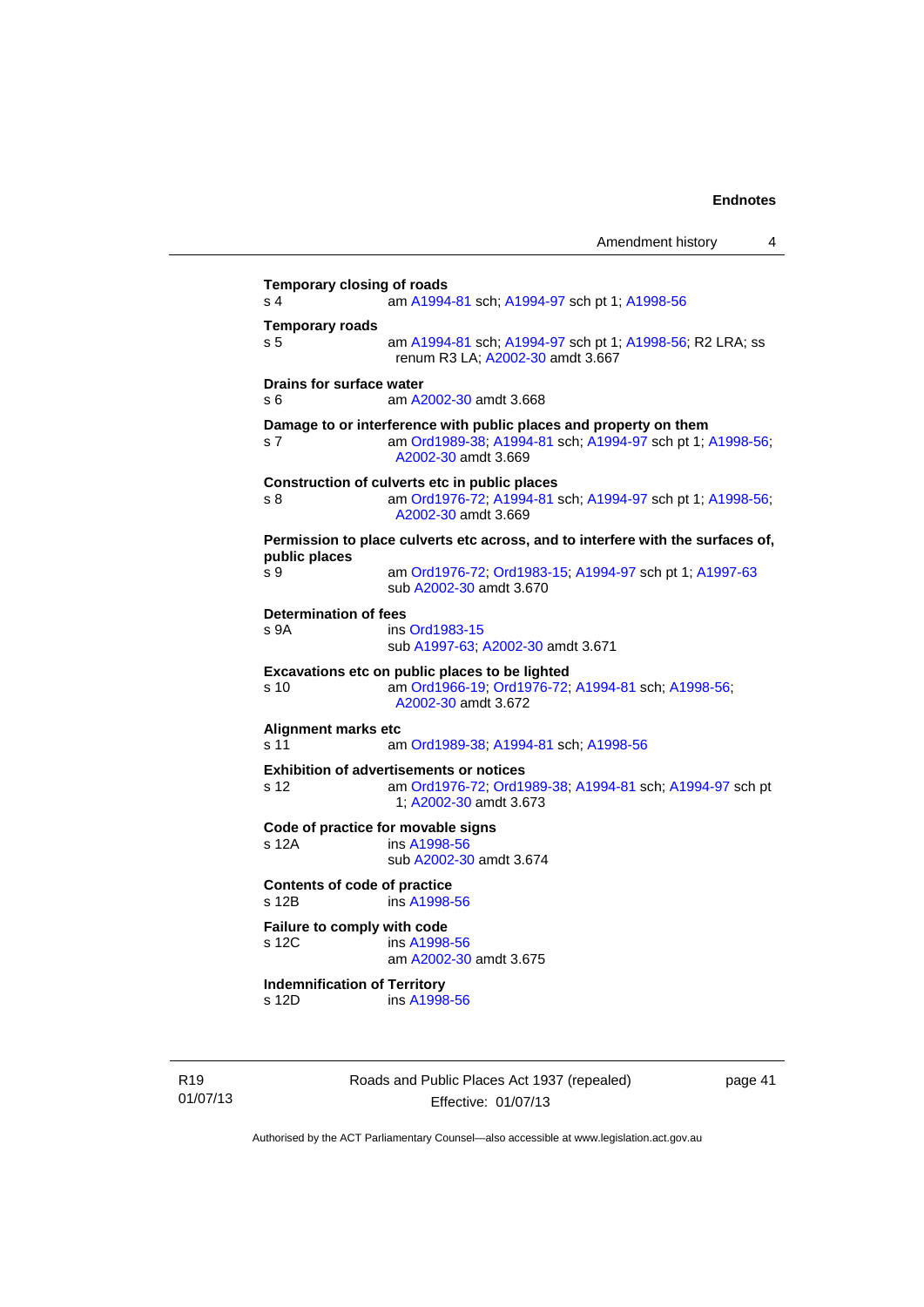4 Amendment history

## **Removal of abandoned vehicles from public places**

| s 12E | ins A1998-56                                     |
|-------|--------------------------------------------------|
|       | om A2002-30 amdt 3.676                           |
|       | ins A2004-46 s 5                                 |
|       | am A2005-20 amdt 3.341, amdt 3.342; A2009-13 s 5 |

#### **Retaining abandoned vehicles**

s 12EA **ins [A2009-13](http://www.legislation.act.gov.au/a/2009-13) s 6** am [A2011-22](http://www.legislation.act.gov.au/a/2011-22) amdt 1.386

#### **Removing, defacing or interfering with notices**  s 12EB ins [A2009-13](http://www.legislation.act.gov.au/a/2009-13) s 6

## **Failure to provide information about abandoned vehicles**<br>s 12F orig s 12F renum as s 12G

orig s 12F renum as s 12G ins [A2004-46](http://www.legislation.act.gov.au/a/2004-46) s 5 sub [A2009-13](http://www.legislation.act.gov.au/a/2009-13) s 7 am [A2011-22](http://www.legislation.act.gov.au/a/2011-22) amdt 1.386

#### **Removal of signs and other items from public places**

| s 12G hdg<br>s 12G                        | (prev s 12F hdg) sub A2004-46 s 6<br>orig s 12G renum as s 12l<br>(prev s 12F) ins A1998-56<br>am A2002-30 amdt 3.677<br>renum as s 12G A2004-46 s 6<br>am A2004-46 s 7; A2009-20 amdt 3.176, amdt 3.177 |
|-------------------------------------------|----------------------------------------------------------------------------------------------------------------------------------------------------------------------------------------------------------|
| s 12H                                     | Disposal of items removed under sections 12E and 12G<br>ins A2004-46 s 7<br>am A2009-13 s 8, s 9; A2011-22 amdt 1.386                                                                                    |
| s 12l hdg<br>s 12l                        | Prescribed objects—s 12G (4), def of prescribed object<br>(prev s 12G hdg) sub A2004-46 s 8<br>(prev s 12G) ins A1998-56<br>sub A2002-30 amdt 3.678<br>renum as s 12l A2004-46 s 8                       |
| s 13                                      | Tress etc overhanging public places<br>am A1994-81 sch; A1994-97 sch pt 1; A1998-56; ss renum R3<br>LA: A2002-30 amdt 3.679; amdt 3.680; A2005-51 amdt 1.22;<br>A2009-20 amdt 3.178                      |
| Repair of damage to public places<br>s 14 | am Ord1976-72; Ord1989-38; A1994-97 sch pt 1                                                                                                                                                             |
| Graffiti removal on leased land<br>s 14A  | ins A2004-46 s 9<br>am A2011-22 amdt 1.386                                                                                                                                                               |

#### **Graffiti removal—liability of the Territory**  ins [A2004-46](http://www.legislation.act.gov.au/a/2004-46) s 9

page 42 Roads and Public Places Act 1937 (repealed) Effective: 01/07/13

R19 01/07/13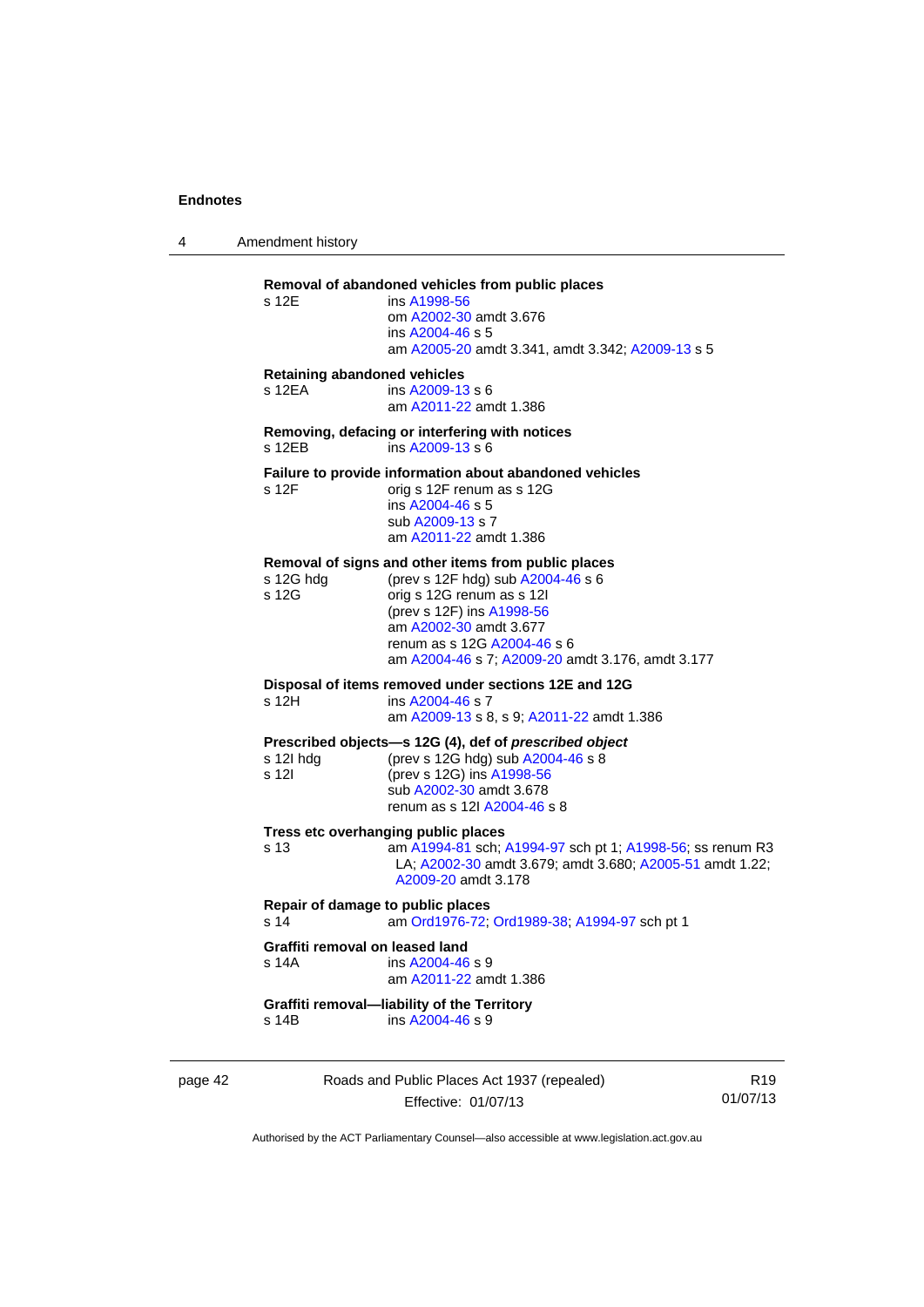| Amendment history |  |
|-------------------|--|
|-------------------|--|

**Penalties**  am [Ord1966-19](http://www.legislation.act.gov.au/a/1966-19) sub [Ord1976-72](http://www.legislation.act.gov.au/a/1976-72) om [A1994-81](http://www.legislation.act.gov.au/a/1994-81) sch **Objects in public places**  s 15A ins [Ord1976-72](http://www.legislation.act.gov.au/a/1976-72) am [A2003-34](http://www.legislation.act.gov.au/a/2003-34) s 15; [A2003-10](http://www.legislation.act.gov.au/a/2003-10) amdt 1.1 **Application for permit**  ins [Ord1976-72](http://www.legislation.act.gov.au/a/1976-72) **Placement of objects affecting heritage significance**  s 15BA ins [A2004-57](http://www.legislation.act.gov.au/a/2004-57) amdt 1.55 **Grant or refusal of permit**  s 15C ins [Ord1976-72](http://www.legislation.act.gov.au/a/1976-72) am [A2009-20](http://www.legislation.act.gov.au/a/2009-20) amdt 3.179 Grant of permit-conditions<br>
S 15D hdg sub A2009 S 15D hdg sub [A2009-20](http://www.legislation.act.gov.au/a/2009-20) amdt 3.180<br>s15D ins Ord1976-72 ins [Ord1976-72](http://www.legislation.act.gov.au/a/1976-72) am [A2009-20](http://www.legislation.act.gov.au/a/2009-20) amdt 3.180, amdt 3.181 **Grant of permit**  s 15E ins [Ord1976-72](http://www.legislation.act.gov.au/a/1976-72) am [A1997-63](http://www.legislation.act.gov.au/a/1997-63); [A2002-30](http://www.legislation.act.gov.au/a/2002-30) amdt 3.681, amdt 3.682 **Cancellation of permit**<br>s 15F ins ins [Ord1976-72](http://www.legislation.act.gov.au/a/1976-72) **Review by ACAT**  s 15G ins [Ord1976-72](http://www.legislation.act.gov.au/a/1976-72) am [Ord1989-38](http://www.legislation.act.gov.au/a/1989-38); [A1994-60](http://www.legislation.act.gov.au/a/1994-60) sch 1; [A2002-30](http://www.legislation.act.gov.au/a/2002-30) amdt 3.683, amdt 3.684 sub [A2008-37](http://www.legislation.act.gov.au/a/2008-37) amdt 1.427 **Rights of holder of permit**  s 15H ins [Ord1976-72](http://www.legislation.act.gov.au/a/1976-72) am [A2009-20](http://www.legislation.act.gov.au/a/2009-20) amdt 3.182 **Term of permit**  s 15J ins [Ord1976-72](http://www.legislation.act.gov.au/a/1976-72) **Renewal of permit**  s 15K ins [Ord1976-72](http://www.legislation.act.gov.au/a/1976-72) am [A1997-63](http://www.legislation.act.gov.au/a/1997-63); [A2002-30](http://www.legislation.act.gov.au/a/2002-30) amdt 3.685 **Loss or destruction of permit**  s 15L ins [Ord1976-72](http://www.legislation.act.gov.au/a/1976-72)

R19 01/07/13 Roads and Public Places Act 1937 (repealed) Effective: 01/07/13

page 43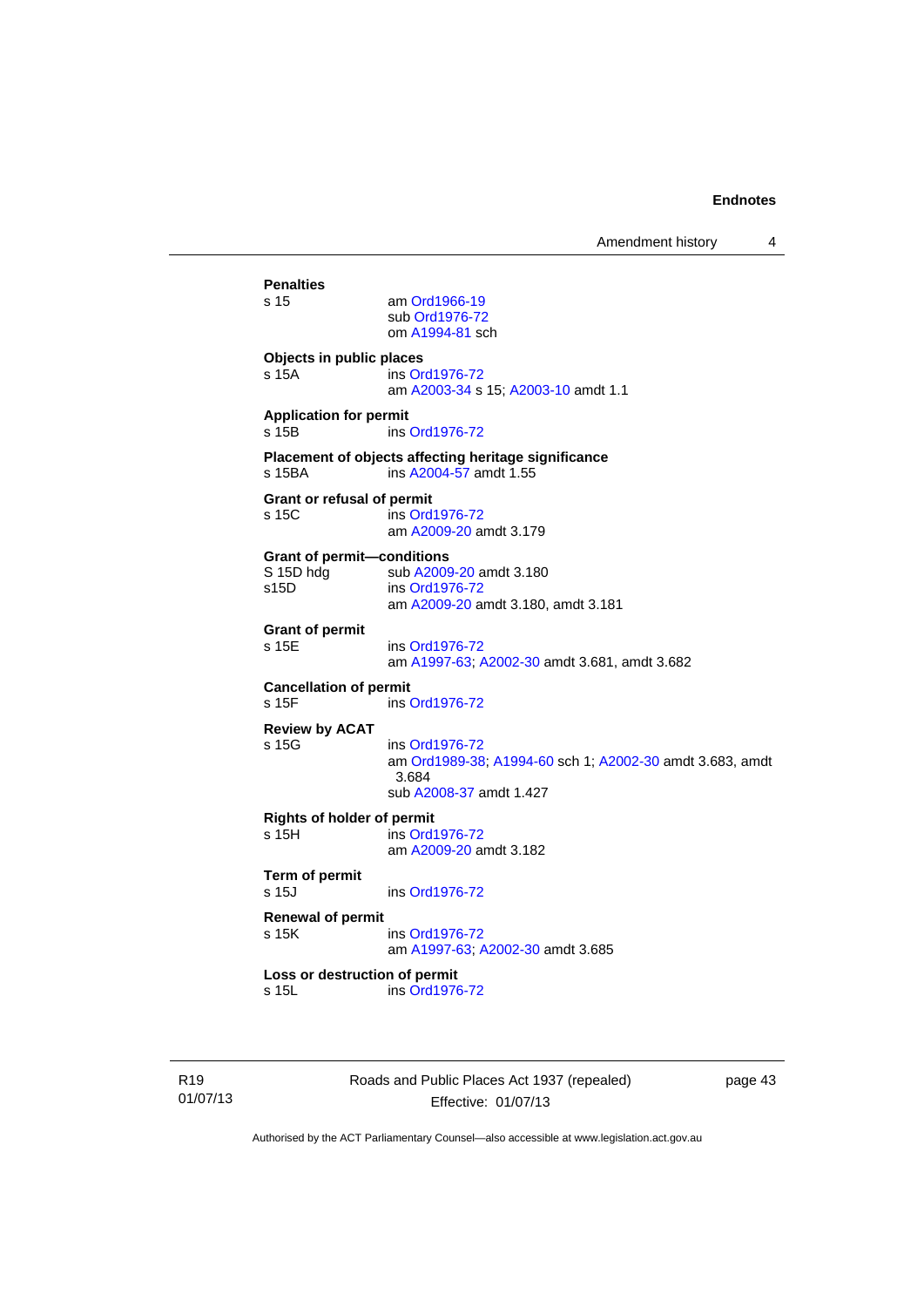4 Amendment history **Notice to remove object**  s 15M ins [Ord1976-72](http://www.legislation.act.gov.au/a/1976-72) am [A2002-30](http://www.legislation.act.gov.au/a/2002-30) amdt 3.686; [A2009-20](http://www.legislation.act.gov.au/a/2009-20) amdt 3.183, amdt 3.184 **Removal of objects by Territory**  s 15N ins [Ord1976-72](http://www.legislation.act.gov.au/a/1976-72) am [Ord1989-38](http://www.legislation.act.gov.au/a/1989-38); [A2002-30](http://www.legislation.act.gov.au/a/2002-30) amdt 3.686; [A2009-20](http://www.legislation.act.gov.au/a/2009-20) amdt 3.185 **Disposal of objects by Territory**  s 15P ins [Ord1976-72](http://www.legislation.act.gov.au/a/1976-72) am [Ord1989-38](http://www.legislation.act.gov.au/a/1989-38); [A2002-30](http://www.legislation.act.gov.au/a/2002-30) amdt 3.687; [A2009-20](http://www.legislation.act.gov.au/a/2009-20) amdt 3.185 **Manner of giving notices**  s 15Q ins [Ord1976-72](http://www.legislation.act.gov.au/a/1976-72) om [A2002-30](http://www.legislation.act.gov.au/a/2002-30) amdt 3.688 **Change of address**  s 15R ins [Ord1976-72](http://www.legislation.act.gov.au/a/1976-72) am [A1994-81](http://www.legislation.act.gov.au/a/1994-81) sch; [A1998-56](http://www.legislation.act.gov.au/a/1998-56); [A2002-30](http://www.legislation.act.gov.au/a/2002-30) amdt 3.689 **Approved forms**  ins [Ord1987-64](http://www.legislation.act.gov.au/a/1987-64) om [Ord1989-38](http://www.legislation.act.gov.au/a/1989-38) ins [A2002-30](http://www.legislation.act.gov.au/a/2002-30) amdt 3.690 **Occupation etc of public land under Planning and Development Act licence**  s 15T hdg sub [A2007-25](http://www.legislation.act.gov.au/a/2007-25) amdt 1.162 s 15T ins [Ord1987-64](http://www.legislation.act.gov.au/a/1987-64) om [Ord1989-38](http://www.legislation.act.gov.au/a/1989-38) ins [A2003-34](http://www.legislation.act.gov.au/a/2003-34) s 16 am [A2007-25](http://www.legislation.act.gov.au/a/2007-25) amdt 1.163 **Occupation etc of public land under Hawkers Act licence**  s 15U ins [A2003-10](http://www.legislation.act.gov.au/a/2003-10) amdt 1.2 am [A2004-46](http://www.legislation.act.gov.au/a/2004-46) s 10 **Regulation-making power**  am [Ord1989-38](http://www.legislation.act.gov.au/a/1989-38) sub [A2002-30](http://www.legislation.act.gov.au/a/2002-30) amdt 3.690 **Reviewable decisions**  sch 1 ins [A2008-37](http://www.legislation.act.gov.au/a/2008-37) amdt 1.428 **Dictionary**  ins [A2002-30](http://www.legislation.act.gov.au/a/2002-30) amdt 3.691 am [A2004-46](http://www.legislation.act.gov.au/a/2004-46) s 11; [A2008-37](http://www.legislation.act.gov.au/a/2008-37) amdt 1.429; [A2011-22](http://www.legislation.act.gov.au/a/2011-22) amdt 1.387 def *code of practice* ins [A2002-30](http://www.legislation.act.gov.au/a/2002-30) amdt 3.691 def *object* ins [A2002-30](http://www.legislation.act.gov.au/a/2002-30) amdt 3.691 def *owner* ins [A2002-30](http://www.legislation.act.gov.au/a/2002-30) amdt 3.691 sub [A2009-13](http://www.legislation.act.gov.au/a/2009-13) s 10 def *permit* ins [A2002-30](http://www.legislation.act.gov.au/a/2002-30) amdt 3.691

page 44 Roads and Public Places Act 1937 (repealed) Effective: 01/07/13

R19 01/07/13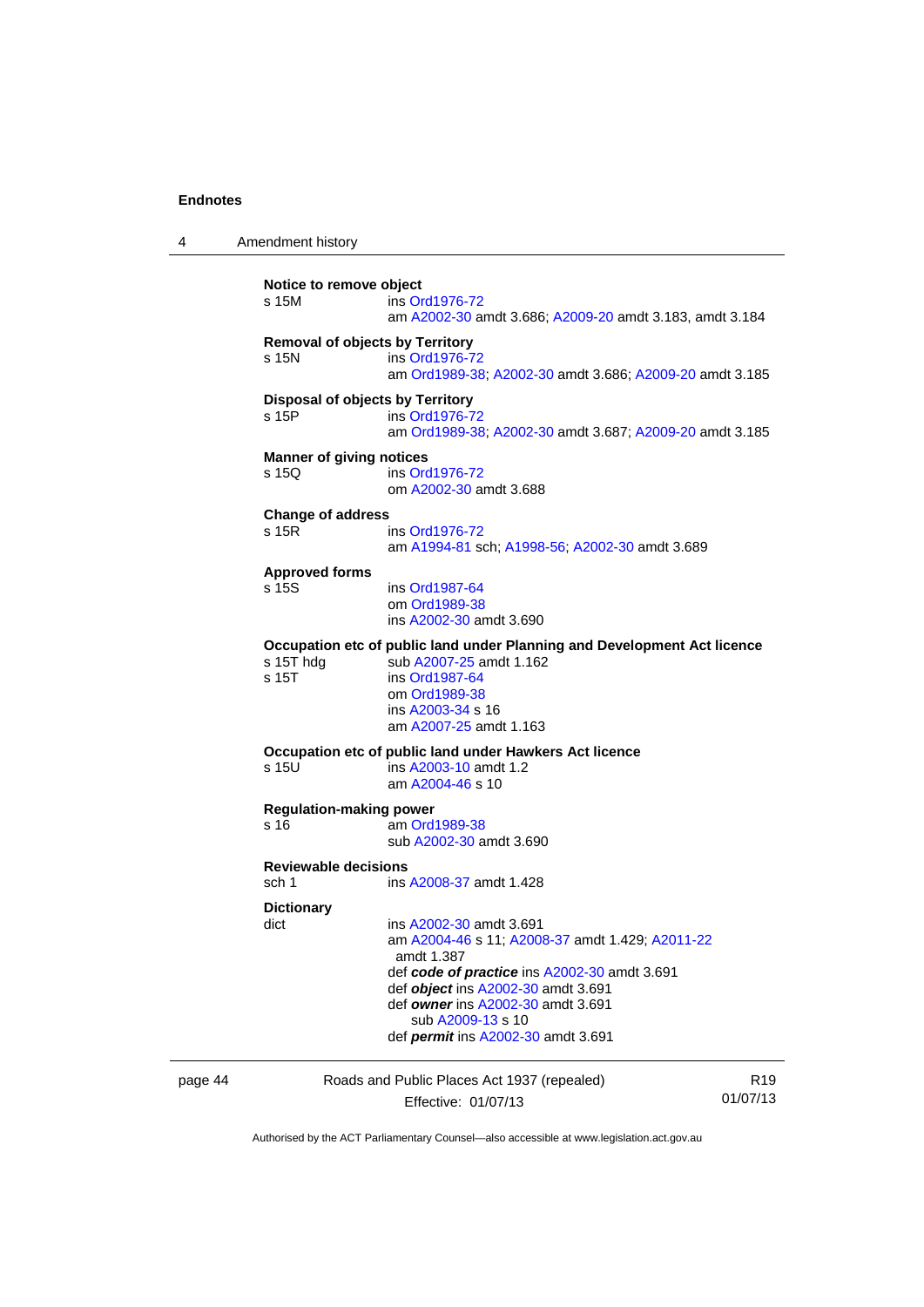Amendment history 4

 def *public place* ins [A2002-30](http://www.legislation.act.gov.au/a/2002-30) amdt 3.691 am [A2009-20](http://www.legislation.act.gov.au/a/2009-20) amdt 3.186 def *public road* ins [A2002-30](http://www.legislation.act.gov.au/a/2002-30) amdt 3.691 def *registered operator* ins [A2009-13](http://www.legislation.act.gov.au/a/2009-13) s 11 def *retention area* ins [A2002-30](http://www.legislation.act.gov.au/a/2002-30) amdt 3.691 sub [A2007-3](http://www.legislation.act.gov.au/a/2007-3) amdt 3.457 def *roads and public places officer* ins [A2002-30](http://www.legislation.act.gov.au/a/2002-30) amdt 3.691 sub [A2011-16](http://www.legislation.act.gov.au/a/2011-16) amdt 1.31 def *sign* ins [A2002-30](http://www.legislation.act.gov.au/a/2002-30) amdt 3.691 def *vehicle* ins [A2004-46](http://www.legislation.act.gov.au/a/2004-46) s 12

R19 01/07/13 Roads and Public Places Act 1937 (repealed) Effective: 01/07/13

page 45